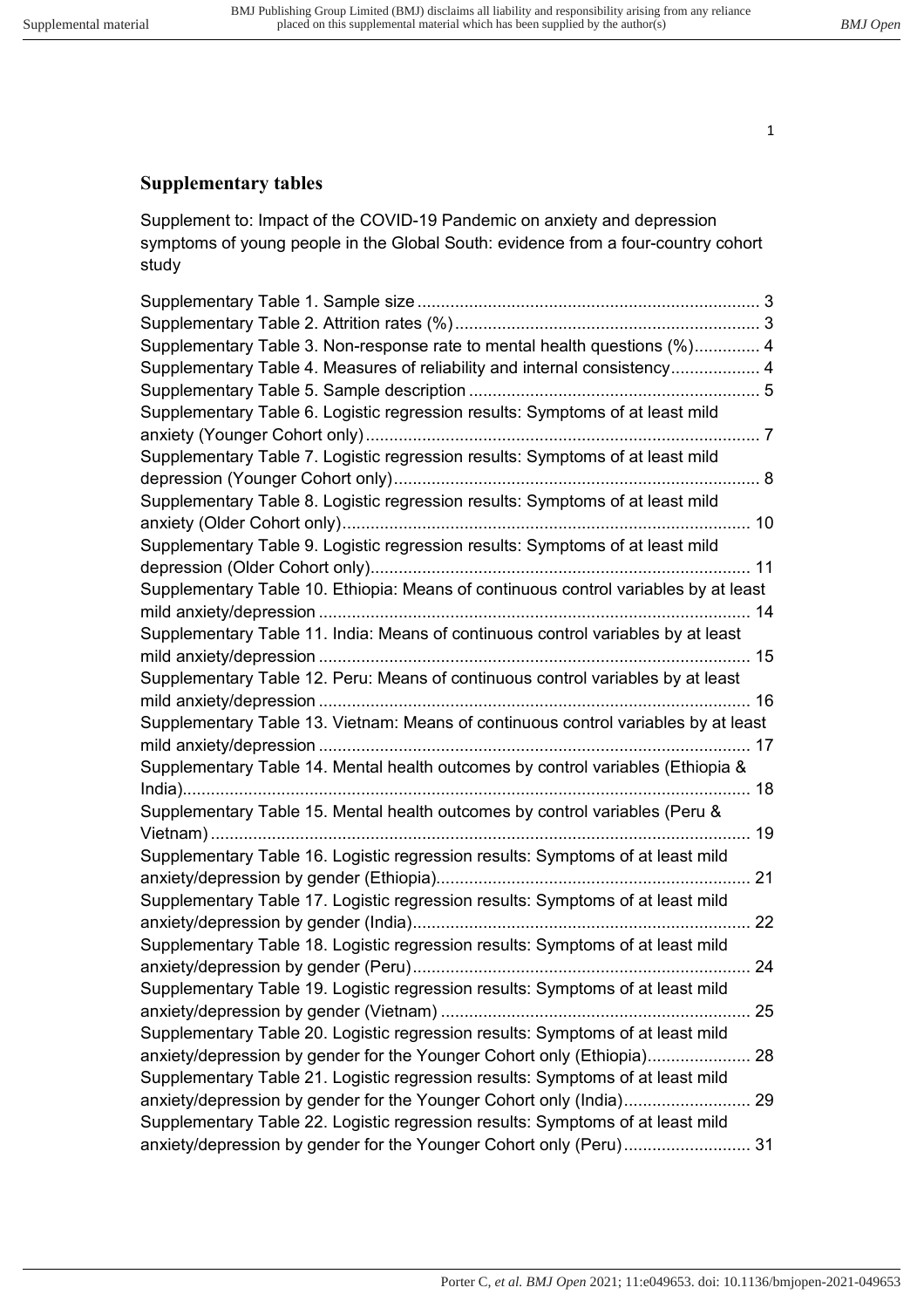| Supplementary Table 23. Logistic regression results: Symptoms of at least mild     |
|------------------------------------------------------------------------------------|
| anxiety/depression by gender for the Younger Cohort only (Vietnam)  32             |
| Supplementary Table 24. Ethiopia: Mean score and rates of general anxiety disorder |
|                                                                                    |
| Supplementary Table 25. Ethiopia: Mean score and rates of depression 35            |
| Supplementary Table 26.India: Mean score and rates of general anxiety disorder  36 |
| Supplementary Table 27. India: Mean score and rates of depression 37               |
| Supplementary Table 28. Peru: Mean score and rates of general anxiety disorder. 38 |
| Supplementary Table 29. Peru: Mean score and rates of depression 39                |
| Supplementary Table 30. Vietnam: Mean score and rates of general anxiety disorder  |
|                                                                                    |
| Supplementary Table 31. Vietnam: Mean score and rates of depression 41             |
| Supplementary Table 32. Correlation between GAD-7 and PHQ-8 scores  42             |
|                                                                                    |
| Supplementary Table 34. Correlation between subjective well-being and GAD-         |
|                                                                                    |
| Supplementary Table 35. Subjective well-being score Round 5 (2016) / phone survey  |
|                                                                                    |
| Supplementary Table 36. Subjective well-being score Round 5 (2016) / phone survey  |
|                                                                                    |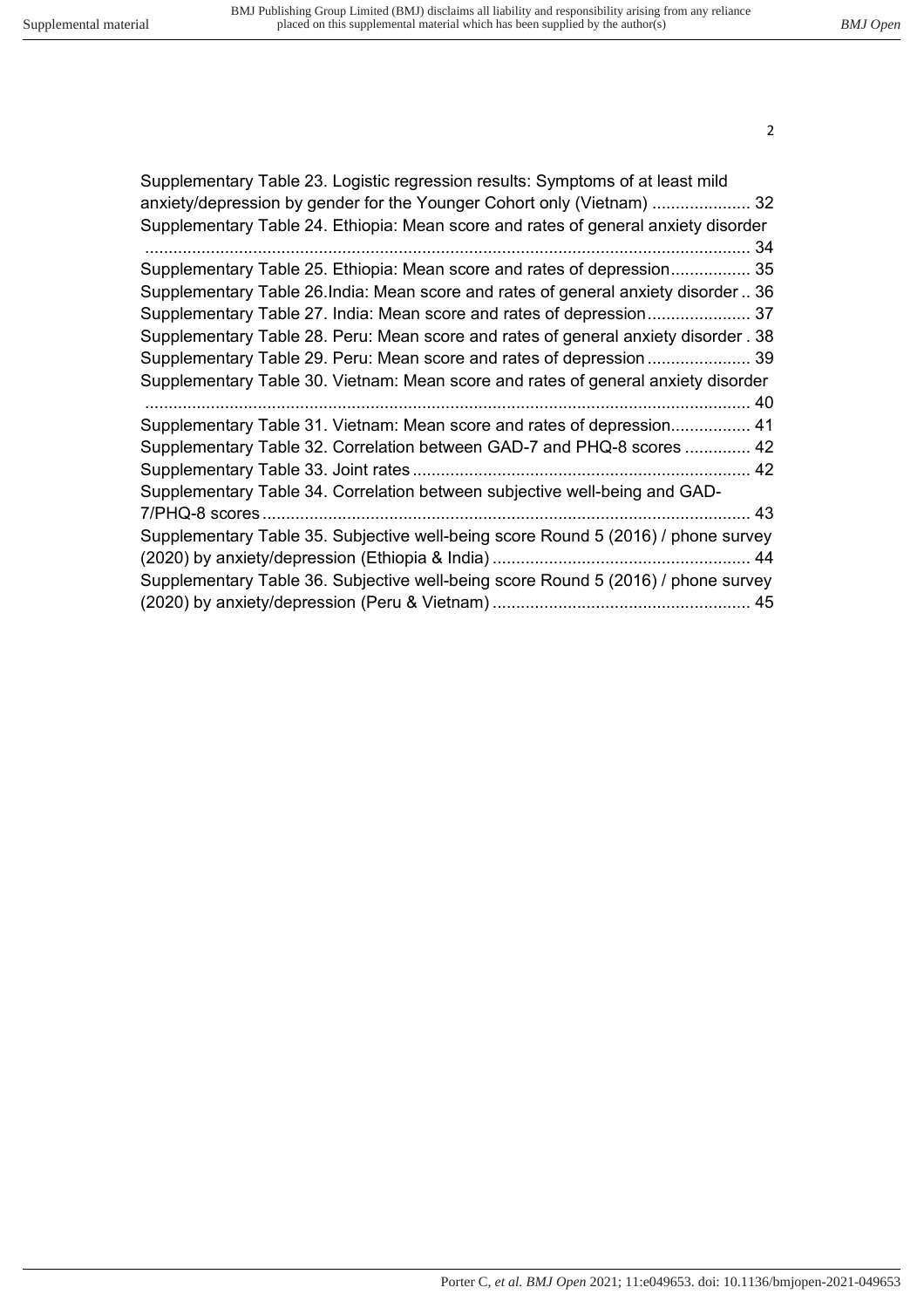# **Supplementary Table 1. Sample size**

|                                           |                | Ethiopia |     |                | India |     |                | Peru      |     |                | <b>Vietnam</b> |     |                | <b>Total</b> |      |
|-------------------------------------------|----------------|----------|-----|----------------|-------|-----|----------------|-----------|-----|----------------|----------------|-----|----------------|--------------|------|
|                                           | Full<br>sample | YC       | OС  | Full<br>sample | YC.   | OC  | Full<br>sample | <b>YC</b> | ОC  | Full<br>sample | YC.            | OC  | Full<br>sample | <b>YC</b>    | ОC   |
| Round 5.<br>2016<br>Tracking              | 2626           | 1812     | 814 | 2822           | 1900  | 922 | 2468           | 1860      | 608 | 2848           | 1938           | 910 | 10764          | 7510         | 3254 |
| samples,<br>2019-<br>2020                 | 2634           | 1803     | 831 | 2815           | 1902  | 913 | 2215           | 1701      | 514 | 2832           | 1922           | 910 | 10496          | 7328         | 3168 |
| Phone<br>survey,<br>2020                  | 2439           | 1665     | 774 | 2754           | 1868  | 886 | 2018           | 1561      | 457 | 2519           | 1691           | 828 | 9730           | 6785         | 2945 |
| Mental<br>health<br>measures<br>available | 2433           | 1659     | 774 | 2753           | 1867  | 886 | 1977           | 1535      | 442 | 2517           | 1690           | 827 | 9680           | 6751         | 2929 |
| Included<br>in our<br>analysis            | 2183           | 1533     | 650 | 2622           | 1786  | 836 | 1887           | 1496      | 391 | 2296           | 1596           | 700 | 8988           | 6411         | 2577 |

*Notes: YC stands for Younger Cohort, OC for Older Cohort.* 

# **Supplementary Table 2. Attrition rates (%)**

|                                          |                | <b>Ethiopia</b> |     |                | India |     |                | Peru |      |                | Vietnam |     |                | <b>Total</b> |     |
|------------------------------------------|----------------|-----------------|-----|----------------|-------|-----|----------------|------|------|----------------|---------|-----|----------------|--------------|-----|
|                                          | Full<br>sample | ΥC              | ос  | Full<br>sample | YC    | ОC  | Full<br>sample | YC   | OС   | Full<br>sample | YC      | ОC  | Full<br>sample | ΥC           | OС  |
| Tracking<br>sample to<br>phone<br>survey | 7.4            | $\mathcal{C}$ . | 6.9 | 2.2            | 1.8   | 3.0 | 8.9            | 8.2  | 11.1 | 11.1           | 12.0    | 9.0 | 7.3            | 7.4          | 7.0 |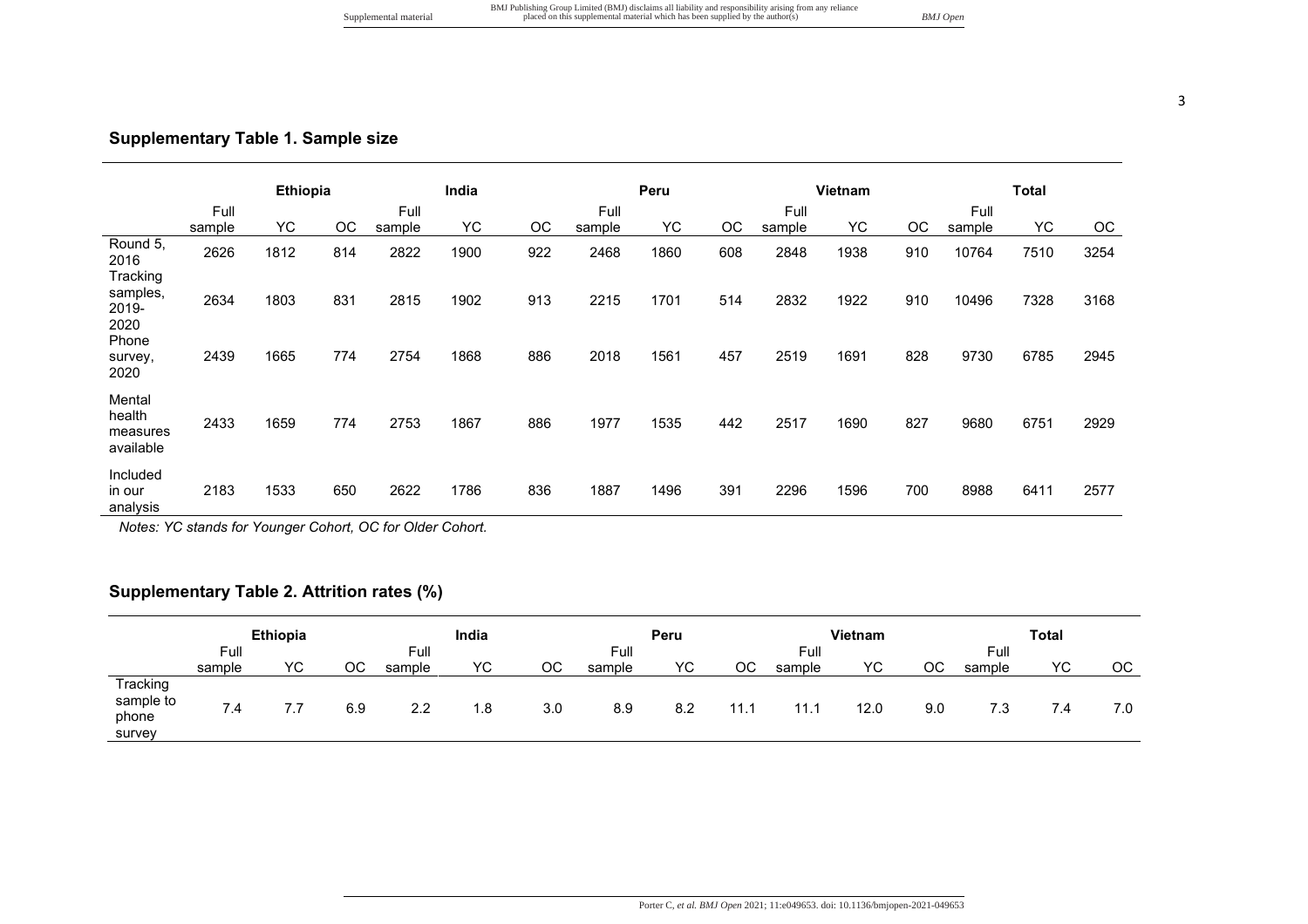|                       | BMJ Publishing Group Limited (BMJ) disclaims all liability and responsibility arising from any reliance |          |
|-----------------------|---------------------------------------------------------------------------------------------------------|----------|
| Supplemental material | placed on this supplemental material which has been supplied by the author(s)                           | BMJ Open |

| <b>Ethiopia</b> |            |          |            | India      |     |        | Peru       |          | <b>Vietnam</b> |                 | Total   |        |            |              |
|-----------------|------------|----------|------------|------------|-----|--------|------------|----------|----------------|-----------------|---------|--------|------------|--------------|
| uı              |            |          | Ξ.π<br>−u⊪ |            |     | Full   |            |          | Full           |                 |         | ⊢ulı   |            |              |
| sample          | $\sqrt{2}$ | ∩r<br>UU | sample     | $\sqrt{ }$ | OС  | sample | $\sqrt{2}$ | ~~<br>◡◡ | sample         | $\sqrt{2}$<br>◡ | ∩∩<br>◡ | sample | $\sqrt{2}$ | $\sim$<br>◡◡ |
| v.z             | ىن         | v.u      | 0.0        | <b>.</b>   | 0.0 | Z.V    |            | ົ<br>ບ.ບ | υ.             |                 | v.      | U.J    | ∪.c        | 0.5          |

# **Supplementary Table 4. Measures of reliability and internal consistency**

|                 |       | Cronbach's<br>Alpha | Inter-item<br>correlation | Kaiser-Meyer-Olkin<br>measure of<br>sampling adequacy |
|-----------------|-------|---------------------|---------------------------|-------------------------------------------------------|
| <b>Ethiopia</b> | GAD-7 | 0.728               | 0.277                     | 0.792                                                 |
|                 | PHQ-8 | 0.652               | 0.190                     | 0.744                                                 |
| India           | GAD-7 | 0.691               | 0.242                     | 0.777                                                 |
|                 | PHQ-8 | 0.637               | 0.180                     | 0.744                                                 |
| Peru            | GAD-7 | 0.804               | 0.369                     | 0.872                                                 |
|                 | PHQ-8 | 0.773               | 0.299                     | 0.839                                                 |
| Vietnam         | GAD-7 | 0.749               | 0.299                     | 0.814                                                 |
|                 | PHQ-8 | 0.748               | 0.271                     | 0.807                                                 |

*Note: Results are for the combined Younger Cohort/ Older Cohort sample.*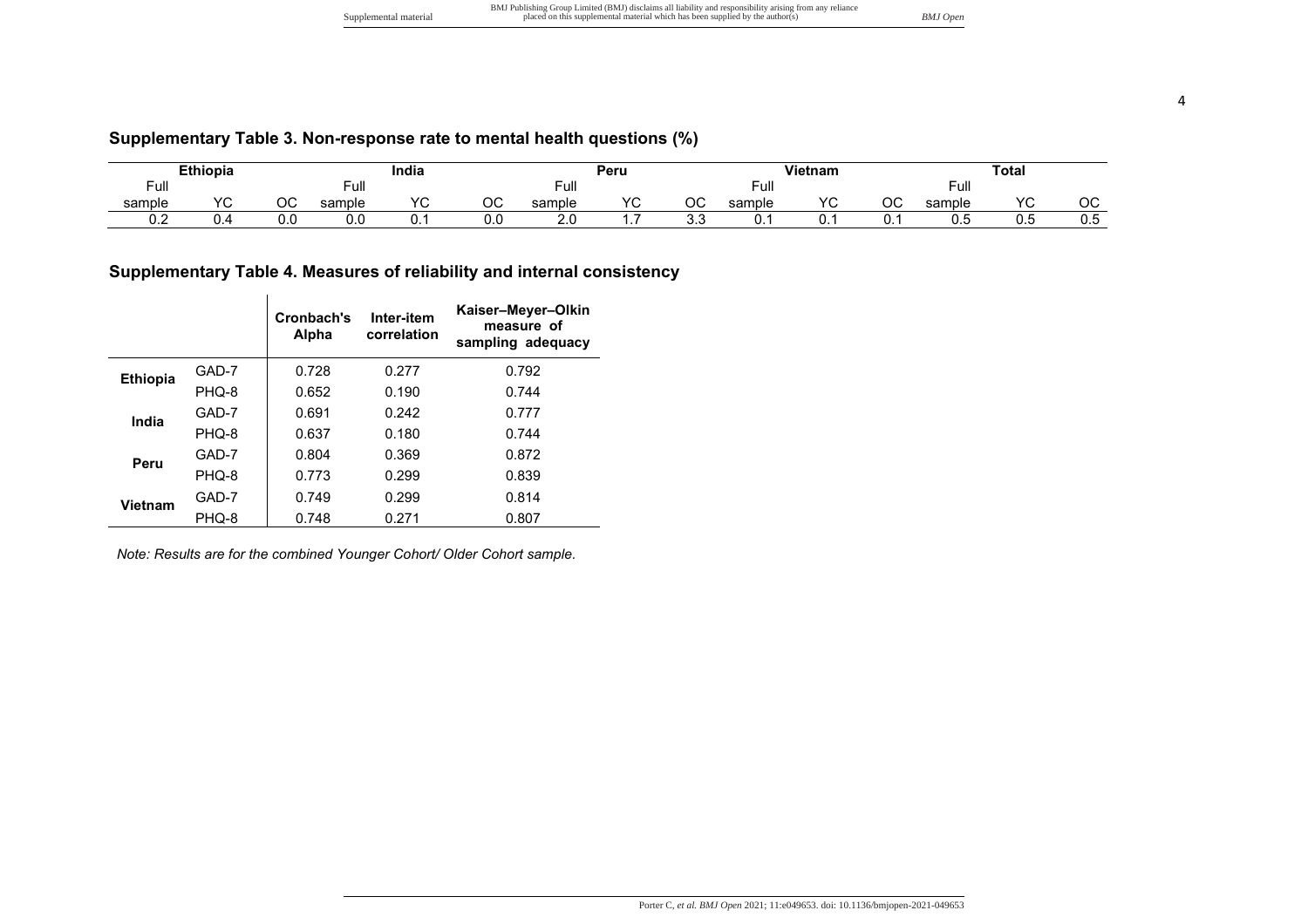**Supplementary Table 5. Sample description** 

|                                                                        | Mean  | sd    | Mean  | sd    | Mean  | sd    | Mean    | sd    |
|------------------------------------------------------------------------|-------|-------|-------|-------|-------|-------|---------|-------|
| COVID-19 related stressors                                             |       |       |       |       |       |       |         |       |
| Risk perception: believe they are at medium/high risk                  | 69.31 | 0.461 | 46.38 | 0.499 | 54.27 | 0.498 | 21.39   | 0.410 |
| Left house for any reason in the past 7 days                           | 94.50 | 0.228 | 79.25 | 0.406 | 80.45 | 0.397 | 87.67   | 0.329 |
| Difference in subjective well-being 2016-2020                          | 0.96  | 2.068 | 0.49  | 1.949 | 0.52  | 2.066 | $-0.39$ | 1.876 |
| Change in responsibilities:                                            |       |       |       |       |       |       |         |       |
| Spend more time taking care of children                                | 29.00 | 0.454 | 18.31 | 0.387 | 34.23 | 0.475 | 22.91   | 0.420 |
| Spend more time on household chores                                    | 46.82 | 0.499 | 50.95 | 0.500 | 77.53 | 0.417 | 51.44   | 0.500 |
| Spend more time working in the family business                         | 12.96 | 0.336 | 4.12  | 0.199 | 15.00 | 0.357 | 10.89   | 0.312 |
| Economic adversities                                                   |       |       |       |       |       |       |         |       |
| Faced with new health expenses                                         | 10.12 | 0.302 | 55.95 | 0.497 | 29.57 | 0.456 | 6.53    |       |
| Did not experience adversity                                           | 20.71 | 0.405 | 1.72  | 0.130 | 2.60  | 0.159 | 42.25   | 0.494 |
| Experienced adversity but did not reduce food consumption              | 65.83 | 0.474 | 92.68 | 0.261 | 90.94 | 0.287 | 41.94   | 0.494 |
| Reduced food consumption as response to experienced adversity          | 13.47 | 0.341 | 5.61  | 0.230 | 6.47  | 0.246 | 15.81   | 0.365 |
| Changes in employment status                                           |       |       |       |       |       |       |         |       |
| Did not work at all in the past 12 month OR worked during the          | 46.17 | 0.499 | 41.38 | 0.493 | 24.06 | 0.428 | 23.48   | 0.424 |
| pandemic but not before the pandemic (and is not working now)          |       |       |       |       |       |       |         |       |
| Did not work before the pandemic, but is working now                   | 6.83  | 0.252 | 16.40 | 0.370 | 12.35 | 0.329 | 6.75    | 0.251 |
| Worked before the pandemic and is working now/has a job                | 38.71 | 0.487 | 37.57 | 0.484 | 46.74 | 0.499 | 56.36   | 0.496 |
| Worked before the pandemic and is not working now/does not have        | 8.29  | 0.276 | 4.65  | 0.211 | 16.85 | 0.374 | 13.41   | 0.341 |
| a job                                                                  |       |       |       |       |       |       |         |       |
| <b>Educational disruption</b>                                          |       |       |       |       |       |       |         |       |
| Never attended school or not enrolled in full-time education/not       | 32.68 | 0.469 | 33.87 | 0.473 | 58.96 | 0.492 | 47.49   | 0.500 |
| planning to enrol <sup>a</sup>                                         |       |       |       |       |       |       |         |       |
| Enrolled in/Planning to enrol in full time education and not           | 58.71 | 0.493 | 36.28 | 0.481 | 1.87  | 0.136 | 12.72   | 0.333 |
| participating in learning activities <sup>a</sup>                      |       |       |       |       |       |       |         |       |
| Enrolled in/Planning to enrol in full time education and participating | 8.61  | 0.281 | 29.84 | 0.458 | 39.17 | 0.488 | 39.79   | 0.490 |
| in learning activities <sup>a</sup>                                    |       |       |       |       |       |       |         |       |
| <b>Background characteristics</b>                                      |       |       |       |       |       |       |         |       |
| Female                                                                 | 46.27 | 0.499 | 47.79 | 0.500 | 49.28 | 0.500 | 51.61   | 0.500 |
| Urban                                                                  | 45.99 | 0.499 | 28.60 | 0.452 | 81.13 | 0.391 | 45.73   | 0.498 |
| Child has long-term health problem, 2016 (Round 5)                     | 8.80  | 0.283 | 11.48 | 0.319 | 12.67 | 0.333 | 14.20   | 0.349 |
| Total parent-child relationship score, 2012/2016 (Round 4/5)           | 26.26 | 2.848 | 27.63 | 2.916 | 24.86 | 3.610 | 25.74   | 3.204 |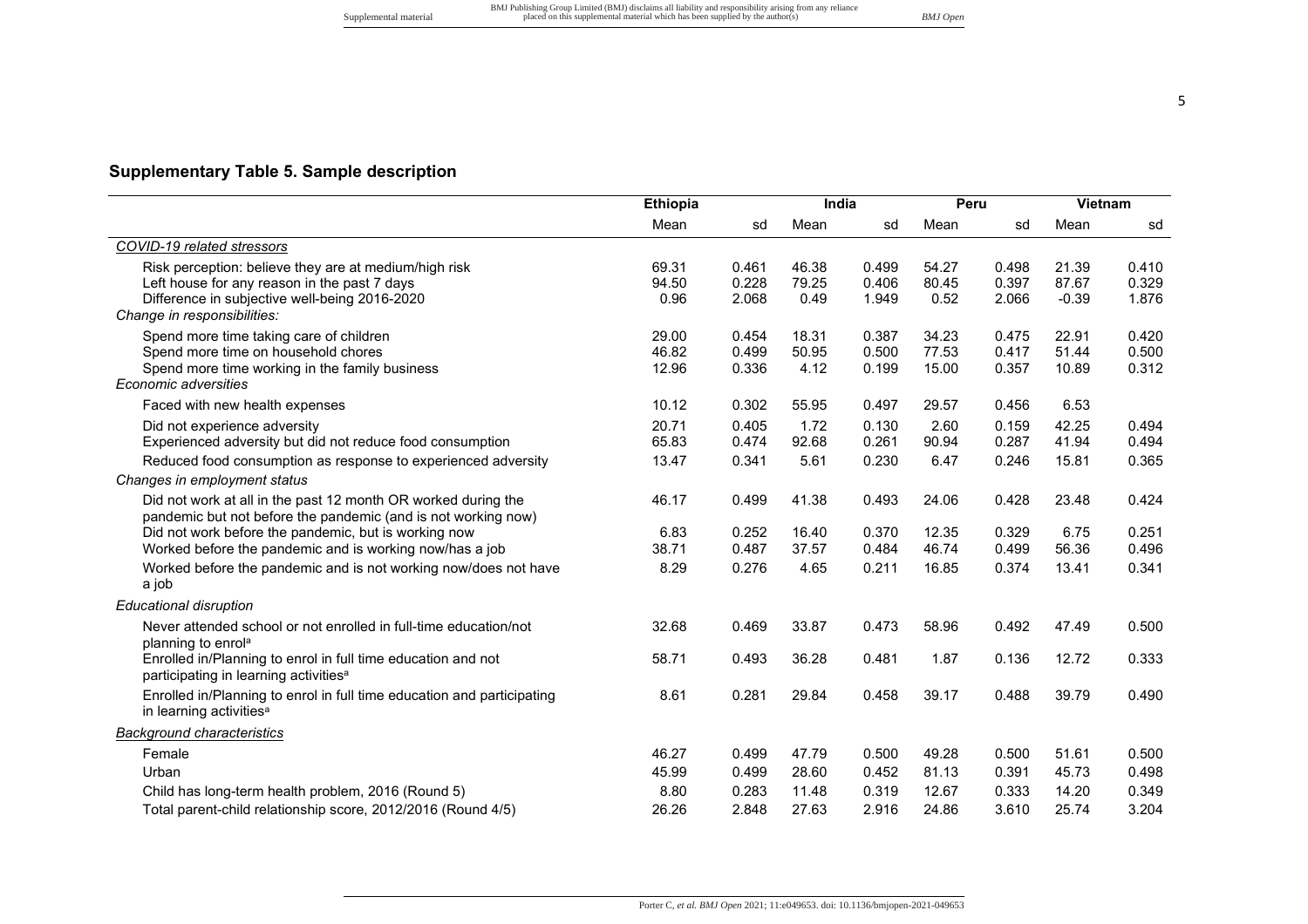|                       | BMJ Publishing Group Limited (BMJ) disclaims all liability and responsibility arising from any reliance |          |
|-----------------------|---------------------------------------------------------------------------------------------------------|----------|
| Supplemental material | placed on this supplemental material which has been supplied by the author(s)                           | BMJ Open |

|                                                         | <b>Ethiopia</b> |       | India |       | Peru  |       | Vietnam |       |
|---------------------------------------------------------|-----------------|-------|-------|-------|-------|-------|---------|-------|
|                                                         | Mean            | sd    | Mean  | sd    | Mean  | sd    | Mean    | sd    |
| Total peer-child relationship score, 2016 (Round 5)     | 24.13           | 2.866 | 25.02 | 2.631 | 23.41 | 3.204 | 22.57   |       |
| Middle/Top wealth tercile R5, 2016 (Round 5)            | 67.11           | 0.470 | 66.44 | 0.472 | 69.00 | 0.463 | 66.03   | 2.257 |
| Proxy baseline information                              |                 |       |       |       |       |       |         |       |
| Emotional problem scale (EPS) score, 2009 (Round $3)^b$ | 2.78            | 2.473 | 3.57  | 2.348 | 4.27  | 2.323 | 3.68    | 2.143 |
| Subjective well-being, 2009 (Round 3) <sup>b</sup>      | 4.86            | 1.719 | 4.73  | 1.815 | 6.12  | 1.616 | 5.43    | 1.604 |
| N.                                                      | 2183            |       | 2622  |       | 1887  |       | 2296    |       |

*Note: Mean values are reported. Self-reported risk belief coded the question "chance of getting infected with Coronavirus" into no/low risk, or medium/high risk. All timevariant variables are measured in 2020 unless otherwise specified. <sup>a</sup>refers to Younger Cohort (18-19) only, <sup>b</sup> refers to Older Cohort (25-26) only. Around 30% of the*  sample in Ethiopia, India and Vietnam are part of the Older Cohort. In Peru they make up 20% of the sample. The average age of the Younger Cohort in Ethiopia, India, *Peru, Vietnam in years (months) is 18 (226), 18 (227), 18 (227), and 18 (227). The average age of the Older Cohort in Ethiopia, India, Peru, Vietnam in years (months) is 25 (309), 25 (310), 25 (311), and 25 (311).*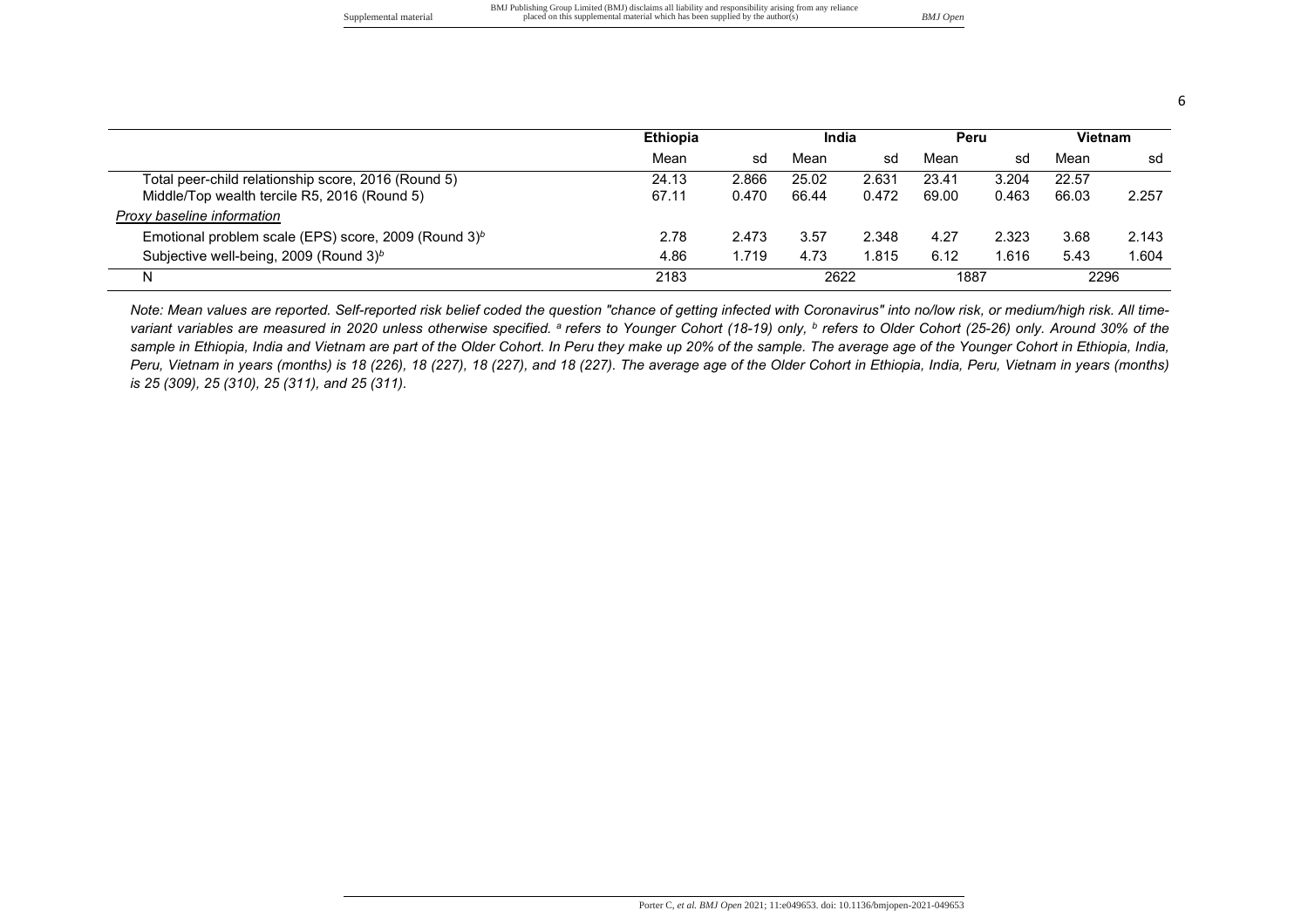# **Supplementary Table 6. Logistic regression results: Symptoms of at least mild anxiety (Younger Cohort only)**

|                                                                                                                         |                     | <b>Ethiopia</b> |                      | India          |                      | Peru           |                     | Vietnam        |
|-------------------------------------------------------------------------------------------------------------------------|---------------------|-----------------|----------------------|----------------|----------------------|----------------|---------------------|----------------|
|                                                                                                                         | <b>Odds Ratio</b>   | 95% CI          | <b>Odds Ratio</b>    | 95% CI         | <b>Odds Ratio</b>    | 95% CI         | <b>Odds Ratio</b>   | 95% CI         |
| COVID-19 related changes/behaviours                                                                                     |                     |                 |                      |                |                      |                |                     |                |
| Risk perception: believe they are<br>at medium/high risk                                                                | $0.679**$<br>(0.12) | [0.487, 0.947]  | 1.244(0.21)          | [0.898, 1.724] | $1.432***$<br>(0.16) | [1.149, 1.784] | 1.031(0.22)         | [0.673, 1.579] |
| Left house for any reason in the<br>past 7 days                                                                         | 0.885(0.27)         | [0.482, 1.627]  | $1.576*(0.41)$       | [0.948, 2.620] | 1.023(0.14)          | [0.784, 1.335] | 1.304(0.34)         | [0.783, 2.171] |
| Difference in subjective well-being<br>between Round 5 (2016) and<br>phone survey (2020)<br>Change in responsibilities: | 1.043(0.04)         | [0.969, 1.123]  | $1.103**$<br>(0.05)  | [1.007, 1.207] | $1.102***$<br>(0.03) | [1.046, 1.161] | 1.195***<br>(0.06)  | [1.084, 1.316] |
| Spend more time taking care of<br>children                                                                              | 1.012(0.20)         | [0.692, 1.479]  | $2.176***$<br>(0.52) | [1.363, 3.475] | $1.509***$<br>(0.18) | [1.194, 1.906] | 1.400(0.31)         | [0.913, 2.147] |
| Spend more time on household<br>chores                                                                                  | 0.983(0.17)         | [0.694, 1.392]  | 0.816(0.15)          | [0.570, 1.169] | 1.180(0.17)          | [0.895, 1.557] | 1.013(0.18)         | [0.718, 1.430] |
| Spend more time working in the<br>family business                                                                       | 0.703(0.21)         | [0.394, 1.253]  | $2.117**$<br>(0.67)  | [1.136, 3.943] | 1.235(0.19)          | [0.917, 1.663] | 1.640**<br>(0.38)   | [1.037, 2.593] |
| Economic shocks                                                                                                         |                     |                 |                      |                |                      |                |                     |                |
| Faced with new health expenses                                                                                          | 0.668(0.21)         | [0.360, 1.240]  | 0.881(0.16)          | [0.624, 1.245] | $1.741***$<br>(0.21) | [1.371, 2.209] | 1.309(0.42)         | [0.699, 2.455] |
| Experienced adversity but did not<br>reduce food consumption                                                            | 3.636***<br>(0.99)  | [2.128, 6.213]  | 0.702(0.38)          | [0.245, 2.011] | 2.503**<br>(1.08)    | [1.074, 5.834] | $1.493**$<br>(0.29) | [1.021, 2.184] |
| Reduced food consumption as<br>response to experienced adversity                                                        | 8.158***<br>(2.58)  | [4.393, 15.149] | 1.173(0.73)          | [0.345, 3.985] | 2.154(1.03)          | [0.844, 5.498] | $1.680**$<br>(0.42) | [1.027, 2.748] |
| <b>Educational disruption</b>                                                                                           |                     |                 |                      |                |                      |                |                     |                |
| Enrolled in/Planning to enrol in full<br>time education and not<br>participating in learning activities                 | 1.588**<br>(0.33)   | [1.052, 2.396]  | 1.043(0.21)          | [0.707, 1.538] | 0.600(0.27)          | [0.245, 1.471] | 0.828(0.25)         | [0.458, 1.495] |
| Enrolled in/Planning to enrol in full<br>time education and participating in<br>learning activities                     | 1.110(0.38)         | [0.565, 2.182]  | 0.710(0.17)          | [0.450, 1.120] | 1.026(0.12)          | [0.816, 1.290] | $0.699*$ (0.15)     | [0.465, 1.051] |
| <b>Background characteristics</b>                                                                                       |                     |                 |                      |                |                      |                |                     |                |
| Age in months                                                                                                           | 1.000(0.02)         | [0.960, 1.042]  | 0.987(0.02)          | [0.946, 1.030] | 0.991(0.01)          | [0.963, 1.020] | 1.020(0.03)         | [0.967, 1.077] |
| Female                                                                                                                  | 1.216(0.21)         | [0.874, 1.692]  | $1.420*(0.30)$       | [0.940, 2.143] | 1.758***<br>(0.20)   | [1.402, 2.205] | $1.453**$<br>(0.25) | [1.034, 2.041] |
| Urban                                                                                                                   | 1.565**<br>(0.31)   | [1.059, 2.312]  | 1.198(0.24)          | [0.806, 1.781] | $1.362*(0.22)$       | [0.986, 1.882] | 1.322(0.26)         | [0.901, 1.940] |
| Participant has long-term health<br>problem, 2016 (Round 5)                                                             | 1.298(0.36)         | [0.755, 2.233]  | 1.226(0.30)          | [0.754, 1.995] | $1.624***$<br>(0.28) | [1.163, 2.266] | 1.030(0.29)         | [0.591, 1.793] |
| Total parent-child relationship<br>score, 2012/2016 (Round 4/5)                                                         | 0.959(0.03)         | [0.902, 1.019]  | $0.912***$<br>(0.03) | [0.861, 0.967] | 0.975(0.02)          | [0.944, 1.007] | 1.030(0.03)         | [0.976, 1.088] |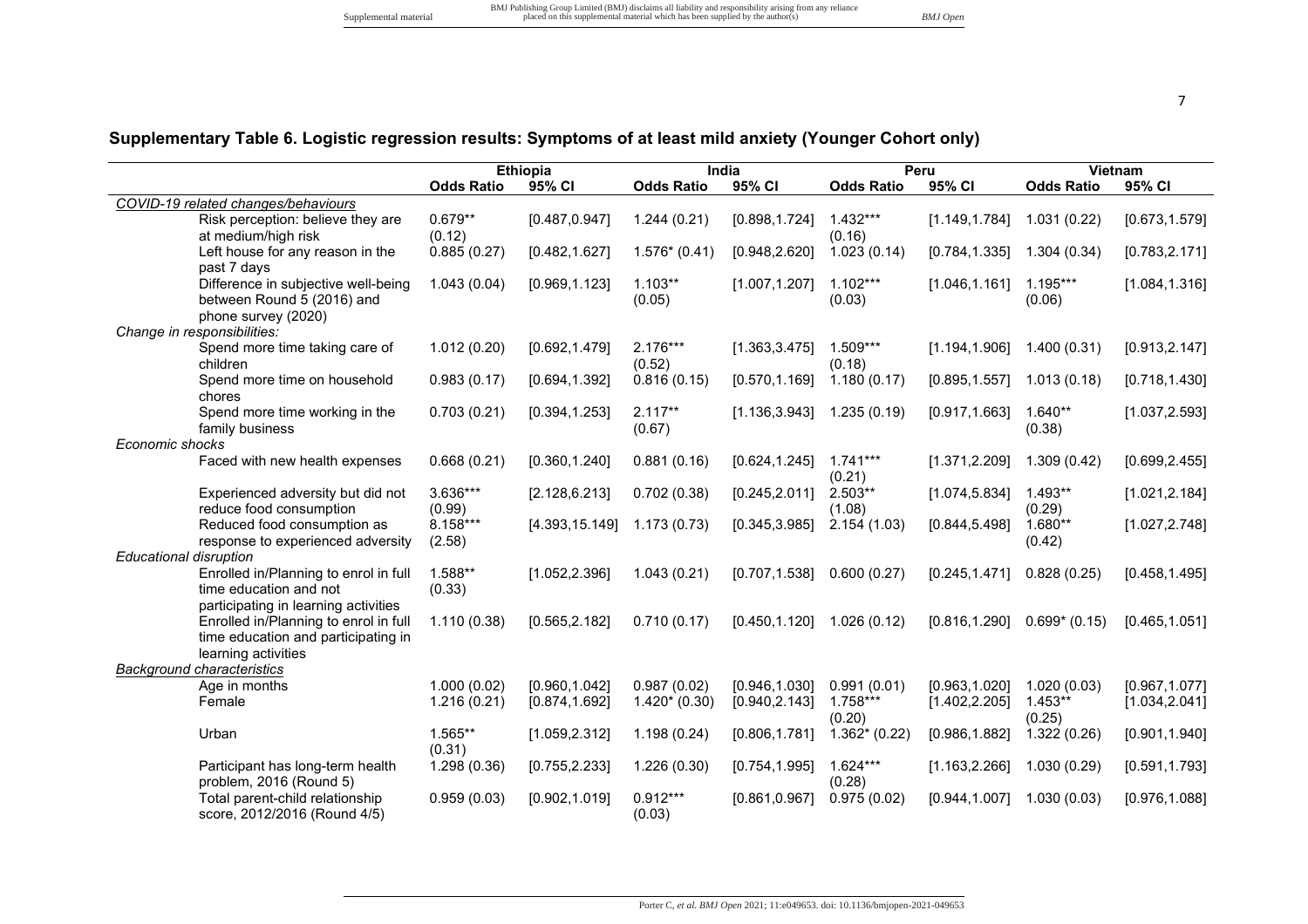|                                                        |                   | <b>Ethiopia</b> |                   | India         |                   | Peru           | Vietnam                |                |  |
|--------------------------------------------------------|-------------------|-----------------|-------------------|---------------|-------------------|----------------|------------------------|----------------|--|
|                                                        | <b>Odds Ratio</b> | 95% CI          | <b>Odds Ratio</b> | 95% CI        | <b>Odds Ratio</b> | 95% CI         | <b>Odds Ratio</b>      | 95% CI         |  |
| Total peer-child relationship score,<br>2016 (Round 5) | 0.951(0.03)       | [0.895, 1.011]  | 1.015 (0.04)      | [0.948,1.088] | 0.999(0.02)       | [0.964, 1.035] | 0.968(0.04)            | [0.896, 1.047] |  |
| Middle/Top wealth tercile R5,<br>2016 (Round 5)        | 0.908(0.19)       | [0.608, 1.356]  | $0.712*(0.13)$    | [0.495,1.023] | 1.105(0.15)       | [0.845, 1.444] | $0.677^{**}$<br>(0.13) | [0.467, 0.981] |  |
|                                                        | 1533              |                 | 1786              |               | 1496              |                | 1596                   |                |  |

*Note: Odds ratios are unadjusted odds ratios. Robust standard errors in parenthesis, \*\*\* significant at 1%, \*\* significant at 5%, \* significant at 10%. Base categories are*  as follows: Believe they are at no/low risk, Did not leave the house at all during the past 7 days, Did not spend more time taking care of children, Did not spend more *time on household chores, Did not spend more time working in the family business, Did not face new health expenses, Did not suffer a shock, Never attended school or*  not enrolled in full-time education/not planning to enrol, Male, Rural, Does not have long-term health condition, Lowest wealth tercile. All time-variant variables are *measured in 2020 unless otherwise specified.* 

#### **Supplementary Table 7. Logistic regression results: Symptoms of at least mild depression (Younger Cohort only)**

|                                                                                           |                     | <b>Ethiopia</b> |                      | India          |                      | Peru            |                      | Vietnam        |
|-------------------------------------------------------------------------------------------|---------------------|-----------------|----------------------|----------------|----------------------|-----------------|----------------------|----------------|
|                                                                                           | <b>Odds Ratio</b>   | 95% CI          | <b>Odds Ratio</b>    | 95% CI         | <b>Odds Ratio</b>    | 95% CI          | <b>Odds Ratio</b>    | 95% CI         |
| COVID-19 related changes/behaviours                                                       |                     |                 |                      |                |                      |                 |                      |                |
| Risk perception: believe they<br>are at medium/high risk                                  | $0.498***$ (0.08)   | [0.361, 0.687]  | 0.966(0.16)          | [0.693, 1.346] | $1.548***$<br>(0.18) | [1.230, 1.949]  | 1.025(0.22)          | [0.674, 1.559] |
| Left house for any reason in the<br>past 7 days                                           | 0.940(0.28)         | [0.520, 1.702]  | 2.537***<br>(0.77)   | [1.403, 4.589] | 0.928(0.13)          | [0.704, 1.223]  | 1.163(0.28)          | [0.724, 1.867] |
| Difference in subjective well-<br>being between Round 5 (2016)<br>and phone survey (2020) | 1.049(0.04)         | [0.973, 1.130]  | $1.102**$<br>(0.05)  | [1.011, 1.201] | $1.079***$<br>(0.03) | [1.020, 1.142]  | $1.169***$<br>(0.06) | [1.065, 1.284] |
| Change in responsibilities:                                                               |                     |                 |                      |                |                      |                 |                      |                |
| Spend more time taking care of<br>children                                                | 1.061(0.20)         | [0.736, 1.527]  | $2.170***$<br>(0.51) | [1.370, 3.438] | $1.268*(0.16)$       | [0.992, 1.621]  | 1.616**<br>(0.33)    | [1.087, 2.403] |
| Spend more time on household<br>chores                                                    | 1.082(0.19)         | [0.763, 1.533]  | 0.857(0.16)          | [0.592, 1.241] | 1.142(0.17)          | [0.858, 1.520]  | $1.840***$<br>(0.34) | [1.287, 2.631] |
| Spend more time working in the<br>family business                                         | 1.076(0.29)         | [0.636, 1.823]  | 0.803(0.34)          | [0.354, 1.823] | 1.160(0.18)          | [0.850, 1.582]  | $1.724**$<br>(0.38)  | [1.121, 2.652] |
| Economic shocks                                                                           |                     |                 |                      |                |                      |                 |                      |                |
| Faced with new health<br>expenses                                                         | $0.222***(0.10)$    | [0.093, 0.530]  | 1.062 (0.19)         | [0.747, 1.510] | $1.851***$<br>(0.23) | [1.450, 2.363]  | 0.805(0.28)          | [0.410, 1.580] |
| Experienced adversity but did<br>not reduce food consumption                              | $4.913***$ (1.49)   | [2.712, 8.902]  | 0.651(0.36)          | [0.218, 1.944] | $2.541*$ (1.21)      | [0.997, 6.476]  | $1.763***$<br>(0.36) | [1.181, 2.631] |
| Reduced food consumption as<br>response to experienced                                    | 12.771***<br>(4.42) | [6.484, 25.156] | 0.913(0.61)          | [0.248, 3.357] | 3.620**<br>(1.89)    | [1.300, 10.079] | 2.292***<br>(0.57)   | [1.410, 3.726] |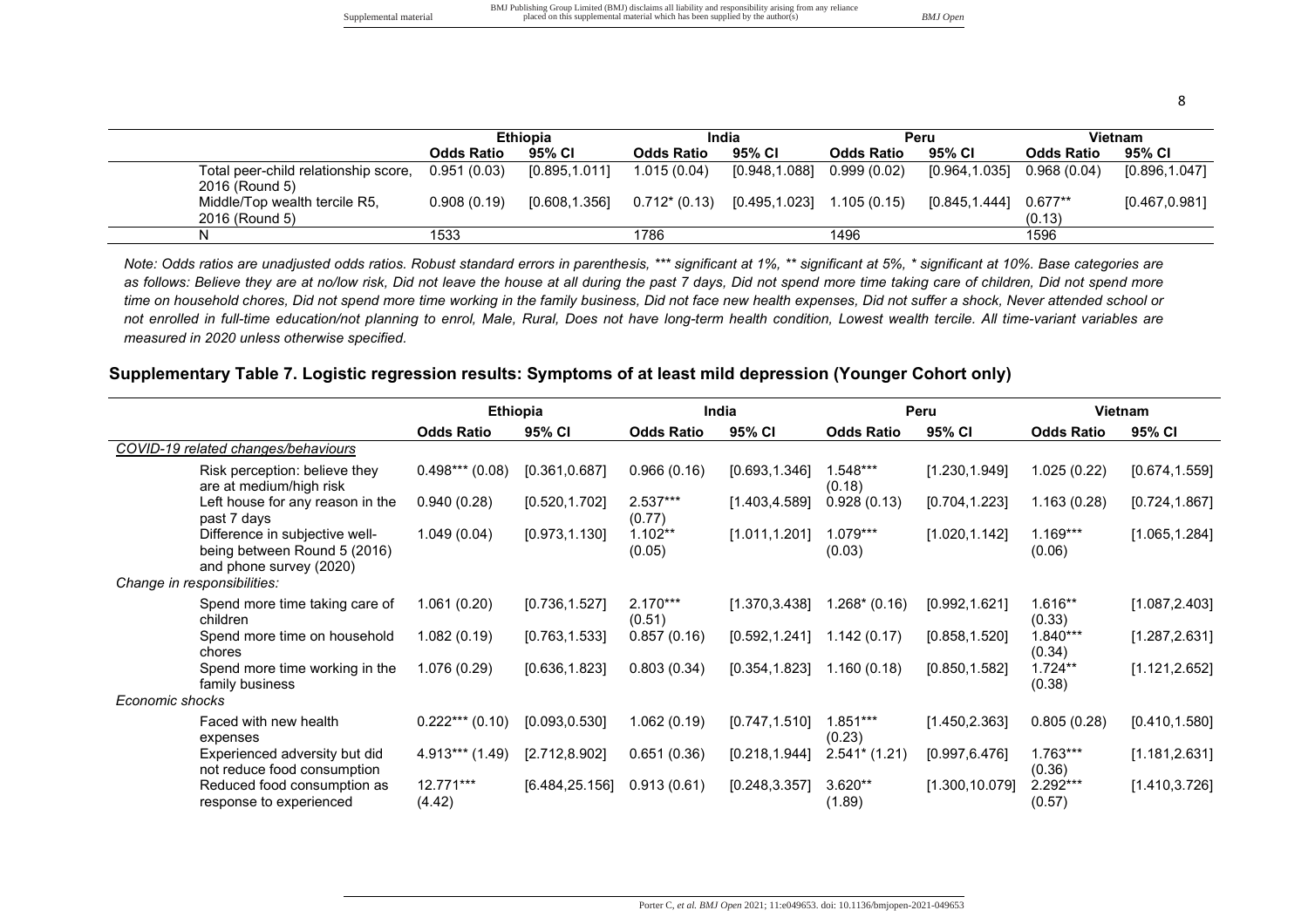|                                                                                                         |                   | <b>Ethiopia</b> |                      | India          |                      | Peru           |                     | Vietnam        |
|---------------------------------------------------------------------------------------------------------|-------------------|-----------------|----------------------|----------------|----------------------|----------------|---------------------|----------------|
|                                                                                                         | <b>Odds Ratio</b> | 95% CI          | <b>Odds Ratio</b>    | 95% CI         | <b>Odds Ratio</b>    | 95% CI         | <b>Odds Ratio</b>   | 95% CI         |
| adversity                                                                                               |                   |                 |                      |                |                      |                |                     |                |
| Educational disruption                                                                                  |                   |                 |                      |                |                      |                |                     |                |
| Enrolled in/Planning to enrol in<br>full time education and not<br>participating in learning activities | $1.728***$ (0.36) | [1.153, 2.592]  | 1.103(0.22)          | [0.743, 1.638] | 0.743(0.36)          | [0.287, 1.928] | 0.944(0.28)         | [0.529, 1.685] |
| Enrolled in/Planning to enrol in<br>full time education and<br>participating in learning activities     | 1.174(0.41)       | [0.591, 2.333]  | 0.749(0.18)          | [0.469, 1.196] | 1.042(0.13)          | [0.816, 1.329] | 1.172(0.25)         | [0.768, 1.788] |
| <b>Background characteristics</b>                                                                       |                   |                 |                      |                |                      |                |                     |                |
| Age in months                                                                                           | 0.999(0.02)       | [0.959, 1.041]  | 0.997(0.02)          | [0.954, 1.041] | $0.974*(0.01)$       | [0.945, 1.003] | 1.028(0.03)         | [0.975, 1.084] |
| Female                                                                                                  | 1.318(0.23)       | [0.940, 1.848]  | 1.225(0.25)          | [0.821, 1.828] | $1.282**$<br>(0.16)  | [1.009, 1.630] | $1.438**$<br>(0.24) | [1.032, 2.004] |
| Urban                                                                                                   | $1.533**$ (0.29)  | [1.051, 2.235]  | 0.969(0.20)          | [0.644, 1.457] | 1.175(0.20)          | [0.840, 1.643] | 1.093(0.22)         | [0.736, 1.623] |
| Participant has long-term health<br>problem, 2016 (Round 5)                                             | $0.540*(0.20)$    | [0.265, 1.098]  | 1.461(0.35)          | [0.909, 2.346] | $1.502**$<br>(0.26)  | [1.077, 2.095] | 1.466(0.37)         | [0.889, 2.415] |
| Total parent-child relationship<br>score, 2012/2016 (Round 4/5)                                         | 1.011(0.03)       | [0.954, 1.072]  | $0.890***$<br>(0.03) | [0.838, 0.945] | $0.924***$<br>(0.02) | [0.892, 0.957] | 0.971(0.03)         | [0.918, 1.026] |
| Total peer-child relationship<br>score, 2016 (Round 5)                                                  | $0.902***$ (0.03) | [0.848, 0.960]  | 1.000(0.04)          | [0.930, 1.076] | 1.025(0.02)          | [0.987, 1.065] | 0.987(0.04)         | [0.910, 1.071] |
| Middle/Top wealth tercile R5,<br>2016 (Round 5)                                                         | 0.763(0.15)       | [0.518, 1.122]  | 1.275(0.24)          | [0.879, 1.851] | 1.166(0.17)          | [0.878, 1.550] | 1.189(0.24)         | [0.797, 1.773] |
| N                                                                                                       | 1533              |                 | 1786                 |                | 1496                 |                | 1596                |                |

*Note: Odds ratios are unadjusted odds ratios. Robust standard errors in parenthesis, \*\*\* significant at 1%, \*\* significant at 5%, \* significant at 10%. Base categories are as*  follows: Believe they are at no/low risk, Did not leave the house at all during the past 7 days, Did not spend more time taking care of children, Did not spend more time on *household chores, Did not spend more time working in the family business, Did not face new health expenses, Did not suffer a shock, Never attended school or not enrolled in*  full-time education/not planning to enrol, Male, Rural, Does not have long-term health condition, Lowest wealth tercile. All time-variant variables are measured in 2020 unless *otherwise specified.*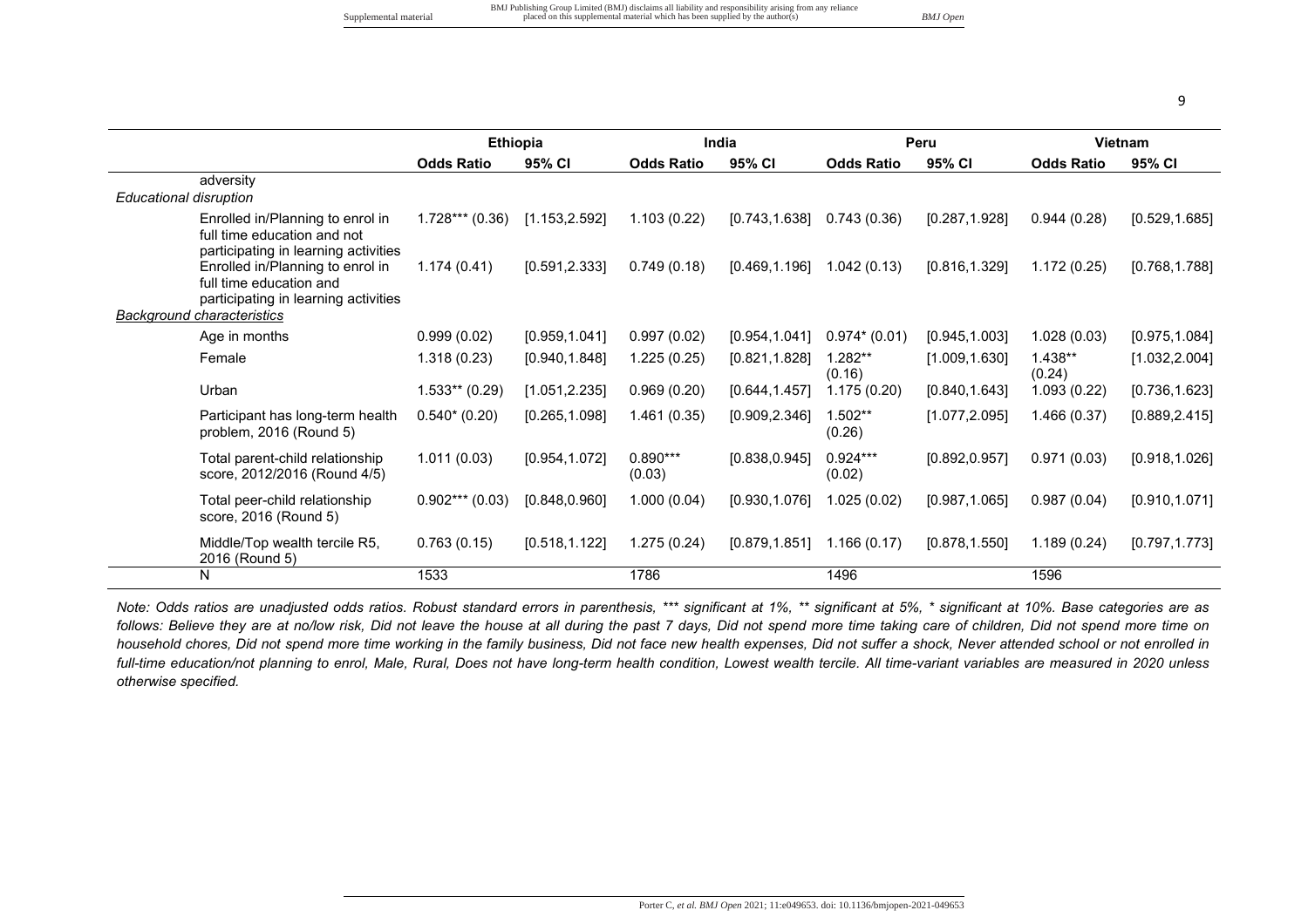# **Supplementary Table 8. Logistic regression results: Symptoms of at least mild anxiety (Older Cohort only)**

|                                                                                              | <b>Ethiopia</b>            |                                  | India                              |                                  |                            | Peru                             | <b>Vietnam</b>             |                                  |
|----------------------------------------------------------------------------------------------|----------------------------|----------------------------------|------------------------------------|----------------------------------|----------------------------|----------------------------------|----------------------------|----------------------------------|
|                                                                                              | <b>Odds Ratio</b>          | 95% CI                           | <b>Odds Ratio</b>                  | 95% CI                           | <b>Odds Ratio</b>          | 95% CI                           | <b>Odds Ratio</b>          | 95% CI                           |
| COVID-19 related changes/behaviours                                                          |                            |                                  |                                    |                                  |                            |                                  |                            |                                  |
| Risk perception: believe they<br>are at medium/high risk                                     | 1.466(0.35)                | [0.915, 2.346]                   | 1.383(0.30)                        | [0.908, 2.108]                   | $1.693**$ (0.41)           | [1.051, 2.728]                   | 1.060(0.37)                | [0.536, 2.098]                   |
| Left house for any reason<br>in the past 7 days                                              | 0.693(0.33)                | [0.274, 1.751]                   | 1.257(0.38)                        | [0.697, 2.267]                   | 0.850(0.31)                | [0.414, 1.746]                   | $0.432*0.21$               | [0.169, 1.109]                   |
| Difference in subjective well-<br>being between Round 5<br>(2016) and phone survey<br>(2020) | $1.089* (0.05)$            | [0.987, 1.201]                   | $1.121*(0.07)$                     | [0.983, 1.278]                   | $1.132*(0.08)$             | [0.990, 1.294]                   | 1.105(0.12)                | [0.901, 1.356]                   |
| Change in responsibilities:                                                                  |                            |                                  |                                    |                                  |                            |                                  |                            |                                  |
| Spend more time taking care<br>of children                                                   | 0.735(0.21)                | [0.420, 1.285]                   | $2.081***$ (0.52)                  | [1.271, 3.405]                   | 0.971(0.25)                | [0.590, 1.599]                   | 1.230(0.46)                | [0.595, 2.544]                   |
| Spend more time on<br>household chores                                                       | 1.313(0.38)                | [0.742, 2.325]                   | $0.639*(0.16)$                     | [0.394, 1.034]                   | 1.667(0.53)                | [0.893, 3.114]                   | $2.240**$ (0.87)           | [1.043, 4.808]                   |
| Spend more time working in<br>the family business                                            | 1.275(0.41)                | [0.682, 2.383]                   | 0.498(0.41)                        | [0.100, 2.478]                   | 1.599 (0.54)               | [0.829, 3.085]                   | $2.126*(0.96)$             | [0.879, 5.139]                   |
| Economic shocks                                                                              |                            |                                  |                                    |                                  |                            |                                  |                            |                                  |
| Faced with new health<br>expenses                                                            | 1.523(0.45)                | [0.854, 2.716]                   | 1.435(0.34)                        | [0.901, 2.286]                   | $1.572*(0.38)$             | [0.984, 2.513]                   | 0.808(0.41)                | [0.302, 2.164]                   |
| Experienced adversity but<br>did not reduce food<br>consumption                              | 0.908(0.31)                | [0.466, 1.767]                   | 0.560(0.49)                        | [0.102, 3.068]                   | 1.312(1.77)                | [0.093, 18.595]                  | $1.988* (0.78)$            | [0.922, 4.284]                   |
| Reduced food<br>consumption as response to<br>experienced adversity                          | $4.323***$ (1.81)          | [1.900, 9.835]                   | 0.567(0.55)                        | [0.086, 3.751]                   | 2.691 (3.82)               | [0.167, 43.423]                  | 1.986 (0.96)               | [0.772, 5.113]                   |
| Changes in employment status                                                                 |                            |                                  |                                    |                                  |                            |                                  |                            |                                  |
| Did not work before the<br>pandemic, but is working<br>now                                   | 2.044(0.97)                | [0.809, 5.165]                   | 0.951(0.47)                        | [0.358, 2.525]                   | 1.095(0.62)                | [0.363, 3.303]                   | 0.868(0.78)                | [0.149, 5.071]                   |
| Worked before the<br>pandemic and is working                                                 | $1.566*(0.39)$             | [0.956, 2.567]                   | 1.306 (0.36)                       | [0.756, 2.255]                   | 1.401 (0.56)               | [0.638, 3.075]                   | 0.591(0.34)                | [0.194, 1.796]                   |
| now/has a job<br>Worked before the<br>pandemic and is not working<br>now/does not have a job | $2.787***$ (0.85)          | [1.534, 5.063]                   | $2.312**$ (0.95)                   | [1.037, 5.156]                   | $5.434***$ (2.55)          | [2.167, 13.626]                  | 1.693(1.03)                | [0.513, 5.582]                   |
| <b>Background characteristics</b>                                                            |                            |                                  |                                    |                                  |                            |                                  |                            |                                  |
| Age in months<br>Female                                                                      | 1.008(0.03)<br>0.754(0.21) | [0.956, 1.063]<br>[0.432, 1.319] | $1.052*(0.03)$<br>$1.954**$ (0.58) | [0.999, 1.108]<br>[1.087, 3.511] | 0.977(0.03)<br>1.125(0.30) | [0.923, 1.034]<br>[0.670, 1.888] | 0.960(0.04)<br>0.790(0.27) | [0.879, 1.047]<br>[0.404, 1.545] |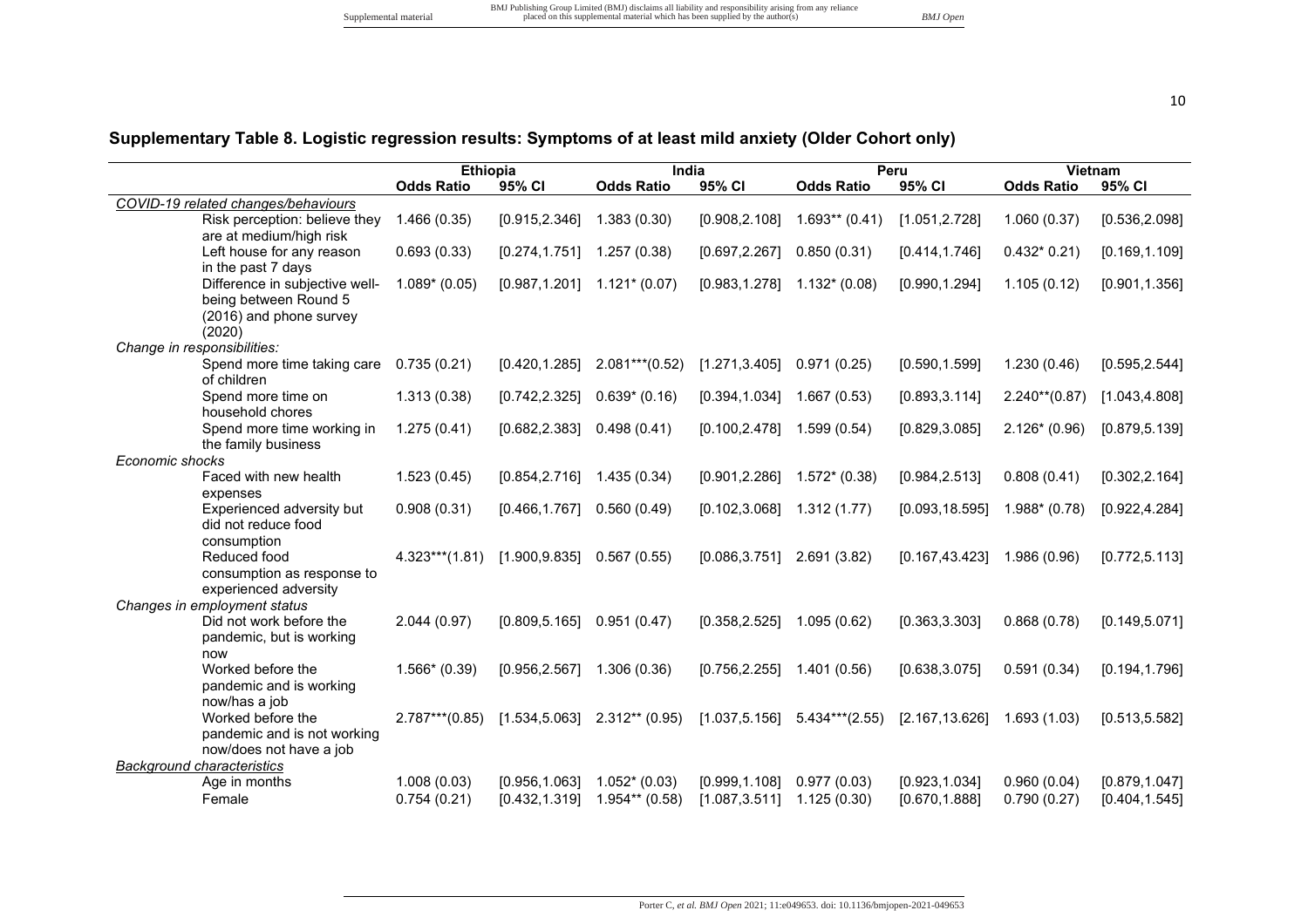|                                                                    | <b>Ethiopia</b>   |                | India             |                |                   | Peru           |                   | Vietnam        |
|--------------------------------------------------------------------|-------------------|----------------|-------------------|----------------|-------------------|----------------|-------------------|----------------|
|                                                                    | <b>Odds Ratio</b> | 95% CI         | <b>Odds Ratio</b> | 95% CI         | <b>Odds Ratio</b> | 95% CI         | <b>Odds Ratio</b> | 95% CI         |
| Urban                                                              | 1.087(0.23)       | [0.713, 1.658] | $0.561**$ (0.15)  | [0.334, 0.942] | 1.825 (0.75)      | [0.819, 4.065] | 0.961(0.31)       | [0.516, 1.790] |
| Participant has long-term<br>health problem, 2016<br>(Round 5)     | 1.134(0.33)       | [0.637, 2.019] | 1.583* (0.40)     | [0.960, 2.612] | $2.591***$ (0.91) | [1.298, 5.171] | 1.647(0.54)       | [0.862, 3.150] |
| Total parent-child<br>relationship score,<br>2012/2016 (Round 4/5) | 0.957(0.03)       | [0.899, 1.018] | $0.939*(0.03)$    | [0.875, 1.007] | 0.997(0.03)       | [0.940.1.058]  | $1.118*(0.07)$    | [0.989, 1.265] |
| Total peer-child relationship<br>score, 2016 (Round 5)             | 0.948(0.03)       | [0.887, 1.014] | 1.041(0.04)       | [0.963, 1.124] | 1.011(0.04)       | [0.938, 1.089] | $0.858*(0.08)$    | [0.720, 1.023] |
| Middle/Top wealth tercile<br>R5, 2016 (Round 5)                    | 1.033(0.23)       | [0.670, 1.594] | 0.871(0.20)       | [0.551, 1.376] | 0.635(0.20)       | [0.342, 1.180] | $0.488**0.16$     | [0.260, 0.914] |
| <b>Proxy baseline information</b>                                  |                   |                |                   |                |                   |                |                   |                |
| Emotional problem scale<br>(EPS) score, 2009<br>(Round 3)          | $1.074*(0.04)$    | [0.994, 1.161] | 1.007(0.05)       | [0.910, 1.114] | $1.222***0.07)$   | [1.093, 1.366] | 1.072(0.07)       | [0.940, 1.221] |
| Subjective well-being, 2009<br>(Round 3)                           | 0.979(0.06)       | [0.872, 1.100] | $1.131**$ (0.07)  | [1.010, 1.267] | 0.924(0.07)       | [0.800.1.068]  | 0.975(0.08)       | [0.827, 1.148] |
| N                                                                  | 650               |                | 836               |                | 391               |                | 700               |                |

*Note: Odds ratios are unadjusted odds ratios. Robust standard errors in parenthesis, \*\*\* significant at 1%, \*\* significant at 5%, \* significant at 10%. Base categories are as follows: Believe*  they are at no/low risk, Did not leave the house at all during the past 7 days, Did not spend more time of children, Did not spend more time on household chores, Did not spend *more time working in the family business, Did not face new health expenses, Did not suffer a shock, Did not work at all in the past 12 month OR worked during the pandemic but not before and is not working now, Male, Rural, Does not have long-term health condition, Lowest wealth tercile. All time-variant variables are measured in 2020 unless otherwise specified.*

#### **Supplementary Table 9. Logistic regression results: Symptoms of at least mild depression (Older Cohort only)**

| <b>Depression</b> | <b>OC</b>                                                         |                   | <b>Ethiopia</b> | India             |                |                   | Peru           |                   | Vietnam        |
|-------------------|-------------------------------------------------------------------|-------------------|-----------------|-------------------|----------------|-------------------|----------------|-------------------|----------------|
|                   |                                                                   | <b>Odds Ratio</b> | 95% CI          | <b>Odds Ratio</b> | 95% CI         | <b>Odds Ratio</b> | 95% CI         | <b>Odds Ratio</b> | 95% CI         |
|                   | COVID-19 related changes/behaviours                               |                   |                 |                   |                |                   |                |                   |                |
|                   | Risk perception: believe                                          | 1.595* (0.43)     | [0.942, 2.703]  | 0.956(0.22)       | [0.607, 1.505] | $1.610*0.41$      | [0.980, 2.646] | 1.672 (0.58)      | [0.851, 3.287] |
|                   | they are at medium/high<br>risk                                   |                   |                 |                   |                |                   |                |                   |                |
|                   | Left house for any<br>reason in the past 7                        | 1.216(0.69)       | [0.402, 3.672]  | 1.780 (0.63)      | [0.890.3.559]  | 1.778 (0.78)      | [0.753, 4.195] | $0.287***$ (0.14) | [0.113, 0.731] |
|                   | days                                                              |                   |                 |                   |                |                   |                |                   |                |
|                   | Difference subjective<br>well-being between<br>Round 5 (2016) and | $1.221***$ (0.08) | [1.082,1.377]   | $1.175***$ (0.07) | [1.043, 1.324] | 1.076 (0.08)      | [0.926, 1.250] | 1.129 (0.12)      | [0.915, 1.393] |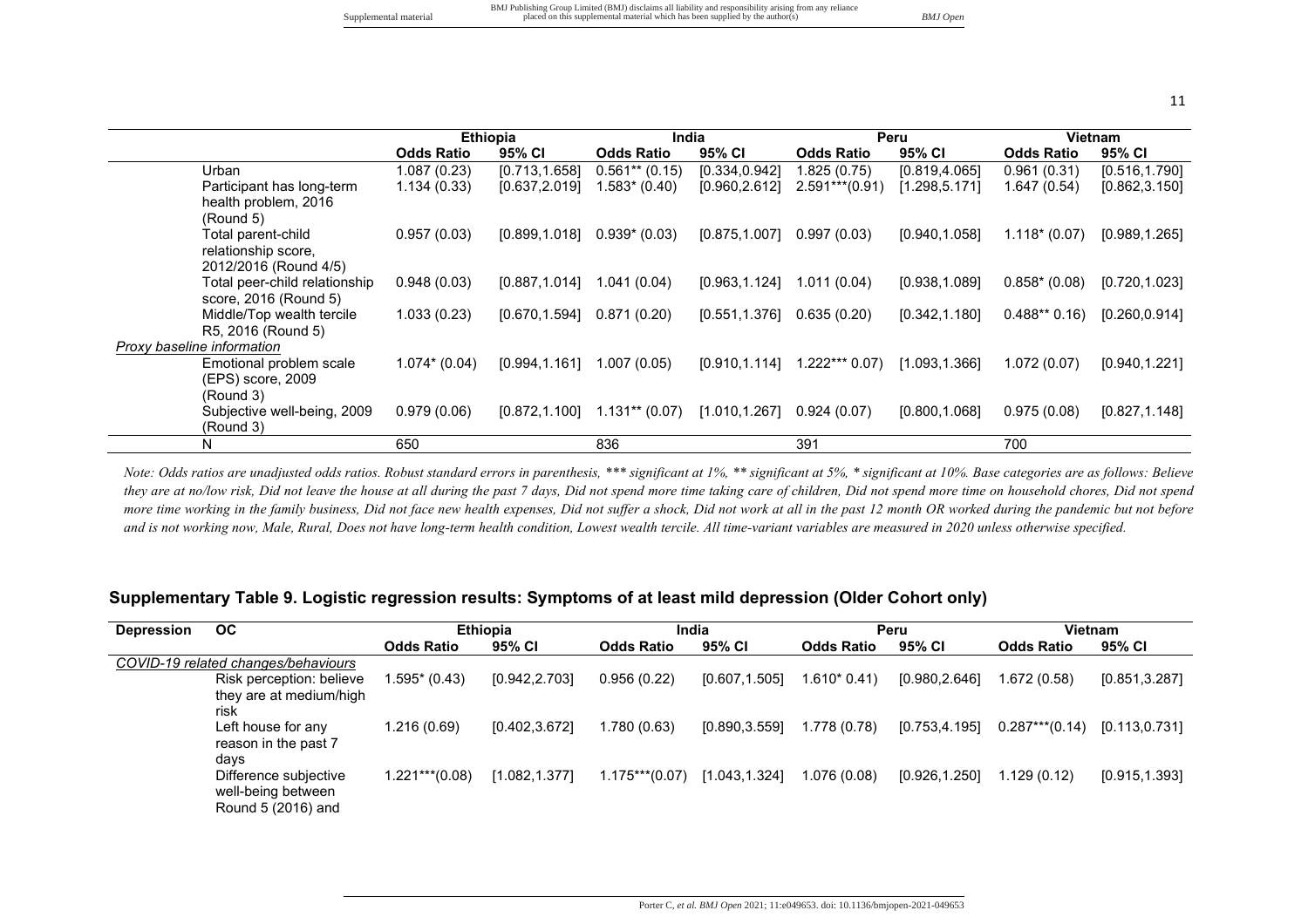| <b>Depression</b>                 | <b>OC</b>                                     |                   | <b>Ethiopia</b> |                   | India          |                   | Peru           |                   | Vietnam        |
|-----------------------------------|-----------------------------------------------|-------------------|-----------------|-------------------|----------------|-------------------|----------------|-------------------|----------------|
|                                   |                                               | <b>Odds Ratio</b> | 95% CI          | <b>Odds Ratio</b> | 95% CI         | <b>Odds Ratio</b> | 95% CI         | <b>Odds Ratio</b> | 95% CI         |
|                                   | phone survey (2020)                           |                   |                 |                   |                |                   |                |                   |                |
| Change in responsibilities:       |                                               |                   |                 |                   |                |                   |                |                   |                |
|                                   | Spend more time taking                        | $0.517**$ (0.16)  | [0.279, 0.959]  | 1.135(0.33)       | [0.637, 2.023] | 0.707(0.20)       | [0.401, 1.247] | 1.252(0.50)       | [0.571, 2.746] |
|                                   | care of children<br>Spend more time on        | 1.457(0.54)       | [0.708, 3.002]  | 0.858(0.24)       | [0.499, 1.476] | 1.026(0.33)       | [0.543, 1.940] | 0.912(0.33)       | [0.448, 1.858] |
|                                   | household chores                              |                   |                 |                   |                |                   |                |                   |                |
|                                   | Spend more time                               | 1.215(0.42)       | [0.614, 2.407]  | 1.258(0.73)       | [0.402, 3.938] | 1.534(0.53)       | [0.779, 3.022] | 1.888(0.87)       | [0.763, 4.673] |
|                                   | working in the family                         |                   |                 |                   |                |                   |                |                   |                |
|                                   | business                                      |                   |                 |                   |                |                   |                |                   |                |
| Economic shocks                   | Faced with new health                         |                   |                 |                   |                |                   |                |                   |                |
|                                   | expenses                                      | 1.278(0.43)       | [0.657, 2.487]  | $1.821**$ (0.48)  | [1.089, 3.045] | 1.226(0.31)       | [0.745, 2.017] | 0.681(0.39)       | [0.223, 2.079] |
|                                   | Experienced adversity                         | 1.566(0.69)       | [0.661, 3.713]  | 1.027(1.15)       | [0.114, 9.237] | 0.463(0.57)       | [0.042, 5.082] | 1.513(0.55)       | [0.744, 3.074] |
|                                   | but did not reduce food                       |                   |                 |                   |                |                   |                |                   |                |
|                                   | consumption                                   |                   |                 |                   |                |                   |                |                   |                |
|                                   | Reduced food                                  | 4.926***(2.50)    | [1.825, 13.296] | 0.520(0.66)       | [0.042, 6.360] | 0.363(0.48)       | [0.027, 4.887] | 1.005(0.51)       | [0.374, 2.699] |
|                                   | consumption as<br>response to experienced     |                   |                 |                   |                |                   |                |                   |                |
|                                   | adversity                                     |                   |                 |                   |                |                   |                |                   |                |
|                                   | Changes in employment status                  |                   |                 |                   |                |                   |                |                   |                |
|                                   | Did not work before the                       | $3.429***$ (1.59) | [1.382, 8.507]  | $0.270*(0.20)$    | [0.061, 1.185] | 1.044(0.69)       | [0.285, 3.829] | 1.000(.)          | [1.000, 1.000] |
|                                   | pandemic, but is                              |                   |                 |                   |                |                   |                |                   |                |
|                                   | working now <sup>3</sup><br>Worked before the |                   |                 |                   |                |                   |                |                   |                |
|                                   | pandemic and is                               |                   |                 |                   |                |                   |                |                   |                |
|                                   | working now/has a job                         | 1.588(0.45)       | [0.915, 2.758]  | 0.740(0.21)       | [0.422, 1.297] | 0.943(0.43)       | [0.387, 2.299] | 0.634(0.37)       | [0.203, 1.978] |
|                                   | Worked before the                             | $2.360**$ (0.87)  | [1.145, 4.865]  | 1.267(0.55)       | [0.541, 2.968] | 1.986 (1.00)      | [0.741, 5.323] | 1.747 (1.07)      | [0.523, 5.832] |
|                                   | pandemic and is not                           |                   |                 |                   |                |                   |                |                   |                |
|                                   | working now/does not<br>have a job            |                   |                 |                   |                |                   |                |                   |                |
| <b>Background characteristics</b> |                                               |                   |                 |                   |                |                   |                |                   |                |
|                                   | Age in months                                 | 1.018(0.03)       | [0.962, 1.077]  | $1.065**$ (0.03)  | [1.006, 1.127] | 0.984(0.03)       | [0.927, 1.044] | 0.985(0.04)       | [0.915, 1.060] |
|                                   | Female                                        | 0.834(0.30)       | [0.413, 1.683]  | 1.301(0.41)       | [0.705, 2.403] | 1.266(0.35)       | [0.734, 2.185] | 1.093(0.37)       | [0.567, 2.107] |
|                                   | Urban                                         | 1.395(0.36)       | [0.846, 2.298]  | $0.549**$ (0.16)  | [0.313, 0.961] | 1.162(0.50)       | [0.496, 2.722] | $0.512**$ (0.17)  | [0.266, 0.988] |
|                                   | Participant has long-                         | 1.129(0.40)       | [0.562, 2.268]  | $1.636*(0.46)$    | [0.941, 2.844] | $2.246**$ (0.74)  | [1.176, 4.291] | 1.036(0.35)       | [0.530, 2.025] |
|                                   | term health problem,                          |                   |                 |                   |                |                   |                |                   |                |
|                                   | 2016 (Round 5)                                |                   |                 |                   |                |                   |                |                   |                |
|                                   | Total parent-child<br>relationship score,     | 1.003(0.04)       | [0.934, 1.078]  | 0.953(0.04)       | [0.877, 1.035] | 1.010(0.03)       | [0.944, 1.080] | 1.059(0.06)       | [0.950, 1.180] |
|                                   | 2012/2016 (Round 4/5)                         |                   |                 |                   |                |                   |                |                   |                |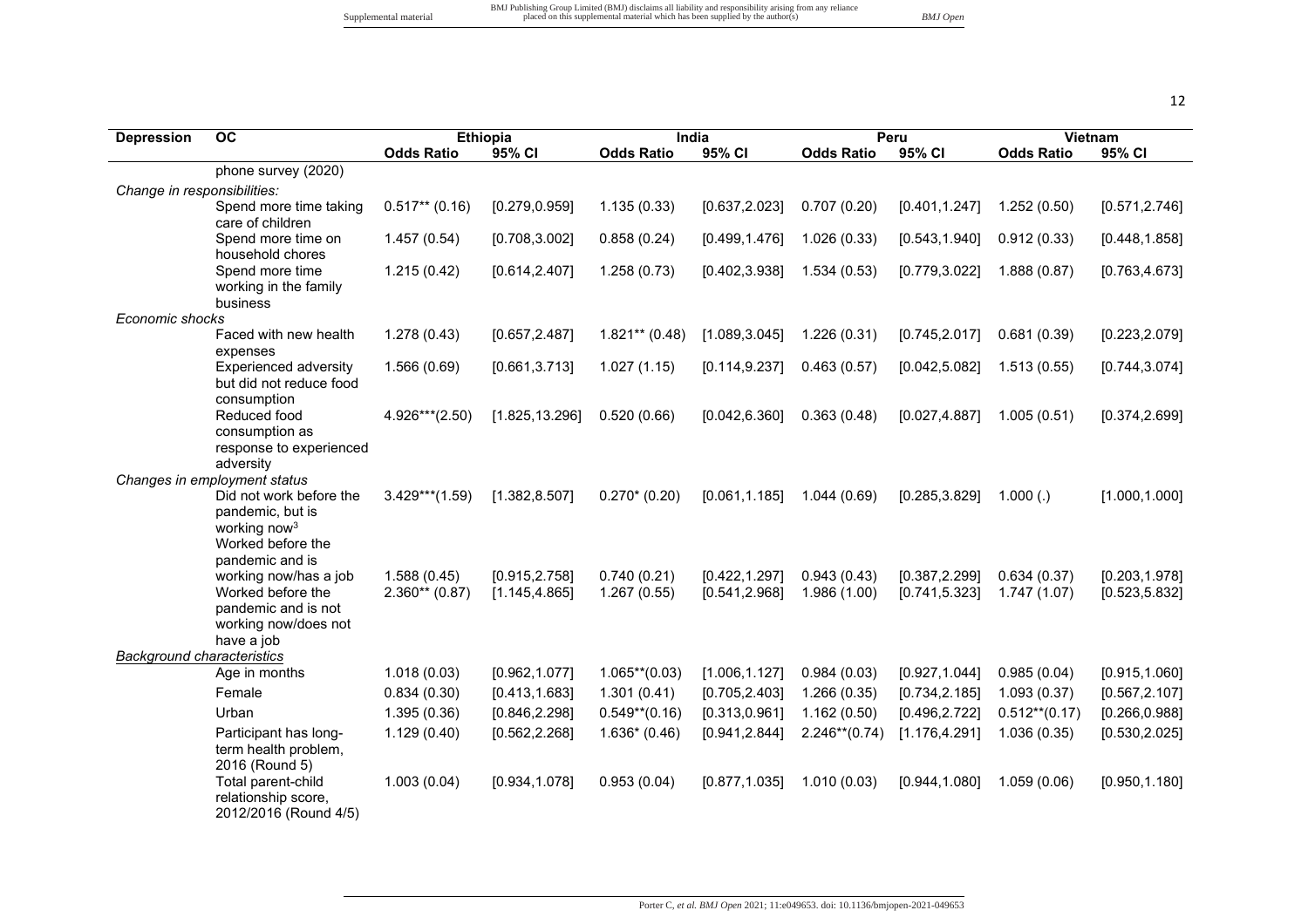|                       | BMJ Publishing Group Limited (BMJ) disclaims all liability and responsibility arising from any reliance |          |
|-----------------------|---------------------------------------------------------------------------------------------------------|----------|
| Supplemental material | placed on this supplemental material which has been supplied by the author(s)                           | BMJ Open |

| <b>Depression</b>          | <b>OC</b>                                                 |                   | <b>Ethiopia</b> |                   | India          |                                | Peru           |                   | <b>Vietnam</b> |
|----------------------------|-----------------------------------------------------------|-------------------|-----------------|-------------------|----------------|--------------------------------|----------------|-------------------|----------------|
|                            |                                                           | <b>Odds Ratio</b> | 95% CI          | <b>Odds Ratio</b> | 95% CI         | <b>Odds Ratio</b>              | 95% CI         | <b>Odds Ratio</b> | 95% CI         |
|                            | Total peer-child<br>relationship score, 2016<br>(Round 5) | 1.049(0.04)       | [0.971, 1.133]  | 1.041(0.04)       | [0.963, 1.125] | 0.943(0.04)                    | [0.868, 1.026] | 1.001 (0.08)      | [0.852, 1.177] |
|                            | Middle/Top wealth<br>tercile R5, 2016 (Round<br>5)        | 0.732(0.19)       | [0.445, 1.205]  | 0.867(0.22)       | [0.522,1.440]  | $2.247**$ (0.77) [1.144,4.414] |                | 0.840(0.27)       | [0.445, 1.585] |
| Proxy baseline information |                                                           |                   |                 |                   |                |                                |                |                   |                |
|                            | Emotional problem scale<br>(EPS) score, 2009<br>(Round 3) | $1.090*(0.05)$    | [0.995, 1.195]  | $1.101*(0.06)$    | [0.991, 1.223] | $1.129**$ (0.07)               | [1.003, 1.270] | 1.114(0.08)       | [0.973, 1.276] |
|                            | Subjective well-being,<br>2009 (Round 3)                  | 0.894(0.06)       | [0.782, 1.023]  | 1.077(0.07)       | [0.952, 1.219] | $0.869* (0.07)$                | [0.736, 1.026] | 0.952(0.08)       | [0.805, 1.126] |
|                            | N                                                         | 650               |                 | 836               |                | 391                            |                | 683               |                |

*Note: Odds ratios are unadjusted odds ratios. Robust standard errors in parenthesis, \*\*\* significant at 1%, \*\* significant at 5%, \* significant at 10%. Base categories are as follows: Believe they are at no/low risk, Did not leave the house at all during the past 7 days, Did not spend more time taking care of children, Did not spend more time on household chores, Did not*  spend more time working in the family business, Did not face new health expenses, Did not suffer a shock, Did not work at all in the past 12 month OR worked during the pandemic but not before and is not working now, Male, Rural, Does not have long-term health condition, Lowest wealth tercile. All time-variant variables are measured in 2020 unless otherwise specified. <sup>3</sup>In *Vietnam only 17 people did not work before the pandemic but are working now. None showed depressive symptoms. As it predicts failure perfectly it drops out of the regressions.*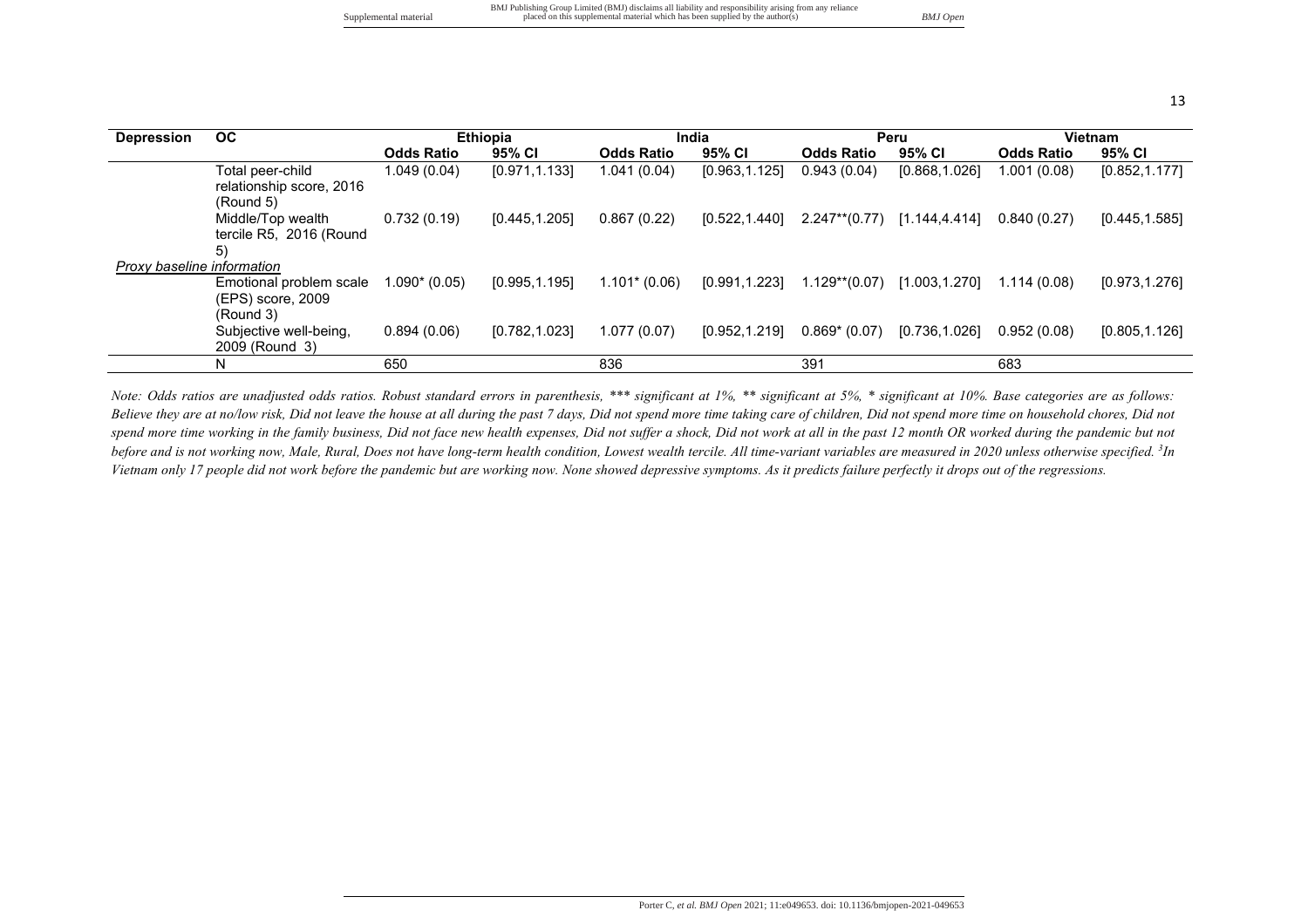# **Supplementary Table 10. Ethiopia: Means of continuous control variables by at least mild anxiety/depression**

|                                                                                                                                                                                                                                                                                                                                                                                          | at least mild                  |                                         |                                |                                           | no                                              |                                         |
|------------------------------------------------------------------------------------------------------------------------------------------------------------------------------------------------------------------------------------------------------------------------------------------------------------------------------------------------------------------------------------------|--------------------------------|-----------------------------------------|--------------------------------|-------------------------------------------|-------------------------------------------------|-----------------------------------------|
| All                                                                                                                                                                                                                                                                                                                                                                                      | anxiety                        | no anxiety                              | p-value                        | depression                                | depression                                      | p-value                                 |
|                                                                                                                                                                                                                                                                                                                                                                                          |                                |                                         |                                |                                           |                                                 |                                         |
|                                                                                                                                                                                                                                                                                                                                                                                          |                                |                                         |                                |                                           |                                                 |                                         |
|                                                                                                                                                                                                                                                                                                                                                                                          |                                |                                         |                                |                                           |                                                 |                                         |
|                                                                                                                                                                                                                                                                                                                                                                                          |                                |                                         |                                |                                           |                                                 |                                         |
|                                                                                                                                                                                                                                                                                                                                                                                          |                                |                                         |                                |                                           |                                                 |                                         |
|                                                                                                                                                                                                                                                                                                                                                                                          |                                |                                         |                                |                                           |                                                 |                                         |
|                                                                                                                                                                                                                                                                                                                                                                                          |                                |                                         |                                |                                           |                                                 | 0.005                                   |
|                                                                                                                                                                                                                                                                                                                                                                                          |                                |                                         |                                |                                           |                                                 |                                         |
|                                                                                                                                                                                                                                                                                                                                                                                          |                                |                                         |                                |                                           |                                                 | 0.014                                   |
|                                                                                                                                                                                                                                                                                                                                                                                          |                                |                                         |                                |                                           |                                                 |                                         |
|                                                                                                                                                                                                                                                                                                                                                                                          |                                |                                         |                                |                                           |                                                 |                                         |
|                                                                                                                                                                                                                                                                                                                                                                                          |                                |                                         |                                |                                           |                                                 |                                         |
| 26.26                                                                                                                                                                                                                                                                                                                                                                                    | 25.98                          | 26.32                                   | 0.036                          | 26.20                                     | 26.27                                           | 0.686                                   |
|                                                                                                                                                                                                                                                                                                                                                                                          |                                |                                         |                                |                                           |                                                 |                                         |
|                                                                                                                                                                                                                                                                                                                                                                                          |                                |                                         |                                |                                           |                                                 |                                         |
| 24.13                                                                                                                                                                                                                                                                                                                                                                                    |                                | 24.26                                   |                                | 23.58                                     |                                                 | 0.000                                   |
|                                                                                                                                                                                                                                                                                                                                                                                          |                                |                                         |                                |                                           |                                                 |                                         |
|                                                                                                                                                                                                                                                                                                                                                                                          |                                |                                         |                                |                                           |                                                 |                                         |
|                                                                                                                                                                                                                                                                                                                                                                                          |                                |                                         |                                |                                           |                                                 |                                         |
|                                                                                                                                                                                                                                                                                                                                                                                          |                                |                                         |                                |                                           |                                                 |                                         |
|                                                                                                                                                                                                                                                                                                                                                                                          |                                |                                         |                                |                                           |                                                 | 0.096                                   |
|                                                                                                                                                                                                                                                                                                                                                                                          |                                |                                         |                                |                                           |                                                 | 0.896                                   |
| Difference in<br>subjective well-being<br>between Round 5<br>(2016) and phone<br>survey (2020)<br>Age in months<br>Total parent-child<br>relationship score,<br>2012/2016 (Round<br>4/5)<br>Total peer-child<br>relationship score,<br>2016 (Round 5)<br>Emotional problem<br>scale (EPS) score,<br>2009 (Round 3) <sup>2</sup><br>Subjective well-being,<br>2009 (Round 3) <sup>2</sup> | 0.96<br>250.86<br>2.78<br>5.22 | 1.15<br>264.14<br>23.51<br>3.00<br>5.18 | 0.92<br>247.97<br>2.70<br>5.23 | 0.052<br>0.000<br>0.000<br>0.173<br>0.649 | at least mild<br>1.26<br>255.55<br>3.13<br>5.24 | 0.91<br>250.00<br>24.23<br>2.71<br>5.22 |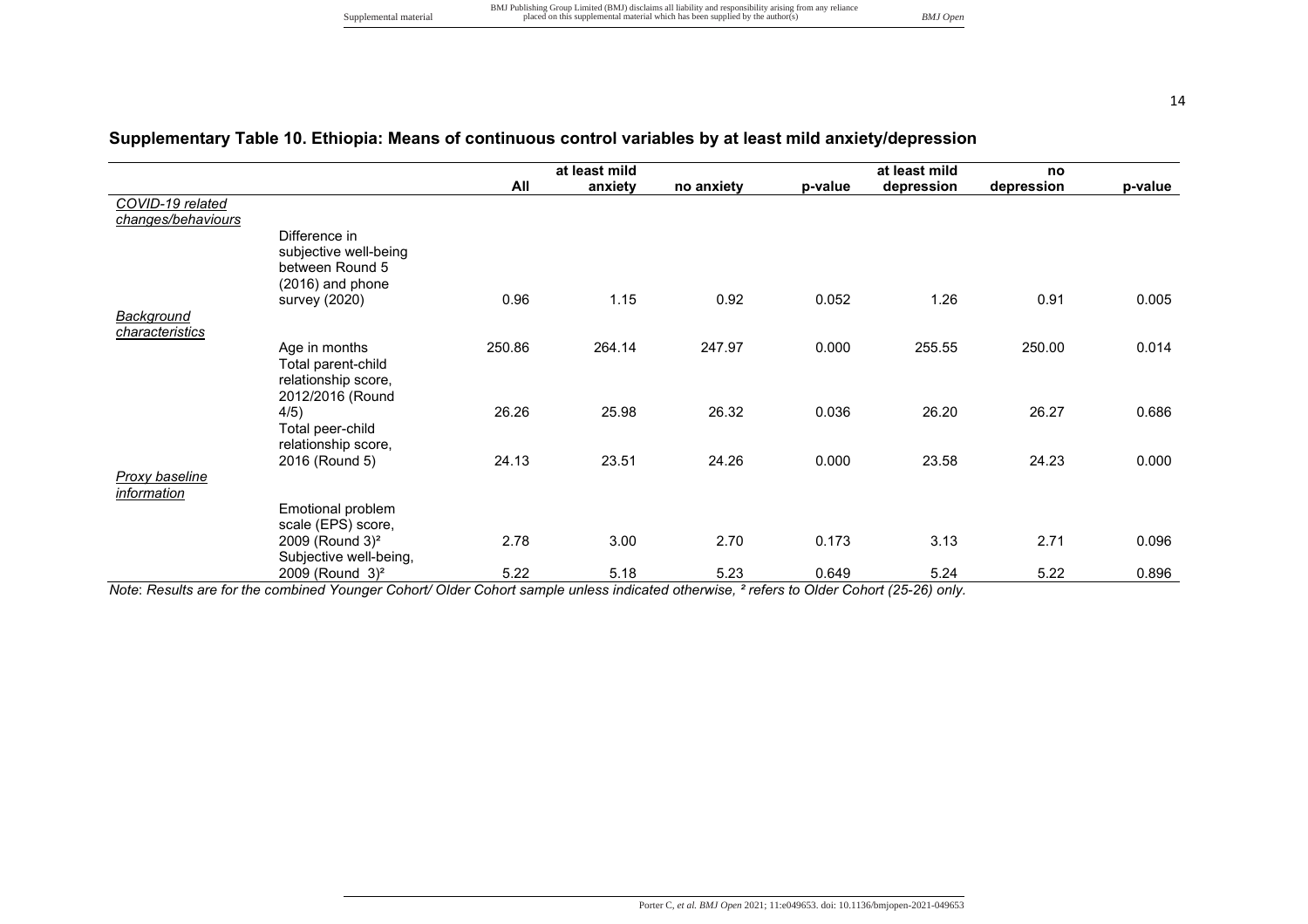# **Supplementary Table 11. India: Means of continuous control variables by at least mild anxiety/depression**

|                    |                             |        | at least mild |            |         | at least mild | no         |         |
|--------------------|-----------------------------|--------|---------------|------------|---------|---------------|------------|---------|
|                    |                             | All    | anxiety       | no anxiety | p-value | depression    | depression | p-value |
| COVID-19 related   |                             |        |               |            |         |               |            |         |
| changes/behaviours |                             |        |               |            |         |               |            |         |
|                    | Difference in subjective    |        |               |            |         |               |            |         |
|                    | well-being between          |        |               |            |         |               |            |         |
|                    | Round 5 (2016) and          | 0.49   | 0.77          | 0.45       | 0.009   | 0.86          | 0.45       | 0.001   |
|                    | phone survey (2020)         |        |               |            |         |               |            |         |
| Background         |                             |        |               |            |         |               |            |         |
| characteristics    |                             |        |               |            |         |               |            |         |
|                    | Age in months               | 253.30 | 261.16        | 252.32     | 0.000   | 258.12        | 252.77     | 0.037   |
|                    | Total parent-child          |        |               |            |         |               |            |         |
|                    | relationship score,         | 27.63  | 26.94         | 27.72      | 0.000   | 26.84         | 27.72      | 0.000   |
|                    | 2012/2016 (Round 4/5)       |        |               |            |         |               |            |         |
|                    | Total peer-child            |        |               |            |         |               |            |         |
|                    | relationship score,         | 25.02  | 24.97         | 25.03      | 0.743   | 24.91         | 25.03      | 0.468   |
|                    | 2016 (Round 5)              |        |               |            |         |               |            |         |
| Proxy baseline     |                             |        |               |            |         |               |            |         |
| <i>information</i> |                             |        |               |            |         |               |            |         |
|                    | Emotional problem           |        |               |            |         |               |            |         |
|                    | scale (EPS) score,          | 3.57   | 3.93          | 3.51       | 0.067   | 4.14          | 3.49       | 0.010   |
|                    | 2009 (Round 3) <sup>2</sup> |        |               |            |         |               |            |         |
|                    | Subjective well-being,      | 5.00   | 5.29          | 4.96       | 0.013   | 4.97          | 5.00       | 0.850   |
|                    | 2009 (Round 3) <sup>2</sup> |        |               |            |         |               |            |         |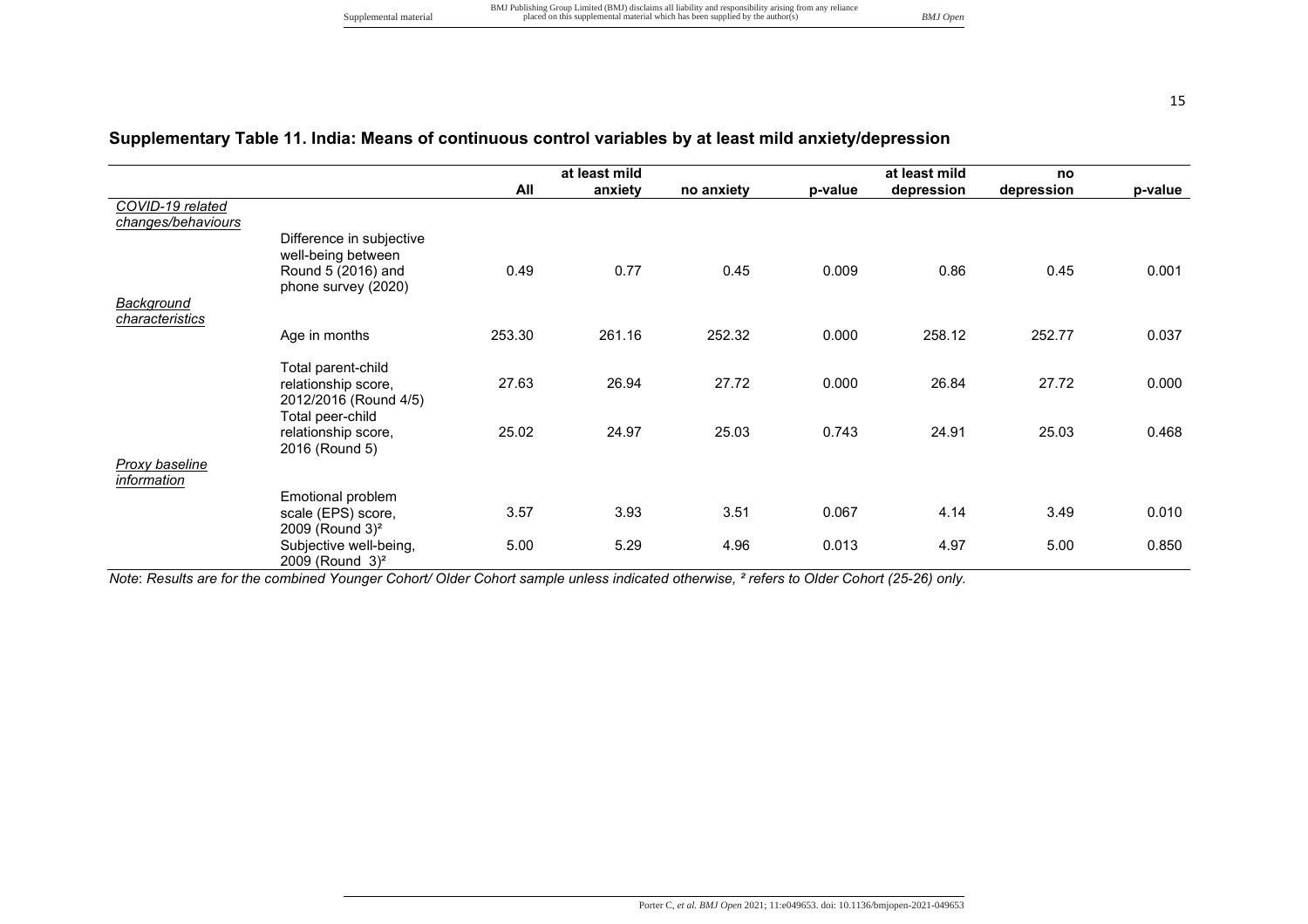# **Supplementary Table 12. Peru: Means of continuous control variables by at least mild anxiety/depression**

|                       |                             |        | at least mild |            |         | at least mild | no         |         |
|-----------------------|-----------------------------|--------|---------------|------------|---------|---------------|------------|---------|
|                       |                             | All    | anxiety       | no anxiety | p-value | depression    | depression | p-value |
| COVID-19 related      |                             |        |               |            |         |               |            |         |
| changes/behaviours    |                             |        |               |            |         |               |            |         |
|                       | Difference in               |        |               |            |         |               |            |         |
|                       | subjective well-being       |        |               |            |         |               |            |         |
|                       | in Round 5 (2016) and       | 0.52   | 0.74          | 0.38       | 0.000   | 0.70          | 0.44       | 0.013   |
| <b>Background</b>     | phone survey (2020)         |        |               |            |         |               |            |         |
| characteristics       |                             |        |               |            |         |               |            |         |
|                       | Age in months               | 244.23 | 245.19        | 243.57     | 0.315   | 242.56        | 245.00     | 0.151   |
|                       |                             |        |               |            |         |               |            |         |
|                       | Total parent-child          |        |               |            |         |               |            |         |
|                       | relationship score,         |        |               |            |         |               |            |         |
|                       | 2012/2016 (Round            | 24.86  | 24.60         | 25.04      | 0.009   | 24.28         | 25.12      | 0.000   |
|                       | 4/5)                        |        |               |            |         |               |            |         |
|                       | Total peer-child            |        |               |            |         |               |            |         |
|                       | relationship score,         | 23.41  | 23.40         | 23.42      | 0.862   | 23.41         | 23.42      | 0.954   |
|                       | 2016 (Round 5)              |        |               |            |         |               |            |         |
|                       |                             |        |               |            |         |               |            |         |
| <b>Proxy baseline</b> |                             |        |               |            |         |               |            |         |
| information           |                             |        |               |            |         |               |            |         |
|                       | Emotional problem           |        |               |            |         |               |            |         |
|                       | scale (EPS) score,          | 4.27   | 4.87          | 3.81       | 0.000   | 4.85          | 4.03       | 0.002   |
|                       | 2009 (Round 3) <sup>2</sup> |        |               |            |         |               |            |         |
|                       | Subjective well-being,      | 6.82   | 6.72          | 6.89       | 0.073   | 6.72          | 6.87       | 0.135   |
|                       | 2009 (Round 3) <sup>2</sup> |        |               |            |         |               |            |         |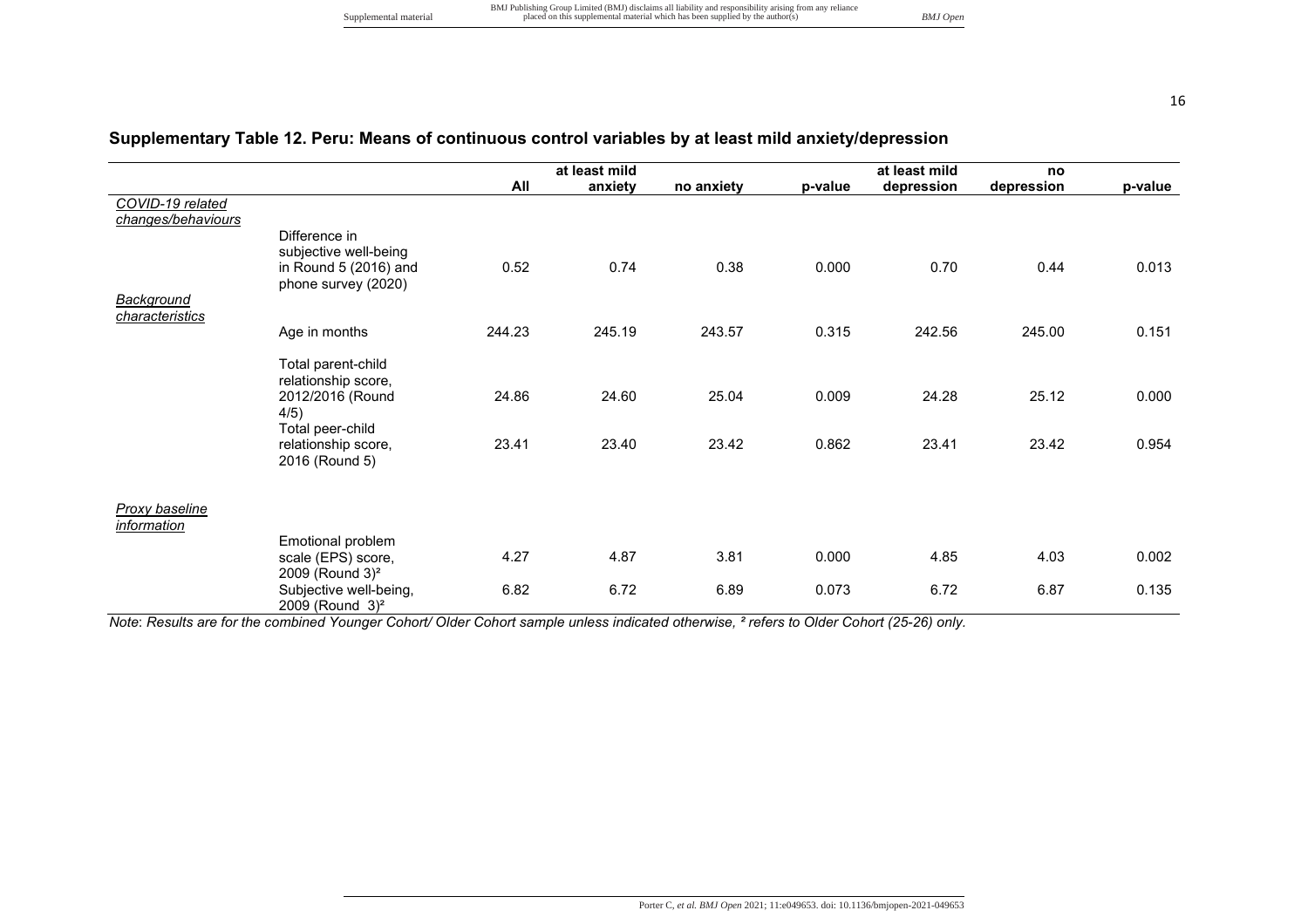# **Supplementary Table 13. Vietnam: Means of continuous control variables by at least mild anxiety/depression**

|                                      |                             |         | at least mild |            |         | at least mild | no         |         |
|--------------------------------------|-----------------------------|---------|---------------|------------|---------|---------------|------------|---------|
|                                      |                             | All     | anxiety       | no anxiety | p-value | depression    | depression | p-value |
| COVID-19 related                     |                             |         |               |            |         |               |            |         |
| changes/behaviours                   |                             |         |               |            |         |               |            |         |
|                                      | Difference in               |         |               |            |         |               |            |         |
|                                      | subjective well-being       |         |               |            |         |               |            |         |
|                                      | in Round 5 (2016) and       | $-0.39$ | 0.14          | $-0.45$    | 0.000   | 0.11          | $-0.45$    | 0.000   |
|                                      | phone survey (2020)         |         |               |            |         |               |            |         |
| <b>Background</b><br>characteristics |                             |         |               |            |         |               |            |         |
|                                      | Age in months               | 252.95  | 248.28        | 253.43     | 0.067   | 246.49        | 253.63     | 0.010   |
|                                      |                             |         |               |            |         |               |            |         |
|                                      | Total parent-child          |         |               |            |         |               |            |         |
|                                      | relationship score,         |         |               |            |         |               |            |         |
|                                      | 2012/2016 (Round            | 25.74   | 26.11         | 25.70      | 0.073   | 25.72         | 25.74      | 0.930   |
|                                      | 4/5)                        |         |               |            |         |               |            |         |
|                                      | Total peer-child            |         |               |            |         |               |            |         |
|                                      | relationship score,         | 22.57   | 22.40         | 22.59      | 0.230   | 22.52         | 22.58      | 0.704   |
|                                      | 2016 (Round 5)              |         |               |            |         |               |            |         |
| <b>Proxy baseline</b>                |                             |         |               |            |         |               |            |         |
| <i>information</i>                   | Emotional problem           |         |               |            |         |               |            |         |
|                                      | scale (EPS) score,          | 3.68    | 3.96          | 3.65       | 0.314   | 4.18          | 3.64       | 0.086   |
|                                      | 2009 (Round 3) <sup>2</sup> |         |               |            |         |               |            |         |
|                                      | Subjective well-being,      | 5.84    | 5.73          | 5.86       | 0.383   | 5.85          | 5.84       | 0.943   |
|                                      | $2009$ (Round $3)^2$        |         |               |            |         |               |            |         |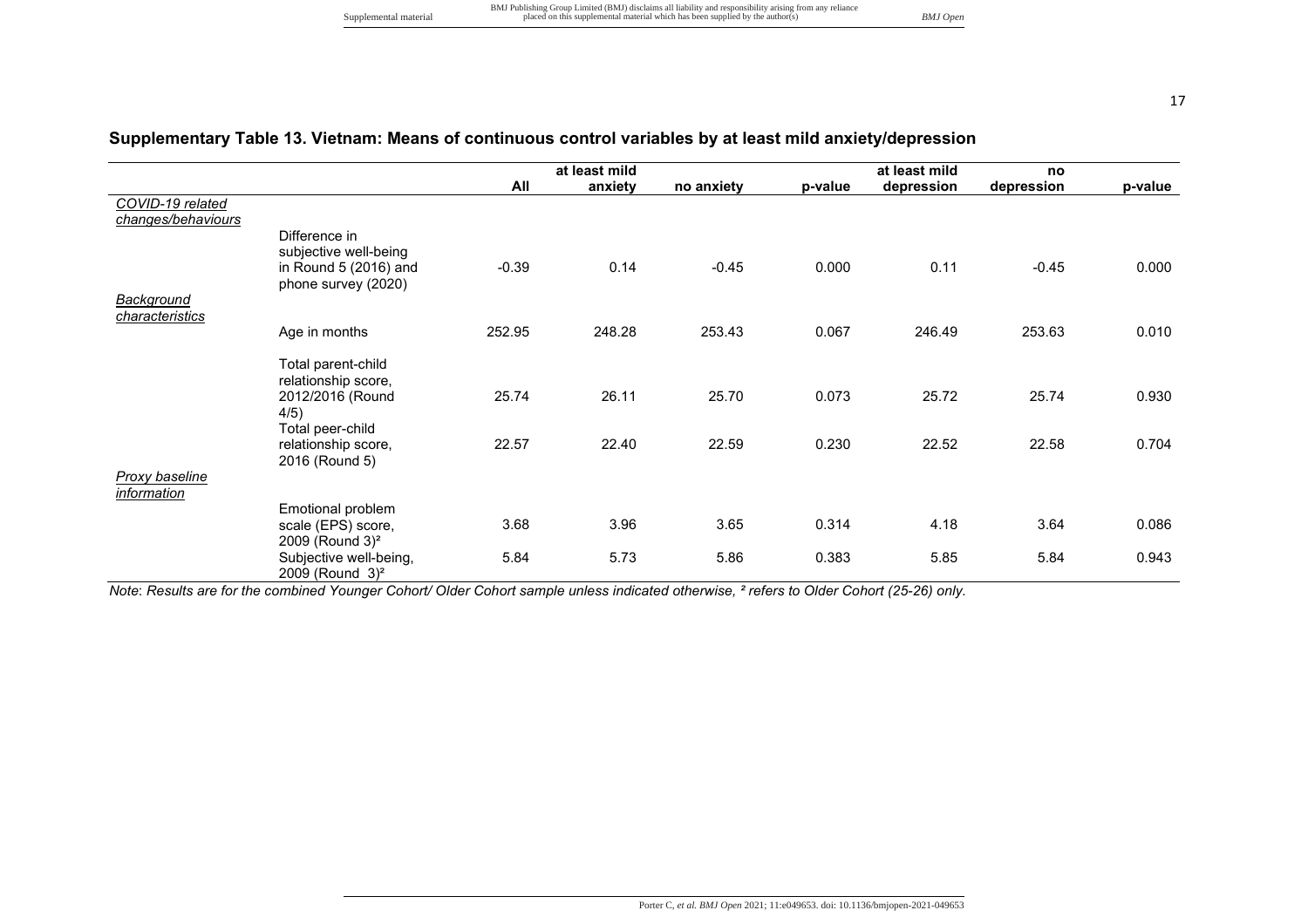# **Supplementary Table 14. Mental health outcomes by control variables (Ethiopia & India)**

|                                                                     |                |         | <b>Ethiopia</b>   |         |                | India   |                          |         |
|---------------------------------------------------------------------|----------------|---------|-------------------|---------|----------------|---------|--------------------------|---------|
|                                                                     | % at least     |         | % at least        |         | % at least     |         | $\overline{\%}$ at least |         |
|                                                                     | mild           | p-value | mild              | p-value | mild           | p-value | mild                     | p-value |
|                                                                     | <b>Anxiety</b> |         | <b>Depression</b> |         | <b>Anxiety</b> |         | <b>Depression</b>        |         |
| COVID-19 related changes/behaviours                                 |                |         |                   |         |                |         |                          |         |
| Risk perception: believe they are at no/low risk                    | 20.30          | 0.048   | 20.75             | 0.000   | 10.10          | 0.092   | 10.10                    | 0.735   |
| Risk perception: believe they are at medium/high risk               | 16.79          |         | 13.09             |         | 12.17          |         | 9.70                     |         |
| Did not leave house for any reason in the past 7 days               | 22.50          | 0.173   | 18.33             | 0.367   | 8.46           | 0.030   | 5.51                     | 0.000   |
| Left house for any reason in the past 7 days                        | 17.60          |         | 15.27             |         | 11.74          |         | 11.07                    |         |
| Change in responsibilities:                                         |                |         |                   |         |                |         |                          |         |
| Did not spend more time taking care of children                     | 18.06          | 0.704   | 15.55             | 0.823   | 9.01           | 0.000   | 8.82                     | 0.000   |
| Spend more time taking care of children                             | 17.38          |         | 15.17             |         | 20.21          |         | 14.79                    |         |
| Did not spend more time on household chores                         | 17.83          | 0.963   | 14.64             | 0.273   | 10.58          | 0.438   | 9.72                     | 0.742   |
| Spend more time on household chores                                 | 17.91          |         | 16.34             |         | 11.53          |         | 10.10                    |         |
| Did not spend more time working in the family                       | 18.26          | 0.209   | 15.63             | 0.516   | 10.90          | 0.204   | 9.90                     | 0.924   |
| business                                                            |                |         |                   |         |                |         |                          |         |
| Spend more time working in the family business                      | 15.19          |         | 14.13             |         | 14.81          |         | 10.19                    |         |
| Economic shocks                                                     |                |         |                   |         |                |         |                          |         |
| Was not faced with new health expenses                              | 17.43          | 0.115   | 15.75             | 0.230   | 10.91          | 0.827   | 8.57                     | 0.041   |
| Faced with new health expenses                                      | 21.72          |         | 12.67             |         | 11.18          |         | 10.97                    |         |
| Did not experience adversity                                        | 6.86           | 0.000   | 4.65              | 0.000   | 13.33          | 0.381   | 11.11                    | 0.956   |
| Experienced adversity but did not reduce food                       | 17.54          |         | 15.59             |         | 10.82          |         | 9.88                     |         |
| consumption                                                         |                |         |                   |         |                |         |                          |         |
| Reduced food consumption as response to                             | 36.39          |         | 31.29             |         | 14.29          |         | 10.20                    |         |
| experienced adversity                                               |                |         |                   |         |                |         |                          |         |
| Changes in employment status                                        |                |         |                   |         |                |         |                          |         |
| Did not work at all in the past 12 month OR worked                  | 13.79          | 0.000   | 13.10             | 0.000   | 9.22           | 0.000   | 9.03                     | 0.059   |
| during the pandemic but not before the pandemic                     |                |         |                   |         |                |         |                          |         |
| (and is not working now)                                            |                |         |                   |         |                |         |                          |         |
| Did not work before the pandemic, but is working now                | 26.17          |         | 25.50             |         | 9.07           |         | 8.37                     |         |
| Worked before the pandemic and is working now/has                   | 18.34          |         | 14.91             |         | 12.89          |         | 10.86                    |         |
| a job                                                               |                |         |                   |         |                |         |                          |         |
| Worked before the pandemic and is not working                       | 31.49          |         | 22.65             |         | 19.67          |         | 15.57                    |         |
| now/does not have a job                                             |                |         |                   |         |                |         |                          |         |
| <b>Educational disruption</b>                                       |                |         |                   |         |                |         |                          |         |
| Never attended school or not enrolled in full-time                  | 18.25          | 0.212   | 13.45             | 0.056   | 13.01          | 0.000   | 11.00                    | 0.012   |
| education/not planning to enrol in learning activities <sup>1</sup> |                |         |                   |         |                |         |                          |         |
| Enrolled in/Planning to enrol in full time education and            | 16.58          |         | 17.41             |         | 10.69          |         | 10.40                    |         |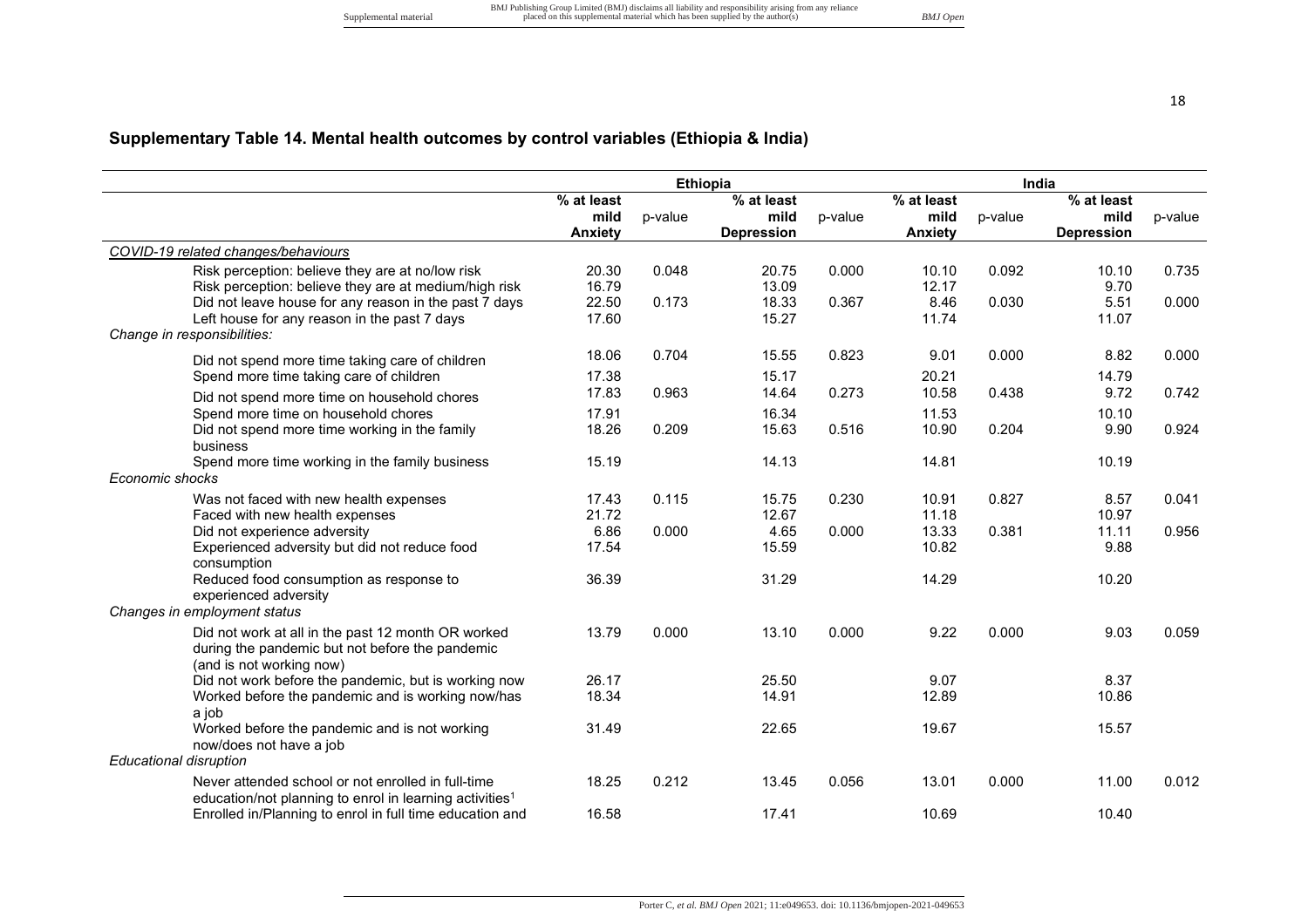|                                                                                                                                                                        | Supplemental material |       |       | BMJ Publishing Group Limited (BMJ) disclaims all liability and responsibility arising from any reliance<br>placed on this supplemental material which has been supplied by the author(s) |       | <b>BMJ</b> Open |       |       |       |
|------------------------------------------------------------------------------------------------------------------------------------------------------------------------|-----------------------|-------|-------|------------------------------------------------------------------------------------------------------------------------------------------------------------------------------------------|-------|-----------------|-------|-------|-------|
|                                                                                                                                                                        |                       |       |       |                                                                                                                                                                                          |       |                 |       |       |       |
|                                                                                                                                                                        |                       |       |       |                                                                                                                                                                                          |       |                 |       |       | 19    |
| not participating in learning activities <sup>1</sup><br>Enrolled in/Planning to enrol in full time education and<br>participating in learning activities <sup>1</sup> |                       | 21.13 |       | 15.47                                                                                                                                                                                    |       | 6.57            |       | 6.57  |       |
| <b>Background characteristics</b>                                                                                                                                      |                       |       |       |                                                                                                                                                                                          |       |                 |       |       |       |
| Participant does not have a long-term health problem,<br>2016 (Round 5)                                                                                                |                       | 17.13 | 0.004 | 15.42                                                                                                                                                                                    | 0.940 | 10.47           | 0.007 | 9.31  | 0.004 |
| Participant has long-term health problem, 2016<br>(Round 5)                                                                                                            |                       | 25.52 |       | 15.63                                                                                                                                                                                    |       | 15.61           |       | 14.62 |       |

*Notes: If any missing answers to questions then the whole score is set to missing. p-value indicates significance of t-tests between dummy variables and o F-tests in case of categorical variables. Results are for the combined Younger Cohort/ Older Cohort sample unless indicated otherwise,<sup>1</sup> refers to Younger Cohort (18-19) only.* 

#### **Supplementary Table 15. Mental health outcomes by control variables (Peru & Vietnam)**

|                                                           |                |       | Peru              |       |                |       | <b>Vietnam</b>    |       |
|-----------------------------------------------------------|----------------|-------|-------------------|-------|----------------|-------|-------------------|-------|
|                                                           | % at least     |       | % at least        |       | % at least     |       | % at least        |       |
|                                                           | mild           | $p-$  | mild              | p-    | mild           | p-    | mild              | p-    |
|                                                           | <b>Anxiety</b> | value | <b>Depression</b> | value | <b>Anxiety</b> | value | <b>Depression</b> | value |
| COVID-19 related changes/behaviours                       |                |       |                   |       |                |       |                   |       |
| Risk perception: believe they are at no/low risk          | 35.34          | 0.000 | 25.84             | 0.000 | 9.31           | 0.967 | 9.31              | 0.557 |
| Risk perception: believe they are at<br>medium/high risk  | 45.51          |       | 36.43             |       | 9.37           |       | 10.18             |       |
| Did not leave house for any reason in the past 7<br>days  | 42.82          | 0.393 | 33.33             | 0.421 | 9.54           | 0.892 | 11.66             | 0.184 |
| Left house for any reason in the past 7 days              | 40.38          |       | 31.16             |       | 9.29           |       | 9.19              |       |
| Change in responsibilities:                               |                |       |                   |       |                |       |                   |       |
| Did not spend more time taking care of children           | 36.83          | 0.000 | 29.57             | 0.009 | 8.19           | 0.001 | 8.19              | 0.000 |
| Spend more time taking care of children                   | 48.61          |       | 35.45             |       | 13.12          |       | 13.88             |       |
| Did not spend more time on household chores               | 33.96          | 0.001 | 28.77             | 0.157 | 7.44           | 0.003 | 6.46              | 0.000 |
| Spend more time on household chores                       | 42.86          |       | 32.40             |       | 11.09          |       | 12.36             |       |
| Did not spend more time working in the family<br>business | 40.09          | 0.105 | 30.92             | 0.141 | 8.46           | 0.000 | 8.60              | 0.000 |
| Spend more time working in the family business            | 45.23          |       | 35.34             |       | 16.40          |       | 16.80             |       |
| Economic shocks                                           |                |       |                   |       |                |       |                   |       |
| Was not faced with new health expenses                    | 36.12          | 0.000 | 27.24             | 0.000 | 8.99           | 0.041 | 9.27              | 0.171 |
| Faced with new health expenses                            | 52.15          |       | 41.94             |       | 14.00          |       | 12.67             |       |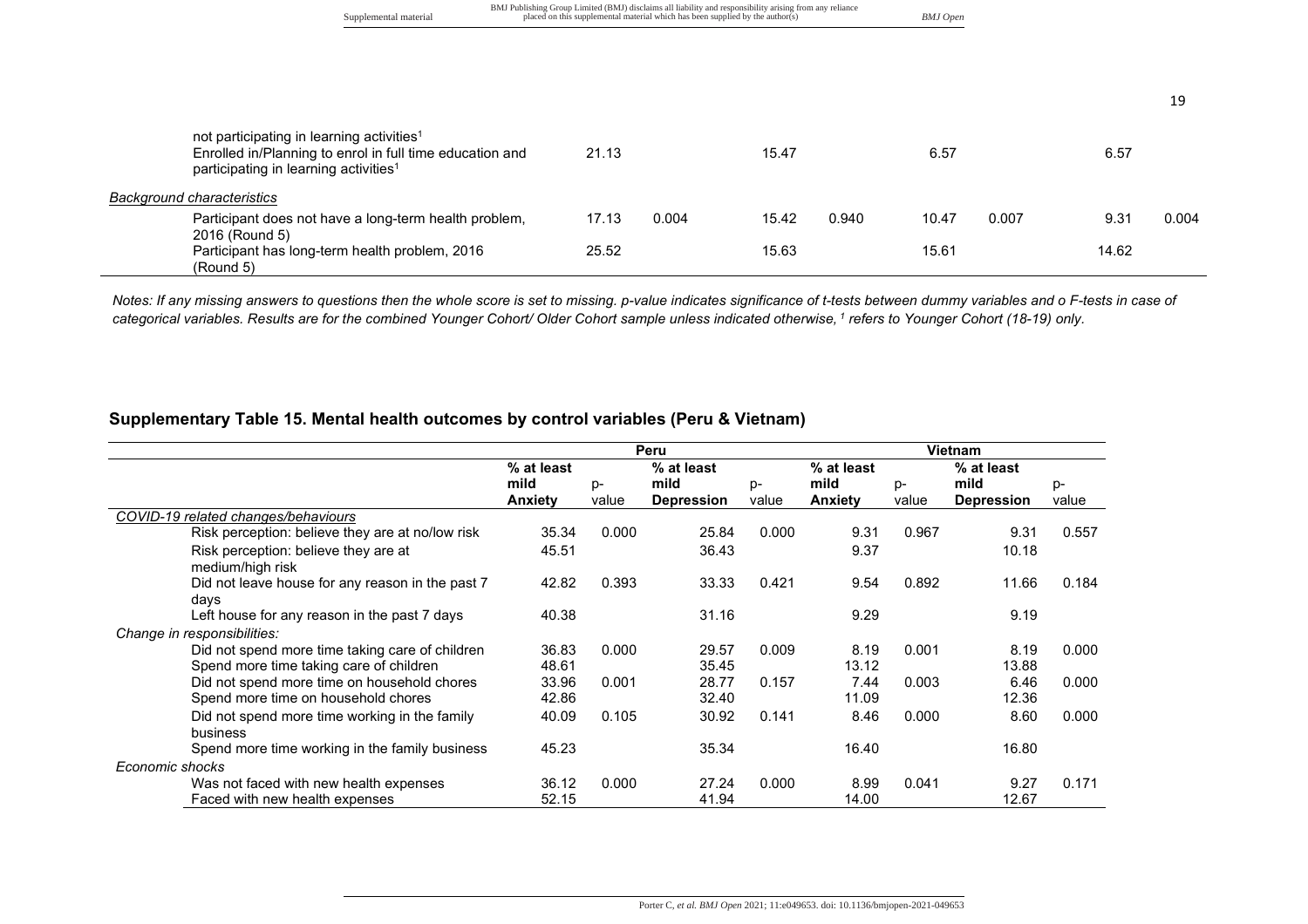|                                                                                                                                   |                        |             | Peru                      |             |                        | Vietnam     |                           |             |
|-----------------------------------------------------------------------------------------------------------------------------------|------------------------|-------------|---------------------------|-------------|------------------------|-------------|---------------------------|-------------|
|                                                                                                                                   | % at least             |             | % at least                |             | % at least             |             | % at least                |             |
|                                                                                                                                   | mild<br><b>Anxiety</b> | p-<br>value | mild<br><b>Depression</b> | p-<br>value | mild<br><b>Anxiety</b> | p-<br>value | mild<br><b>Depression</b> | p-<br>value |
| Did not experience adversity                                                                                                      | 16.33                  | 0.002       | 14.29                     | 0.004       | 6.49                   | 0.000       | 6.29                      | 0.000       |
| Experienced adversity but did not reduce food<br>consumption                                                                      | 41.32                  |             | 31.47                     |             | 10.80                  |             | 11.11                     |             |
| Reduced food consumption as response to<br>experienced adversity                                                                  | 44.26                  |             | 40.16                     |             | 12.95                  |             | 13.77                     |             |
| Changes in employment status                                                                                                      |                        |             |                           |             |                        |             |                           |             |
| Did not work at all in the past 12 month OR<br>worked during the pandemic but not before the<br>pandemic (and is not working now) | 41.41                  | 0.176       | 33.26                     | 0.003       | 8.53                   | 0.269       | 9.83                      | 0.002       |
| Did not work before the pandemic, but is<br>working now                                                                           | 37.77                  |             | 32.19                     |             | 10.97                  |             | 8.39                      |             |
| Worked before the pandemic and is working<br>now/has a job                                                                        | 39.57                  |             | 27.89                     |             | 8.81                   |             | 8.11                      |             |
| Worked before the pandemic and is not working<br>now/does not have a job                                                          | 45.91                  |             | 38.99                     |             | 12.01                  |             | 15.26                     |             |
| <b>Educational disruption</b>                                                                                                     |                        | 0.611       |                           |             |                        |             |                           |             |
| Never attended school or not enrolled in full-time<br>education/not planning to enrol in learning<br>activities <sup>1</sup>      | 40.74                  |             | 30.74                     | 0.490       | 9.95                   | 0.374       | 8.91                      | 0.387       |
| Enrolled in/Planning to enrol in full time<br>education and not participating in learning<br>activities <sup>1</sup>              | 32.14                  |             | 28.57                     |             | 8.96                   |             | 9.43                      |             |
| Enrolled in/Planning to enrol in full time<br>education and participating in learning activities <sup>1</sup>                     | 41.47                  |             | 33.33                     |             | 8.04                   |             | 10.82                     |             |
| <b>Background characteristics</b>                                                                                                 |                        |             |                           |             |                        |             |                           |             |
| Participant does not have a long-term health<br>problem, 2016 (Round 5)                                                           | 38.71                  | 0.000       | 29.85                     | 0.000       | 9.04                   | 0.248       | 9.14                      | 0.151       |
| Participant has long-term health problem, 2016<br>(Round 5)                                                                       | 55.65                  |             | 43.51                     |             | 11.04                  |             | 11.66                     |             |

*Notes: If any missing answers to questions then the whole score is set to missing. p-value indicates significance of t-tests between dummy variables and o F-tests in case of categorical variables. Results are for the combined Younger Cohort/ Older Cohort sample unless indicated otherwise,<sup>1</sup> refers to Younger Cohort (18-19) only.*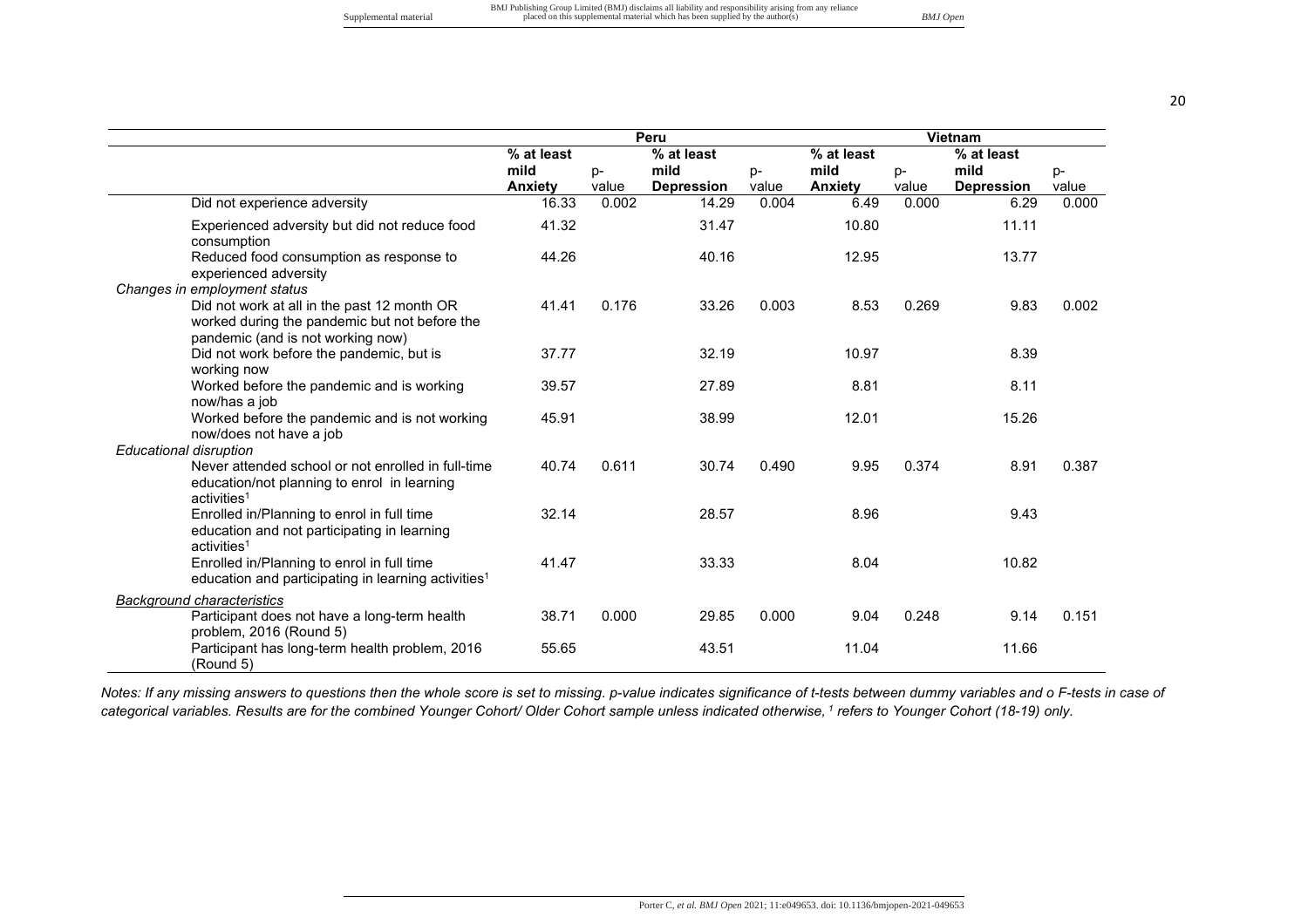# **Supplementary Table 16. Logistic regression results: Symptoms of at least mild anxiety/depression by gender (Ethiopia)**

|                                                                       |              |                | At least mild anxiety |                |                   | At least mild depression |            |                |
|-----------------------------------------------------------------------|--------------|----------------|-----------------------|----------------|-------------------|--------------------------|------------|----------------|
|                                                                       |              | <b>Male</b>    |                       | Female         |                   | <b>Male</b>              |            | Female         |
|                                                                       | <b>Odds</b>  |                | <b>Odds</b>           |                |                   |                          | Odds       |                |
|                                                                       | <b>Ratio</b> | 95% CI         | Ratio                 | 95% CI         | <b>Odds Ratio</b> | 95% CI                   | Ratio      | 95% CI         |
| COVID-19 related changes/behaviours                                   |              |                |                       |                |                   |                          |            |                |
| Risk perception: believe they are at                                  | 0.807        | [0.569, 1.146] | 0.825                 | [0.562, 1.211] | $0.576***$        | [0.403, 0.824]           | $0.659**$  | [0.452, 0.961] |
| medium/high risk                                                      | (0.14)       |                | (0.16)                |                | (0.10)            |                          | (0.13)     |                |
| Left house for any reason in the past 7 days                          | 0.593        | [0.229, 1.533] | 0.847                 | [0.480, 1.494] | 0.556             | [0.233, 1.327]           | 1.126      | [0.614, 2.064] |
|                                                                       | (0.29)       |                | (0.25)                |                | (0.25)            |                          | (0.35)     |                |
| Difference in subjective well-being between                           | $1.097**$    | [1.016, 1.185] | 1.052                 | [0.967, 1.146] | $1.084*$          | [0.999, 1.177]           | $1.114**$  | [1.019, 1.218] |
| Round 5 (2016) and phone survey (2020)<br>Change in responsibilities: | (0.04)       |                | (0.05)                |                | (0.05)            |                          | (0.05)     |                |
|                                                                       |              |                |                       |                |                   |                          |            |                |
| Spend more time taking care of children                               | 1.262        | [0.747, 2.132] | 0.749                 | [0.513, 1.093] | 0.791             | [0.468, 1.339]           | 0.957      | [0.640, 1.433] |
|                                                                       | (0.34)       |                | (0.14)                |                | (0.21)            |                          | (0.20)     |                |
| Spend more time on household chores                                   | 0.869        | [0.558, 1.353] | 1.447                 | [0.929, 2.252] | 1.181             | [0.776, 1.797]           | 1.162      | [0.731, 1.845] |
|                                                                       | (0.20)       |                | (0.33)                |                | (0.25)            |                          | (0.27)     |                |
| Spend more time working in the family<br>business                     | 0.750        | [0.448, 1.256] | 0.713                 | [0.367, 1.384] | 0.643             | [0.361, 1.144]           | 1.498      | [0.814, 2.755] |
| Economic shocks                                                       | (0.20)       |                | (0.24)                |                | (0.19)            |                          | (0.47)     |                |
|                                                                       |              |                |                       |                |                   |                          |            |                |
| Faced with new health expenses                                        | 0.733        | [0.419, 1.281] | 1.115                 | [0.660, 1.886] | $0.438***$        | [0.241, 0.797]           | $0.592*$   | [0.319, 1.096] |
|                                                                       | (0.21)       |                | (0.30)                |                | (0.13)            |                          | (0.19)     |                |
| Experienced adversity but did not reduce food                         | 1.889**      | [1.091, 3.270] | 3.063***              | [1.619, 5.793] | 3.658***          | [1.776, 7.537]           | 3.739***   | [1.908, 7.326] |
| consumption                                                           | (0.53)       |                | (1.00)                |                | (1.35)            |                          | (1.28)     |                |
| Reduced food consumption as response to                               | 5.891***     | [3.107,11.172  | 8.642***              | [4.222,17.690  | 12.987***         | [5.884,28.663            | 8.585***   | [4.026,18.308  |
| experienced adversity                                                 | (1.92)       |                | (3.16)                |                | (5.25)            |                          | (3.32)     |                |
| Changes in employment status                                          |              |                |                       |                |                   |                          |            |                |
| Did not work before the pandemic, but is                              | 2.623***     | [1.356, 5.075] | 2.853***              | [1.470, 5.538] | 2.426***          | [1.283, 4.591]           | $2.754***$ | [1.357, 5.590] |
| working now                                                           | (0.88)       |                | (0.97)                |                | (0.79)            |                          | (0.99)     |                |
| Worked before the pandemic and is working                             | 1.335        | [0.859, 2.074] | 1.981***              | [1.260, 3.115] | 1.057             | [0.684, 1.634]           | $1.744**$  | [1.096, 2.776] |
| now/has a job                                                         | (0.30)       |                | (0.46)                |                | (0.23)            |                          | (0.41)     |                |
| Worked before the pandemic and is not                                 | 2.196***     | [1.268, 3.801] | 2.239***              | [1.279, 3.918] | 1.020             | [0.540, 1.927]           | $2.647***$ | [1.476, 4.746] |
| working now/does not have a job                                       | (0.61)       |                | (0.64)                |                | (0.33)            |                          | (0.79)     |                |
| <b>Background characteristics</b>                                     |              |                |                       |                |                   |                          |            |                |
| Age in months                                                         | $1.012***$   | [1.007, 1.016] | 1.003                 | [0.999, 1.008] | $1.007***$        | [1.002, 1.012]           | $0.996*$   | [0.991, 1.001] |
|                                                                       | (0.00)       |                | (0.00)                |                | (0.00)            |                          | (0.00)     |                |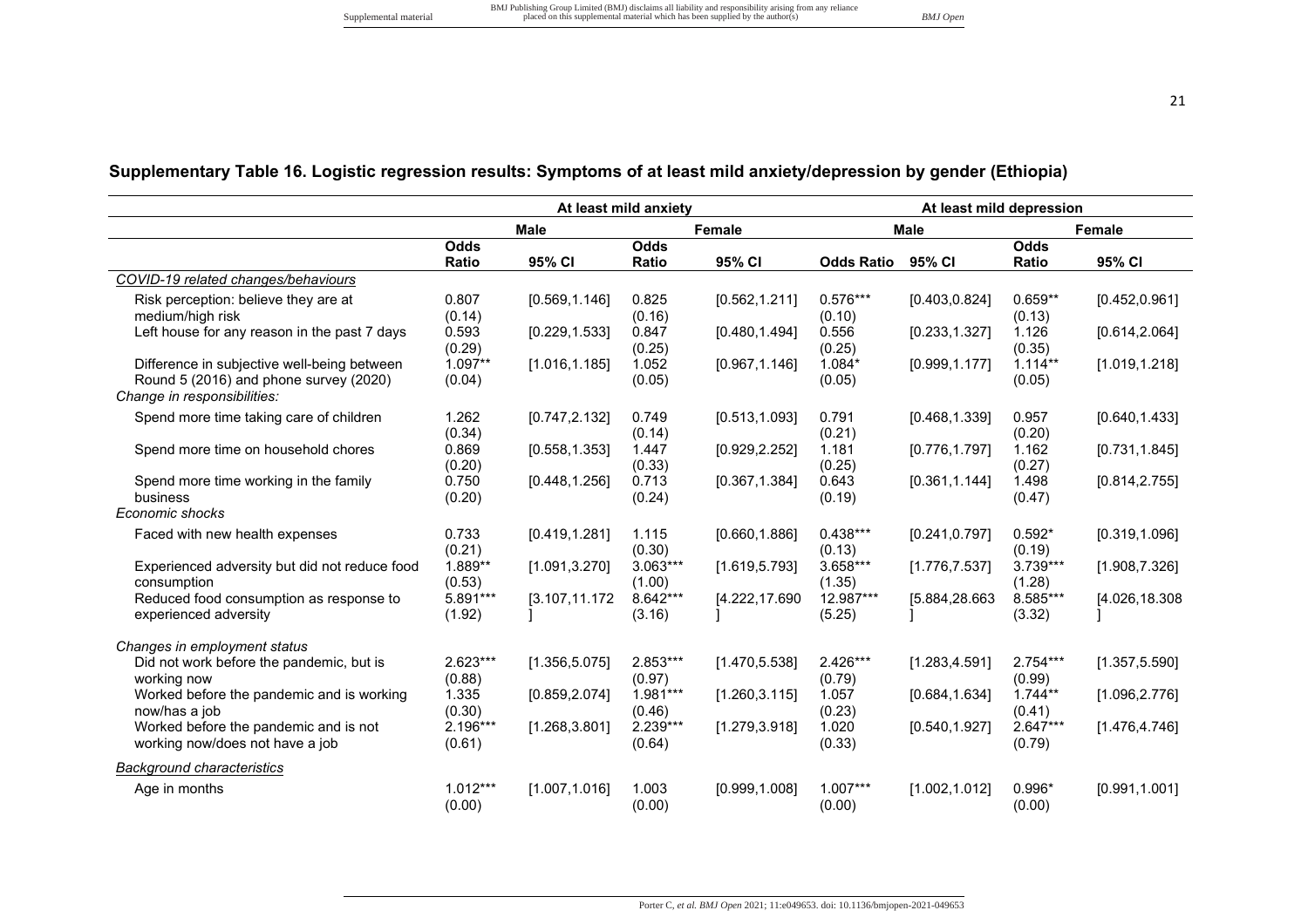|                                                                 |                             |                | At least mild anxiety |                |                   | At least mild depression |                     |                |
|-----------------------------------------------------------------|-----------------------------|----------------|-----------------------|----------------|-------------------|--------------------------|---------------------|----------------|
|                                                                 |                             | <b>Male</b>    |                       | Female         |                   | <b>Male</b>              |                     | Female         |
|                                                                 | <b>Odds</b><br><b>Ratio</b> | 95% CI         | <b>Odds</b><br>Ratio  | 95% CI         | <b>Odds Ratio</b> | 95% CI                   | Odds<br>Ratio       | 95% CI         |
| Urban                                                           | 1.155<br>(0.22)             | [0.799, 1.670] | 1.523**<br>(0.32)     | [1.003, 2.312] | 1.307<br>(0.26)   | [0.880, 1.942]           | 1.440*<br>(0.31)    | [0.938, 2.210] |
| Participant has long-term health problem, 2016<br>(Round 5)     | 1.848**<br>(0.53)           | [1.054, 3.241] | 1.204<br>(0.29)       | [0.745, 1.944] | 0.919<br>(0.33)   | [0.450, 1.875]           | 0.998<br>(0.28)     | [0.580, 1.716] |
| Total parent-child relationship score,<br>2012/2016 (Round 4/5) | 0.968<br>(0.03)             | [0.914,1.026]  | 0.962<br>(0.03)       | [0.902, 1.026] | 1.027<br>(0.03)   | [0.965, 1.092]           | 0.972<br>(0.03)     | [0.908, 1.039] |
| Total peer-child relationship score, 2016<br>(Round 5)          | $0.935**$<br>(0.03)         | [0.877, 0.998] | $0.944*$<br>(0.03)    | [0.890, 1.002] | 0.948<br>(0.03)   | [0.884, 1.017]           | $0.932**$<br>(0.03) | [0.875, 0.993] |
| Middle/Top wealth tercile R5, 2016 (Round 5)                    | 1.199<br>(0.24)             | [0.811, 1.773] | 0.985<br>(0.21)       | [0.643, 1.511] | 0.882<br>(0.18)   | [0.587, 1.327]           | 0.844<br>(0.19)     | [0.539, 1.321] |
| N.                                                              | 1173                        |                | 1010                  |                | 1173              |                          | 1010                |                |

*Note: Odds ratios are unadjusted odds ratios. Robust standard errors in parenthesis, \*\*\* significant at 1%, \*\* significant at 5%, \* significant at 10%. Base categories are as*  follows: Believe they are at no/low risk, Did not leave the house at all during the past 7 days, Did not spend more time taking care of children, Did not spend more time on *household chores, Did not spend more time working in the family business, Did not face new health expenses, Did not suffer a shock, Did not work at all in the past 12 month*  OR worked during the pandemic but not before and is not working now, Rural, Does not have long-term health condition, Lowest wealth tercile. All time-variant variables are *measured in 2020 unless otherwise specified. Results are for the combined Younger Cohort/ Older Cohort sample.* 

#### **Supplementary Table 17. Logistic regression results: Symptoms of at least mild anxiety/depression by gender (India)**

|                                                   |              | At least mild anxiety |              |                |        | At least mild depression |              |                |
|---------------------------------------------------|--------------|-----------------------|--------------|----------------|--------|--------------------------|--------------|----------------|
|                                                   |              | <b>Male</b>           |              | <b>Female</b>  |        | Male                     |              | Female         |
|                                                   | <b>Odds</b>  |                       | <b>Odds</b>  |                | Odds   |                          | <b>Odds</b>  |                |
|                                                   | <b>Ratio</b> | 95% CI                | <b>Ratio</b> | 95% CI         | Ratio  | 95% CI                   | <b>Ratio</b> | 95% CI         |
| COVID-19 related changes/behaviours               |              |                       |              |                |        |                          |              |                |
| Risk perception: believe they are at medium/high  | 1.520**      | [1.038, 2.224]        | 1.149        | [0.795, 1.661] | 1.048  | [0.722, 1.522]           | 0.927        | [0.616, 1.395] |
| risk                                              | (0.30)       |                       | (0.22)       |                | (0.20) |                          | (0.19)       |                |
| Left house for any reason in the past 7 days      | 0.744        | [0.356, 1.555]        | 1.606**      | [1.040, 2.482] | 1.063  | [0.482, 2.342]           | 2.810***     | [1.642, 4.810] |
|                                                   | (0.28)       |                       | (0.36)       |                | (0.43) |                          | (0.77)       |                |
| Difference in subjective well-being between Round | 0.999        | [0.904, 1.105]        | $1.245***$   | [1.121, 1.383] | 1.041  | [0.950, 1.141]           | $1.248***$   | [1.117, 1.395] |
| 5 (2016) and phone survey (2020)                  | (0.05)       |                       | (0.07)       |                | (0.05) |                          | (0.07)       |                |
| Change in responsibilities:                       |              |                       |              |                |        |                          |              |                |
| Spend more time taking care of children           | l.708*       | [0.967, 3.015]        | 2.455***     | [1.595, 3.780] | 1.327  | [0.721, 2.443]           | 1.668**      | [1.007, 2.761] |
|                                                   | (0.50)       |                       | (0.54)       |                | (0.41) |                          | (0.43)       |                |
| Spend more time on household chores               | .356         | [0.923, 1.993]        | $0.440***$   | [0.297, 0.651] | 337. ا | [0.915, 1.955]           | $0.576**$    | [0.376, 0.883] |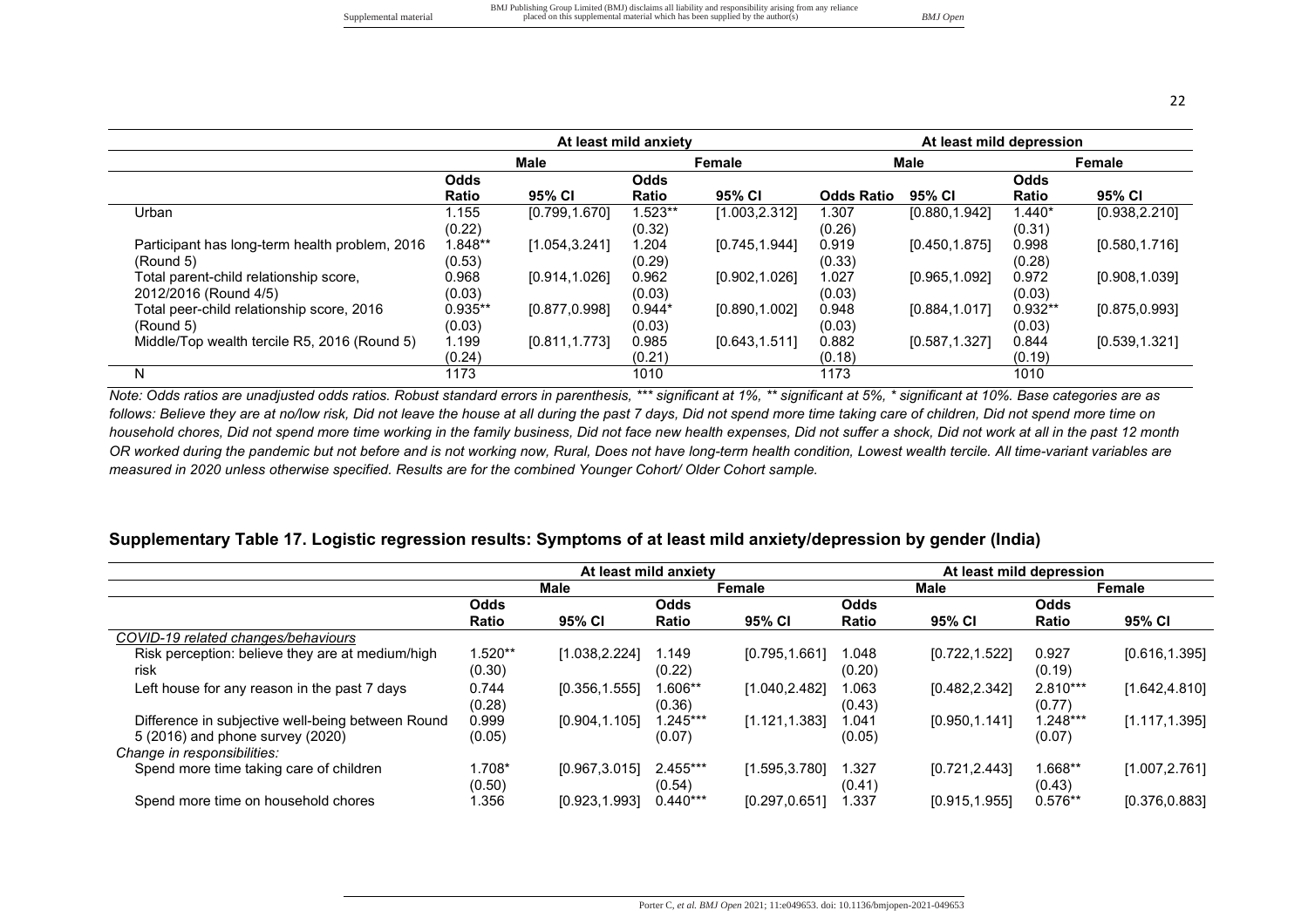|                                                     |              | At least mild anxiety |           |                |              | At least mild depression |              |                |
|-----------------------------------------------------|--------------|-----------------------|-----------|----------------|--------------|--------------------------|--------------|----------------|
|                                                     |              | <b>Male</b>           |           | Female         |              | <b>Male</b>              |              | Female         |
|                                                     | <b>Odds</b>  |                       | Odds      |                | <b>Odds</b>  |                          | Odds         |                |
|                                                     | <b>Ratio</b> | 95% CI                | Ratio     | 95% CI         | <b>Ratio</b> | 95% CI                   | <b>Ratio</b> | 95% CI         |
|                                                     | (0.27)       |                       | (0.09)    |                | (0.26)       |                          | (0.13)       |                |
| Spend more time working in the family business      | $1.944*$     | [0.953, 3.967]        | 1.210     | [0.520, 2.816] | 1.100        | [0.493, 2.457]           | 1.043        | [0.348, 3.122] |
|                                                     | (0.71)       |                       | (0.52)    |                | (0.45)       |                          | (0.58)       |                |
| Economic shocks                                     |              |                       |           |                |              |                          |              |                |
| Faced with new health expenses                      | 0.786        | [0.532, 1.161]        | 1.349     | [0.924, 1.968] | 1.203        | [0.799, 1.810]           | $1.477*$     | [0.969, 2.250] |
|                                                     | (0.16)       |                       | (0.26)    |                | (0.25)       |                          | (0.32)       |                |
| Experienced adversity but did not reduce food       | 0.894        | [0.169, 4.723]        | 0.500     | [0.155, 1.609] | 1.749        | [0.207, 14.799]          | $0.384*$     | [0.130, 1.137] |
| consumption                                         | (0.76)       |                       | (0.30)    |                | (1.91)       |                          | (0.21)       |                |
| Reduced food consumption as response to             | 1.272        | [0.209, 7.752]        | 0.691     | [0.177, 2.697] | 1.651        | [0.169, 16.089]          | 0.398        | [0.099, 1.608] |
| experienced adversity                               | (1.17)       |                       | (0.48)    |                | (1.92)       |                          | (0.28)       |                |
| Changes in employment status                        |              |                       |           |                |              |                          |              |                |
| Did not work before the pandemic, but is working    | 0.629        | [0.326, 1.213]        | 1.267     | [0.687, 2.334] | $0.555*$     | [0.294, 1.051]           | 0.887        | [0.472, 1.669] |
| now                                                 | (0.21)       |                       | (0.40)    |                | (0.18)       |                          | (0.29)       |                |
| Worked before the pandemic and is working           | 0.982        | [0.562, 1.718]        | $1.504*$  | [0.978, 2.314] | 0.980        | [0.591, 1.626]           | 0.802        | [0.485, 1.328] |
| now/has a job                                       | (0.28)       |                       | (0.33)    |                | (0.25)       |                          | (0.21)       |                |
| Worked before the pandemic and is not working       | 2.812**      | [1.266, 6.245]        | 2.286**   | [1.121, 4.660] | 2.908***     | [1.367, 6.188]           | 0.836        | [0.325, 2.148] |
| now/does not have a job                             | (1.14)       |                       | (0.83)    |                | (1.12)       |                          | (0.40)       |                |
| <b>Background characteristics</b>                   |              |                       |           |                |              |                          |              |                |
| Age in months                                       | 0.999        | [0.994, 1.004]        | 1.003     | [0.998, 1.008] | 0.998        | [0.993, 1.003]           | 1.002        | [0.996, 1.008] |
|                                                     | (0.00)       |                       | (0.00)    |                | (0.00)       |                          | (0.00)       |                |
| Urban                                               | $0.428***$   | [0.252, 0.728]        | $1.564**$ | [1.012, 2.417] | $0.502***$   | [0.311, 0.808]           | 1.113        | [0.679, 1.824] |
|                                                     | (0.12)       |                       | (0.35)    |                | (0.12)       |                          | (0.28)       |                |
| Participant has long-term health problem, 2016      | 1.310        | [0.746, 2.299]        | 1.466     | [0.924, 2.326] | 1.353        | [0.773, 2.366]           | 1.785**      | [1.105, 2.885] |
| (Round 5)                                           | (0.38)       |                       | (0.35)    |                | (0.39)       |                          | (0.44)       |                |
| Total parent-child relationship score, 2012/2016    | $0.908***$   | [0.845, 0.977]        | $0.934**$ | [0.880, 0.991] | $0.908***$   | [0.846, 0.973]           | $0.909***$   | [0.848, 0.974] |
| (Round 4/5)                                         | (0.03)       |                       | (0.03)    |                | (0.03)       |                          | (0.03)       |                |
| Total peer-child relationship score, 2016 (Round 5) | 1.039        | [0.965, 1.119]        | 1.014     | [0.944, 1.089] | 1.040        | [0.961, 1.125]           | 0.994        | [0.924, 1.069] |
|                                                     | (0.04)       |                       | (0.04)    |                | (0.04)       |                          | (0.04)       |                |
| Middle/Top wealth tercile R5, 2016 (Round 5)        | 0.804        | [0.534, 1.210]        | 0.764     | [0.504, 1.159] | 1.324        | [0.881, 1.989]           | 0.877        | [0.559, 1.375] |
|                                                     | (0.17)       |                       | (0.16)    |                | (0.27)       |                          | (0.20)       |                |
| N                                                   | 1369         |                       | 1253      |                | 1369         |                          | 1253         |                |

*Note: Odds ratios are unadjusted odds ratios. Robust standard errors in parenthesis, \*\*\* significant at 1%, \*\* significant at 5%, \* significant at 10%. Base categories are as follows: Believe they are at no/low risk, Did not leave the house at all during the past 7 days, Did not spend more time taking care of children, Did not spend more time on household chores, Did not spend more time working in the family business, Did not face new health expenses, Did not suffer a shock, Did not work at all in the past 12 month OR worked during the pandemic but not before and is not working now, Rural, Does not have long-term health condition, Lowest wealth tercile. All time-variant variables are measured in 2020 unless otherwise specified. Results are for the combined Younger Cohort/ Older Cohort sample.*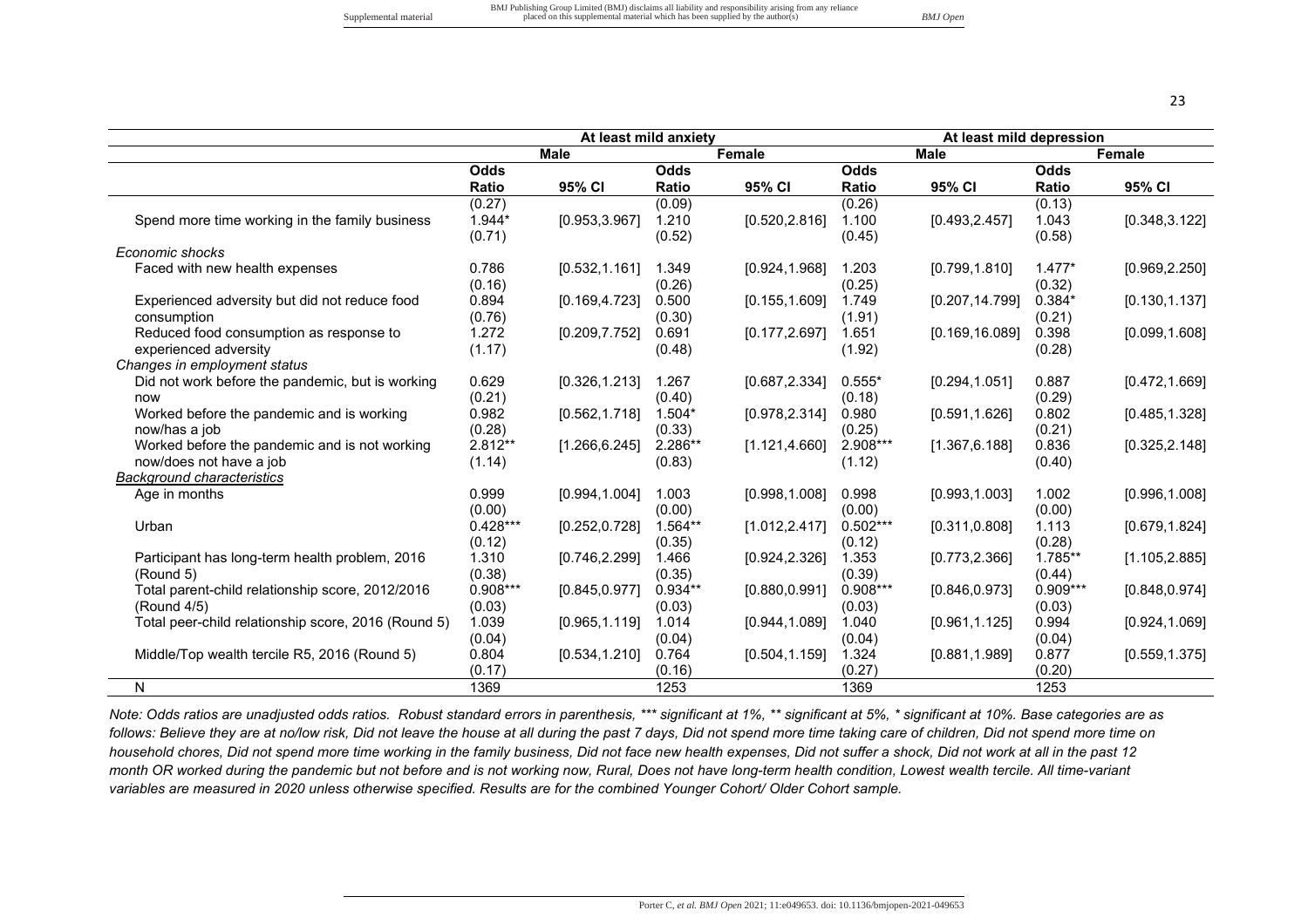# **Supplementary Table 18. Logistic regression results: Symptoms of at least mild anxiety/depression by gender (Peru)**

|                                                  |            |                 | At least mild anxiety |                |             |                 | At least mild depression |                |
|--------------------------------------------------|------------|-----------------|-----------------------|----------------|-------------|-----------------|--------------------------|----------------|
|                                                  |            | <b>Male</b>     |                       | Female         |             | <b>Male</b>     |                          | Female         |
|                                                  | Odds       |                 | <b>Odds</b>           |                | <b>Odds</b> |                 | <b>Odds</b>              |                |
|                                                  | Ratio      | 95% CI          | Ratio                 | 95% CI         | Ratio       | 95% CI          | Ratio                    | 95% CI         |
| COVID-19 related changes/behaviours              |            |                 |                       |                |             |                 |                          |                |
| Risk perception: believe they are at medium/high | $1.326*$   | [0.994, 1.767]  | 1.585***              | [1.204, 2.086] | $1.513***$  | [1.117, 2.051]  | $1.657***$               | [1.241, 2.212] |
| risk                                             | (0.19)     |                 | (0.22)                |                | (0.23)      |                 | (0.24)                   |                |
| Left house for any reason in the past 7 days     | 1.324      | [0.878, 1.996]  | 0.848                 | [0.609, 1.181] | 1.052       | [0.697, 1.588]  | 1.067                    | [0.756, 1.505] |
|                                                  | (0.28)     |                 | (0.14)                |                | (0.22)      |                 | (0.19)                   |                |
| Difference in subjective well-being between      | $1.182***$ | [1.097, 1.274]  | $1.064*$              | [0.998, 1.134] | $1.131***$  | [1.043, 1.227]  | 1.047                    | [0.978, 1.121] |
| Round 5 (2016) and phone survey (2020)           | (0.05)     |                 | (0.03)                |                | (0.05)      |                 | (0.04)                   |                |
| Change in responsibilities:                      |            |                 |                       |                |             |                 |                          |                |
| Spend more time taking care of children          | 1.567***   | [1.134, 2.165]  | $1.285*$              | [0.973, 1.698] | 1.529**     | [1.097, 2.131]  | 0.932                    | [0.697, 1.246] |
|                                                  | (0.26)     |                 | (0.18)                |                | (0.26)      |                 | (0.14)                   |                |
| Spend more time on household chores              | 1.220      | [0.873, 1.704]  | 1.293                 | [0.882, 1.895] | 1.039       | [0.734, 1.471]  | 1.105                    | [0.742, 1.644] |
|                                                  | (0.21)     |                 | (0.25)                |                | (0.18)      |                 | (0.22)                   |                |
| Spend more time working in the family business   | 1.299      | [0.896, 1.885]  | 1.335                 | [0.871, 2.046] | 1.258       | [0.848, 1.865]  | 1.362                    | [0.883, 2.101] |
|                                                  | (0.25)     |                 | (0.29)                |                | (0.25)      |                 | (0.30)                   |                |
| Economic shocks                                  |            |                 |                       |                |             |                 |                          |                |
| Faced with new health expenses                   | 1.983***   | [1.451, 2.710]  | $1.532***$            | [1.148, 2.044] | 1.735***    | [1.257, 2.394]  | $1.757***$               | [1.308, 2.361] |
|                                                  | (0.32)     |                 | (0.23)                |                | (0.29)      |                 | (0.26)                   |                |
| Experienced adversity but did not reduce food    | $5.087**$  | [1.114, 23.224] | 1.609                 | [0.548, 4.728] | $4.172*$    | [0.983, 17.705] | 1.056                    | [0.330, 3.378] |
| consumption                                      | (3.94)     |                 | (0.88)                |                | (3.08)      |                 |                          |                |
| Reduced food consumption as response to          | $5.843**$  | [1.157, 29.524] | 1.288                 | [0.397, 4.178] | $5.041**$   | [1.057, 24.045] | (0.63)<br>1.354          | [0.383, 4.782] |
|                                                  |            |                 |                       |                |             |                 |                          |                |
| experienced adversity                            | (4.83)     |                 | (0.77)                |                | (4.02)      |                 | (0.87)                   |                |
| Changes in employment status                     |            |                 |                       |                |             |                 |                          |                |
| Did not work before the pandemic, but is working | 0.684      | [0.379, 1.235]  | 0.945                 | [0.591, 1.510] | 1.065       | [0.593, 1.910]  | 0.790                    | [0.491, 1.271] |
| now                                              | (0.21)     |                 | (0.23)                |                | (0.32)      |                 | (0.19)                   |                |
| Worked before the pandemic and is working        | 0.958      | [0.608, 1.509]  | 1.049                 | [0.737, 1.493] | 0.899       | [0.563, 1.437]  | 0.799                    | [0.551, 1.158] |
| now/has a job                                    | (0.22)     |                 | (0.19)                |                | (0.22)      |                 | (0.15)                   |                |
| Worked before the pandemic and is not working    | 1.029      | [0.616, 1.719]  | 1.326                 | [0.900, 1.952] | 1.385       | [0.824, 2.329]  | 1.193                    | [0.797, 1.786] |
| now/does not have a job                          | (0.27)     |                 | (0.26)                |                | (0.37)      |                 | (0.25)                   |                |
| <b>Background characteristics</b>                |            |                 |                       |                |             |                 |                          |                |
| Age in months                                    | 1.001      | [0.997, 1.005]  | 0.998                 | [0.994, 1.002] | $0.996*$    | [0.991, 1.001]  | $0.996*$                 | [0.992, 1.000] |
|                                                  | (0.00)     |                 | (0.00)                |                | (0.00)      |                 | (0.00)                   |                |
| Urban                                            | 1.245      | [0.817, 1.898]  | $1.610**$             | [1.070, 2.423] | 0.978       | [0.639, 1.498]  | 1.222                    | [0.790, 1.889] |
|                                                  | (0.27)     |                 | (0.34)                |                | (0.21)      |                 | (0.27)                   |                |
| Participant has long-term health problem, 2016   | $1.794**$  | [1.142, 2.818]  | $1.937***$            | [1.318, 2.848] | 1.662**     | [1.047, 2.640]  | $1.564**$                | [1.081, 2.262] |
| (Round 5)                                        | (0.41)     |                 | (0.38)                |                | (0.39)      |                 | (0.29)                   |                |
| Total parent-child relationship score, 2012/2016 | 0.974      | [0.931, 1.020]  | 0.982                 | [0.947, 1.019] | $0.944**$   | [0.898, 0.992]  | 0.936***                 | [0.900, 0.973] |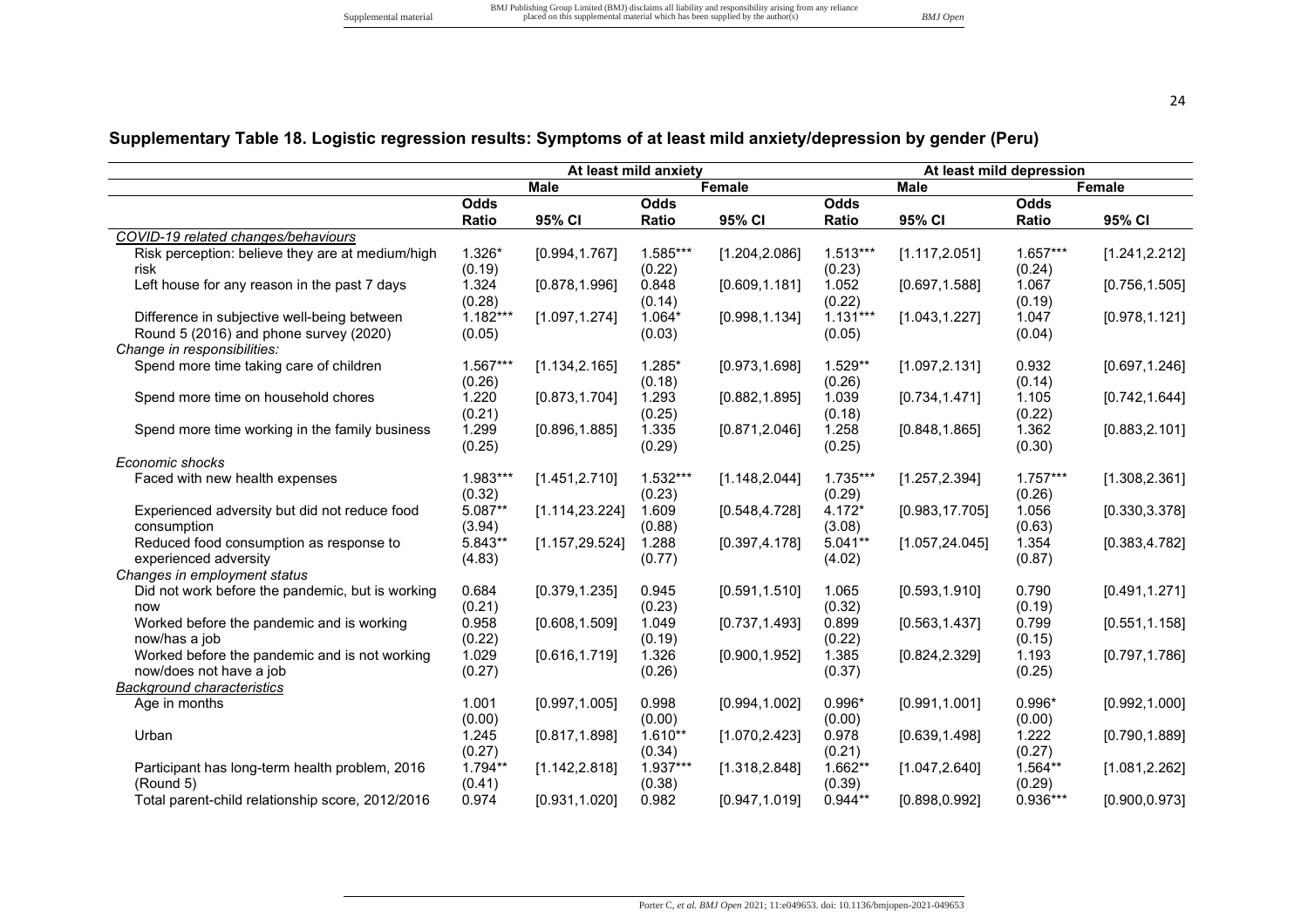|  | I<br>٧ |  |
|--|--------|--|

|                                                  |              |                | At least mild anxiety |                | At least mild depression |                |              |                |
|--------------------------------------------------|--------------|----------------|-----------------------|----------------|--------------------------|----------------|--------------|----------------|
|                                                  |              | Male           | Female                |                | Male                     |                | Female       |                |
|                                                  | Odds         |                | Odds                  |                | Odds                     |                | <b>Odds</b>  |                |
|                                                  | <b>Ratio</b> | 95% CI         | Ratio                 | 95% CI         | <b>Ratio</b>             | 95% CI         | <b>Ratio</b> | 95% CI         |
| (Round 4/5)                                      | (0.02)       |                | (0.02)                |                | (0.02)                   |                | (0.02)       |                |
| Total peer-child relationship score, 2016 (Round | 1.010        | [0.958, 1.065] | 0.990                 | [0.951, 1.031] | 1.002                    | [0.946,1.063]  | 1.011        | [0.968, 1.055] |
| 5)                                               | (0.03)       |                | (0.02)                |                | (0.03)                   |                | (0.02)       |                |
| Middle/Top wealth tercile R5, 2016 (Round 5)     | 0.777        | [0.548, 1.104] | 1.257                 | [0.890, 1.774] | 1.137                    | [0.795, 1.627] | 1.294        | [0.894, 1.873] |
|                                                  | (0.14)       |                | (0.22)                |                | (0.21)                   |                | (0.24)       |                |
| N                                                | 957          |                | 930                   |                | 957                      |                | 930          |                |

*Note: Odds ratios are unadjusted odds ratios. Robust standard errors in parenthesis, \*\*\* significant at 1%, \*\* significant at 5%, \* significant at 10%. Base categories are as follows:*  Believe they are at no/low risk, Did not leave the house at all during the past 7 days, Did not spend more time, append more time on household chores, Did not of the on household chores, Did not spend more time working in the family business, Did not face new health expenses, Did not suffer a shock, Did not work at all in the past 12 month OR worked during the pandemic but not *before and is not working now, Rural, Does not have long-term health condition, Lowest wealth tercile. All time-variant variables are measured in 2020 unless otherwise specified. Results are for the combined Younger Cohort/ Older Cohort sample.* 

|                                                                                             |                   |                | At least mild anxiety |                |                   |                | At least mild depression |                |  |
|---------------------------------------------------------------------------------------------|-------------------|----------------|-----------------------|----------------|-------------------|----------------|--------------------------|----------------|--|
|                                                                                             |                   | Male           |                       | Female         |                   | Male           |                          | Female         |  |
|                                                                                             | <b>Odds Ratio</b> | 95% CI         | <b>Odds Ratio</b>     | 95% CI         | <b>Odds Ratio</b> | 95% CI         | <b>Odds Ratio</b>        | 95% CI         |  |
| COVID-19 related changes/behaviours                                                         |                   |                |                       |                |                   |                |                          |                |  |
| Risk perception: believe<br>they are at<br>medium/high risk                                 | $1.548*(0.41)$    | [0.921, 2.603] | 0.816(0.21)           | [0.498, 1.337] | $2.094**$ (0.61)  | [1.180, 3.715] | 0.828(0.19)              | [0.525, 1.304] |  |
| Left house for any<br>reason in the past 7<br>days                                          | 0.666(0.22)       | [0.353, 1.254] | 1.535 (0.51)          | [0.802, 2.936] | 0.748(0.25)       | [0.388, 1.439] | 1.225 (0.36)             | [0.694, 2.164] |  |
| Difference in subjective<br>well-being between<br>Round 5 (2016) and<br>phone survey (2020) | $1.296***(0.10)$  | [1.116, 1.506] | $1.111*(0.06)$        | [0.994, 1.241] | $1.471***$ (0.11) | [1.269, 1.706] | 1.016(0.05)              | [0.914, 1.129] |  |
| Change in responsibilities:                                                                 |                   |                |                       |                |                   |                |                          |                |  |
| Spend more time taking<br>care of children                                                  | 1.222 (0.37)      | [0.673, 2.220] | 1.520* (0.35)         | [0.971, 2.381] | 1.221 (0.39)      | [0.648, 2.300] | $1.506*(0.34)$           | [0.970, 2.339] |  |
| Spend more time on                                                                          | 1.191 (0.27)      | [0.757, 1.872] | 1.191 (0.26)          | [0.777, 1.825] | 1.076 (0.27)      | [0.655, 1.770] | 1.996*** (0.46)          | [1.277, 3.122] |  |

#### **Supplementary Table 19. Logistic regression results: Symptoms of at least mild anxiety/depression by gender (Vietnam)**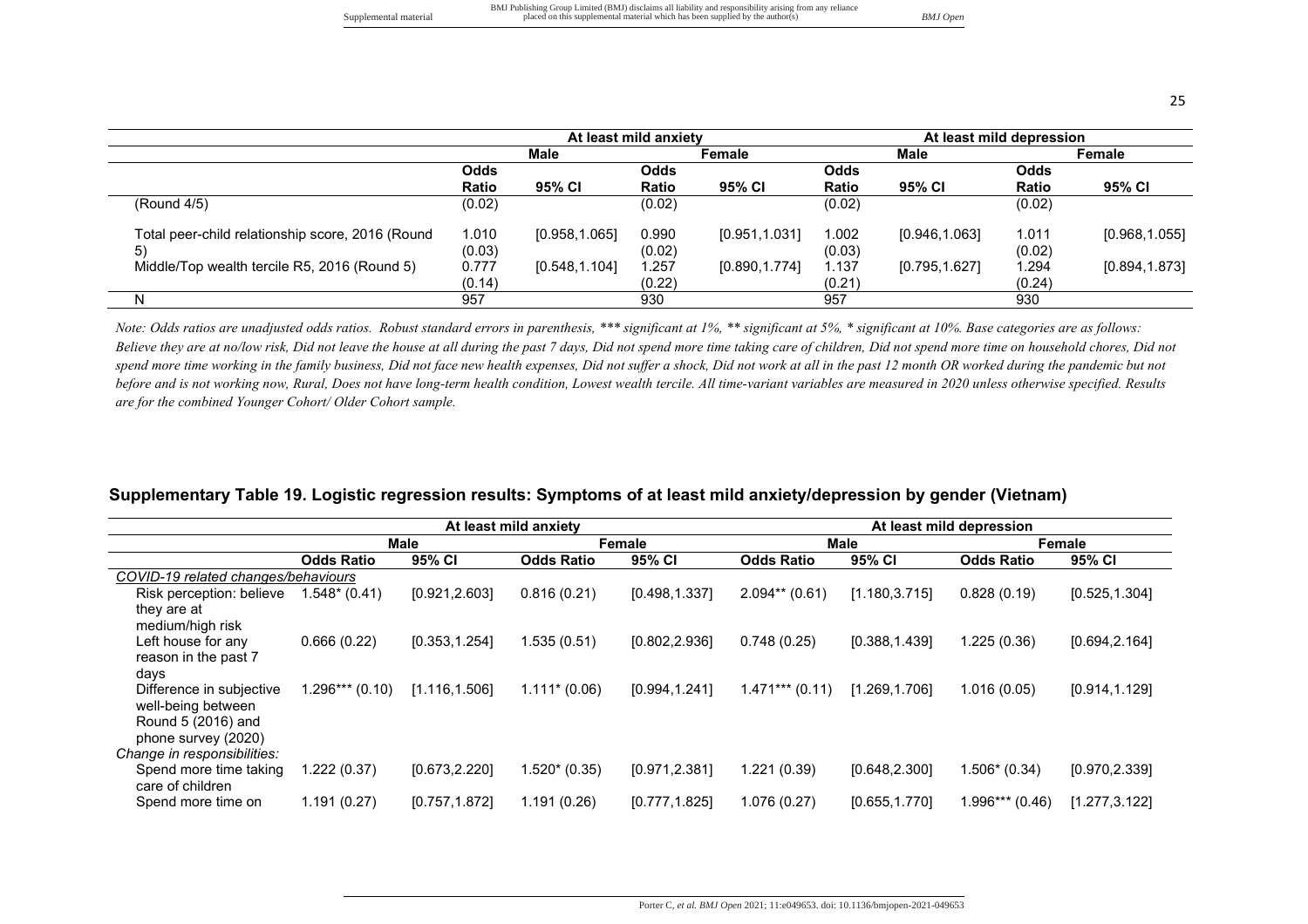| ۰, |   |
|----|---|
|    | I |

|                                                                                                         |                   |                | At least mild anxiety |                | At least mild depression |                |                   |                |  |  |
|---------------------------------------------------------------------------------------------------------|-------------------|----------------|-----------------------|----------------|--------------------------|----------------|-------------------|----------------|--|--|
|                                                                                                         |                   | <b>Male</b>    |                       | Female         |                          | <b>Male</b>    |                   | <b>Female</b>  |  |  |
|                                                                                                         | <b>Odds Ratio</b> | 95% CI         | <b>Odds Ratio</b>     | 95% CI         | <b>Odds Ratio</b>        | 95% CI         | <b>Odds Ratio</b> | 95% CI         |  |  |
| household chores                                                                                        |                   |                |                       |                |                          |                |                   |                |  |  |
| Spend more time<br>working in the family<br>business                                                    | $2.394***$ (0.75) | [1.292, 4.434] | $1.624*(0.44)$        | [0.950, 2.777] | $2.373***$ (0.76)        | [1.261, 4.463] | $1.875**$ (0.48)  | [1.132, 3.106] |  |  |
| Economic shocks                                                                                         |                   |                |                       |                |                          |                |                   |                |  |  |
| Faced with new health<br>expenses                                                                       | 0.544(0.29)       | [0.191, 1.547] | $1.757*$ (0.57)       | [0.933, 3.309] | 1.093(0.49)              | [0.453, 2.636] | 0.721(0.27)       | [0.345, 1.508] |  |  |
| <b>Experienced adversity</b><br>but did not reduce food<br>consumption                                  | $2.494***$ (0.70) | [1.440, 4.320] | 1.230(0.28)           | [0.787, 1.925] | $2.430***$ (0.71)        | [1.370, 4.309] | 1.416(0.33)       | [0.902, 2.224] |  |  |
| Reduced food<br>consumption as<br>response to                                                           | $2.367**$ (0.86)  | [1.159, 4.833] | 1.357(0.38)           | [0.785, 2.346] | $1.883*(0.72)$           | [0.889, 3.987] | $1.946**$ (0.51)  | [1.162, 3.259] |  |  |
| experienced adversity                                                                                   |                   |                |                       |                |                          |                |                   |                |  |  |
| Changes in employment status                                                                            |                   |                |                       |                |                          |                |                   |                |  |  |
| Did not work before the<br>pandemic, but is<br>working now                                              | 1.605(0.84)       | [0.574, 4.486] | 0.814(0.34)           | [0.357, 1.857] | 0.254(0.25)              | [0.036, 1.782] | 0.913(0.34)       | [0.436, 1.910] |  |  |
| Worked before the<br>pandemic and is                                                                    | 1.127(0.42)       | [0.545, 2.331] | 0.948(0.24)           | [0.575, 1.565] | 1.157(0.41)              | [0.576, 2.324] | 0.708(0.17)       | [0.441, 1.136] |  |  |
| working now/has a job<br>Worked before the<br>pandemic and is not<br>working now/does not<br>have a job | 1.798(0.72)       | [0.817, 3.958] | 1.178(0.37)           | [0.635, 2.187] | $1.921*(0.75)$           | [0.898, 4.108] | 1.456(0.40)       | [0.848, 2.502] |  |  |
| <b>Background characteristics</b><br>Age in months                                                      | 0.996(0.00)       | [0.990, 1.002] | $0.994**$ (0.00)      | [0.988, 1.000] | $0.992**$ (0.00)         | [0.985, 0.999] | $0.994**$ (0.00)  | [0.988, 1.000] |  |  |
| Urban                                                                                                   | 0.960(0.22)       | [0.608, 1.517] | 1.358(0.27)           | [0.916, 2.014] | 0.837(0.22)              | [0.500, 1.402] | 1.091(0.22)       | [0.740, 1.607] |  |  |
| Participant has long-<br>term health problem,<br>2016 (Round 5)                                         | $1.944**$ (0.58)  | [1.088, 3.474] | 1.055(0.29)           | [0.612, 1.819] | $2.231**$ (0.74)         | [1.167, 4.266] | 1.063(0.28)       | [0.631, 1.789] |  |  |
| Total parent-child<br>relationship score,                                                               | 1.015(0.04)       | [0.940, 1.096] | 1.056(0.04)           | [0.989, 1.127] | 0.983(0.04)              | [0.904, 1.071] | 0.982(0.03)       | [0.925, 1.043] |  |  |
| 2012/2016 (Round 4/5)<br>Total peer-child<br>relationship score, 2016<br>(Round 5)                      | 1.014(0.06)       | [0.907, 1.133] | $0.897**$ (0.04)      | [0.814, 0.989] | 1.055(0.07)              | [0.928, 1.199] | 0.961(0.04)       | [0.877, 1.052] |  |  |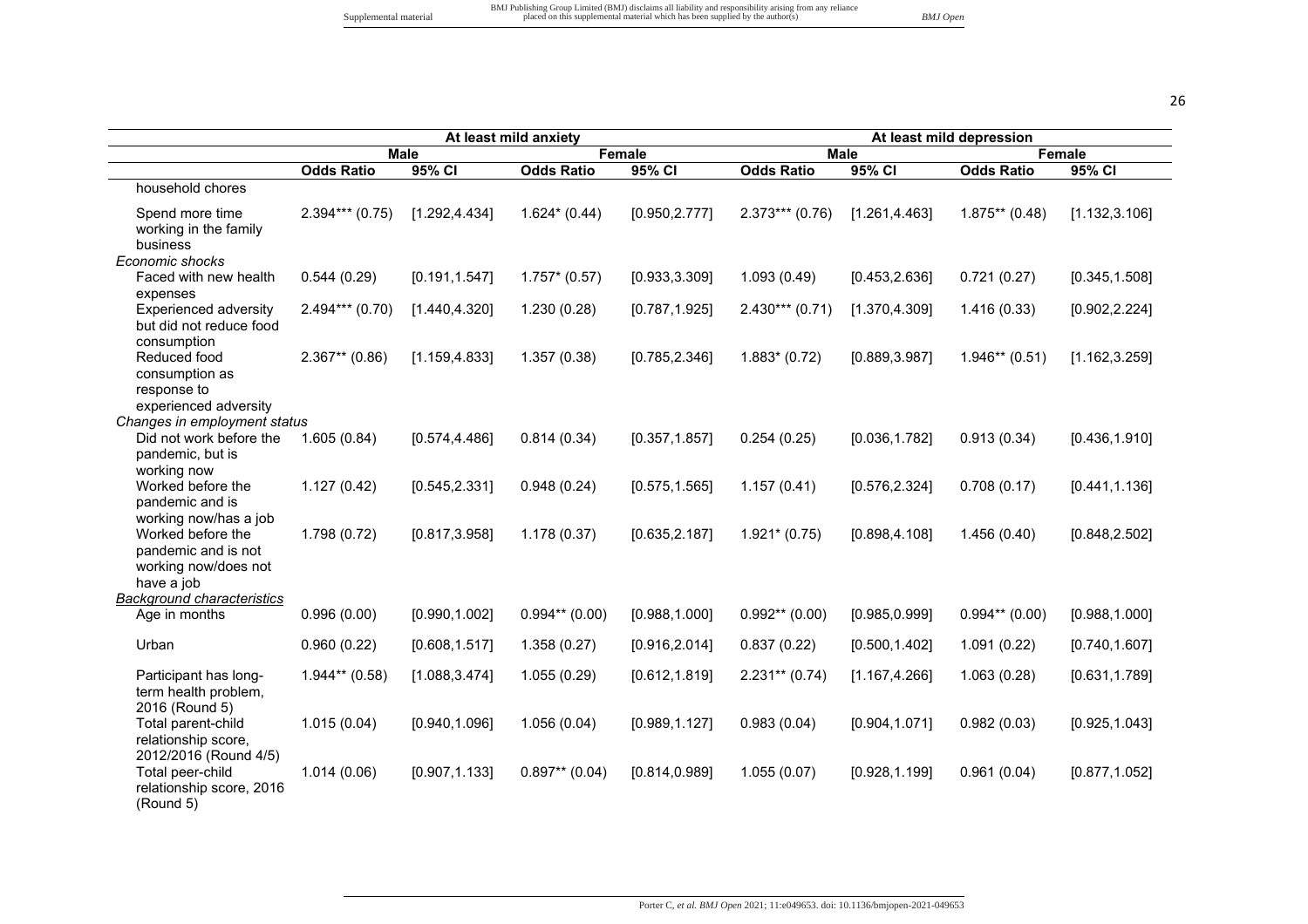BMJ Publishing Group Limited (BMJ) disclaims all liability and responsibility arising from any reliance Supplemental material material placed on this supplemental material which has been supplied by the author(s) **BMJ Open** 

27

|                                                    |                   |                | At least mild anxiety |               | At least mild depression |                |                   |                |  |  |
|----------------------------------------------------|-------------------|----------------|-----------------------|---------------|--------------------------|----------------|-------------------|----------------|--|--|
|                                                    |                   | <b>Male</b>    |                       | Female        |                          | Male           | Female            |                |  |  |
|                                                    | <b>Odds Ratio</b> | 95% CI         | <b>Odds Ratio</b>     | 95% CI        | <b>Odds Ratio</b>        | 95% CI         | <b>Odds Ratio</b> | 95% CI         |  |  |
| Middle/Top wealth<br>tercile R5, 2016<br>(Round 5) | $0.551**$ (0.14)  | [0.336, 0.903] | $0.566***(0.12)$      | [0.379,0.844] | 1.015(0.28)              | [0.588, 1.754] | 1.130(0.24)       | [0.745, 1.713] |  |  |
| N                                                  | 1111              |                | 1185                  |               | 1111                     |                | 1185              |                |  |  |

*Note: Odds ratios are unadjusted odds ratios. Robust standard errors in parenthesis, \*\*\* significant at 1%, \*\* significant at 5%, \* significant at 10%. Base categories are*  as follows: Believe they are at no/low risk, Did not leave the house at all during the past 7 days, Did not spend more time taking care of children, Did not spend more *time on household chores, Did not spend more time working in the family business, Did not face new health expenses, Did not suffer a shock, Did not work at all in the past 12 month OR worked during the pandemic but not before and is not working now, Rural, Does not have long-term health condition, Lowest wealth tercile. All timevariant variables are measured in 2020 unless otherwise specified. Results are for the combined Younger Cohort/ Older Cohort sample.*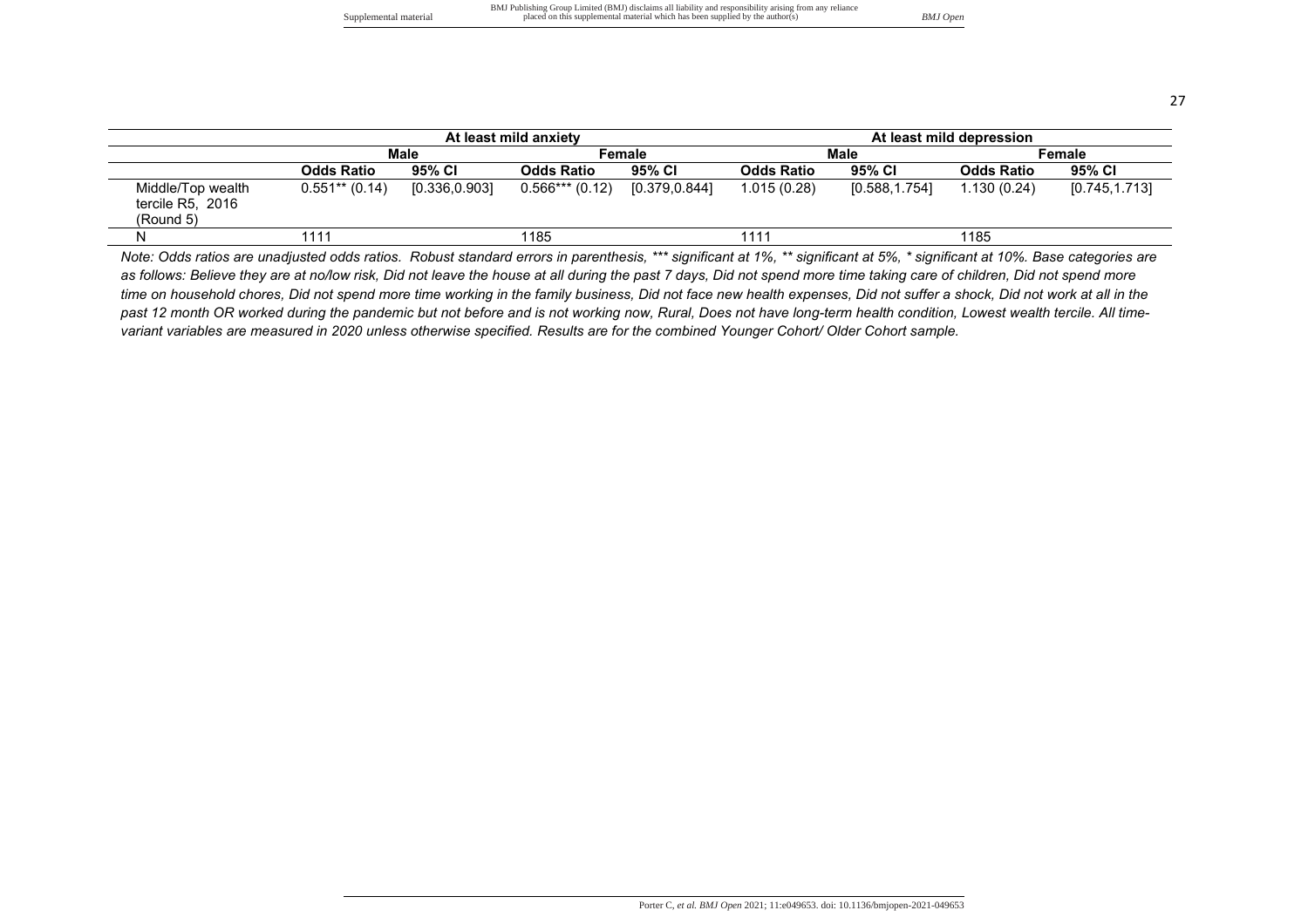**Supplementary Table 20. Logistic regression results: Symptoms of at least mild anxiety/depression by gender for the Younger Cohort only (Ethiopia)** 

|                                              |            |                 | At least mild anxiety |                 | At least mild depression |                 |             |                 |  |
|----------------------------------------------|------------|-----------------|-----------------------|-----------------|--------------------------|-----------------|-------------|-----------------|--|
|                                              |            | Male            |                       | Female          |                          | <b>Male</b>     |             | Female          |  |
|                                              | Odds       |                 | <b>Odds</b>           |                 | Odds                     |                 | <b>Odds</b> |                 |  |
|                                              | Ratio      | 95% CI          | Ratio                 | 95% CI          | Ratio                    | 95% CI          | Ratio       | 95% CI          |  |
| COVID-19 related changes/behaviours          |            |                 |                       |                 |                          |                 |             |                 |  |
| Risk perception: believe they are at         | $0.550**$  | [0.348, 0.869]  | 0.875                 | [0.540, 1.420]  | $0.461***$               | [0.290, 0.733]  | $0.512***$  | [0.324, 0.810]  |  |
| medium/high risk                             | (0.13)     |                 | (0.22)                |                 | (0.11)                   |                 | (0.12)      |                 |  |
| Left house for any reason in the past 7 days | 0.620      | [0.249, 1.545]  | 1.140                 | [0.504, 2.579]  | 0.702                    | [0.269, 1.832]  | 1.129       | [0.546, 2.336]  |  |
|                                              | (0.29)     |                 | (0.47)                |                 | (0.34)                   |                 | (0.42)      |                 |  |
| Difference in subjective well-being between  | 1.076      | [0.973, 1.189]  | 1.001                 | [0.897, 1.117]  | 1.015                    | [0.910, 1.131]  | 1.083       | [0.975, 1.204]  |  |
| Round 5 (2016) and phone survey (2020)       | (0.05)     |                 | (0.06)                |                 | (0.06)                   |                 | (0.06)      |                 |  |
| Change in responsibilities:                  |            |                 |                       |                 |                          |                 |             |                 |  |
| Spend more time taking care of children      | 1.481      | [0.823, 2.666]  | 0.754                 | [0.460, 1.236]  | 0.839                    | [0.463, 1.522]  | 1.224       | [0.757, 1.979]  |  |
|                                              | (0.44)     |                 | (0.19)                |                 | (0.25)                   |                 | (0.30)      |                 |  |
| Spend more time on household chores          | 0.780      | [0.479, 1.271]  | 1.401                 | [0.793, 2.475]  | 1.083                    | [0.671, 1.749]  | 1.132       | [0.647, 1.979]  |  |
|                                              | (0.19)     |                 | (0.41)                |                 | (0.26)                   |                 | (0.32)      |                 |  |
| Spend more time working in the family        | 0.542      | [0.239, 1.233]  | 0.842                 | [0.344, 2.064]  | 0.475                    | [0.189, 1.195]  | 2.336**     | [1.120, 4.872]  |  |
| business                                     | (0.23)     |                 | (0.39)                |                 | (0.22)                   |                 | (0.88)      |                 |  |
| Economic shocks                              |            |                 |                       |                 |                          |                 |             |                 |  |
| Faced with new health expenses               | 0.673      | [0.272, 1.666]  | 0.645                 | [0.273, 1.524]  | $0.278**$                | [0.083, 0.931]  | $0.199**$   | [0.057, 0.695]  |  |
|                                              | (0.31)     |                 | (0.28)                |                 | (0.17)                   |                 | (0.13)      |                 |  |
| Experienced adversity but did not reduce     | 3.346***   | [1.530, 7.320]  | 3.633***              | [1.692, 7.801]  | 6.595***                 | [2.338, 18.604] | 3.859***    | [1.785, 8.340]  |  |
| food consumption                             | (1.34)     |                 | (1.42)                |                 | (3.49)                   |                 | (1.52)      |                 |  |
| Reduced food consumption as response to      | $6.188***$ | [2.418, 15.835] | 9.701***              | [4.035, 23.323] | 19.255***                | [6.202, 59.780] | 8.538***    | [3.427, 21.271] |  |
| experienced adversity                        | (2.97)     |                 | (4.34)                |                 | (11.13)                  |                 | (3.98)      |                 |  |
| <b>Educational disruption</b>                |            |                 |                       |                 |                          |                 |             |                 |  |
| Enrolled in/Planning to enrol in full time   | 1.188      | [0.693, 2.039]  | 2.556***              | [1.313, 4.972]  | 1.520                    | [0.845, 2.732]  | $2.033**$   | [1.122, 3.683]  |  |
| education and not participating in learning  | (0.33)     |                 | (0.87)                |                 | (0.45)                   |                 | (0.62)      |                 |  |
| activities                                   |            |                 |                       |                 |                          |                 |             |                 |  |
| Enrolled in/Planning to enrol in full time   | 0.810      | [0.269, 2.436]  | 1.600                 | [0.608, 4.207]  | 0.735                    | [0.207, 2.613]  | 1.524       | [0.635, 3.656]  |  |
| education and participating in learning      | (0.46)     |                 | (0.79)                |                 | (0.48)                   |                 | (0.68)      |                 |  |
| activities                                   |            |                 |                       |                 |                          |                 |             |                 |  |
| Background characteristics                   |            |                 |                       |                 |                          |                 |             |                 |  |
| Age in months                                | 1.011      | [0.952, 1.074]  | 0.990                 | [0.937, 1.047]  | 1.005                    | [0.946, 1.068]  | 0.997       | [0.944, 1.054]  |  |
|                                              | (0.03)     |                 | (0.03)                |                 | (0.03)                   |                 | (0.03)      |                 |  |
| Urban                                        | 1.421      | [0.831, 2.430]  | $1.712*$              | [0.953, 3.075]  | 1.341                    | [0.783, 2.296]  | $1.634*$    | [0.956, 2.792]  |  |
|                                              | (0.39)     |                 | (0.51)                |                 | (0.37)                   |                 | (0.45)      |                 |  |
| Participant has long-term health problem,    | 1.185      | [0.464, 3.028]  | 1.291                 | [0.630, 2.646]  | 0.358                    | [0.086, 1.494]  | 0.621       | [0.260, 1.483]  |  |
| 2016 (Round 5)                               | (0.57)     |                 | (0.47)                |                 | (0.26)                   |                 | (0.28)      |                 |  |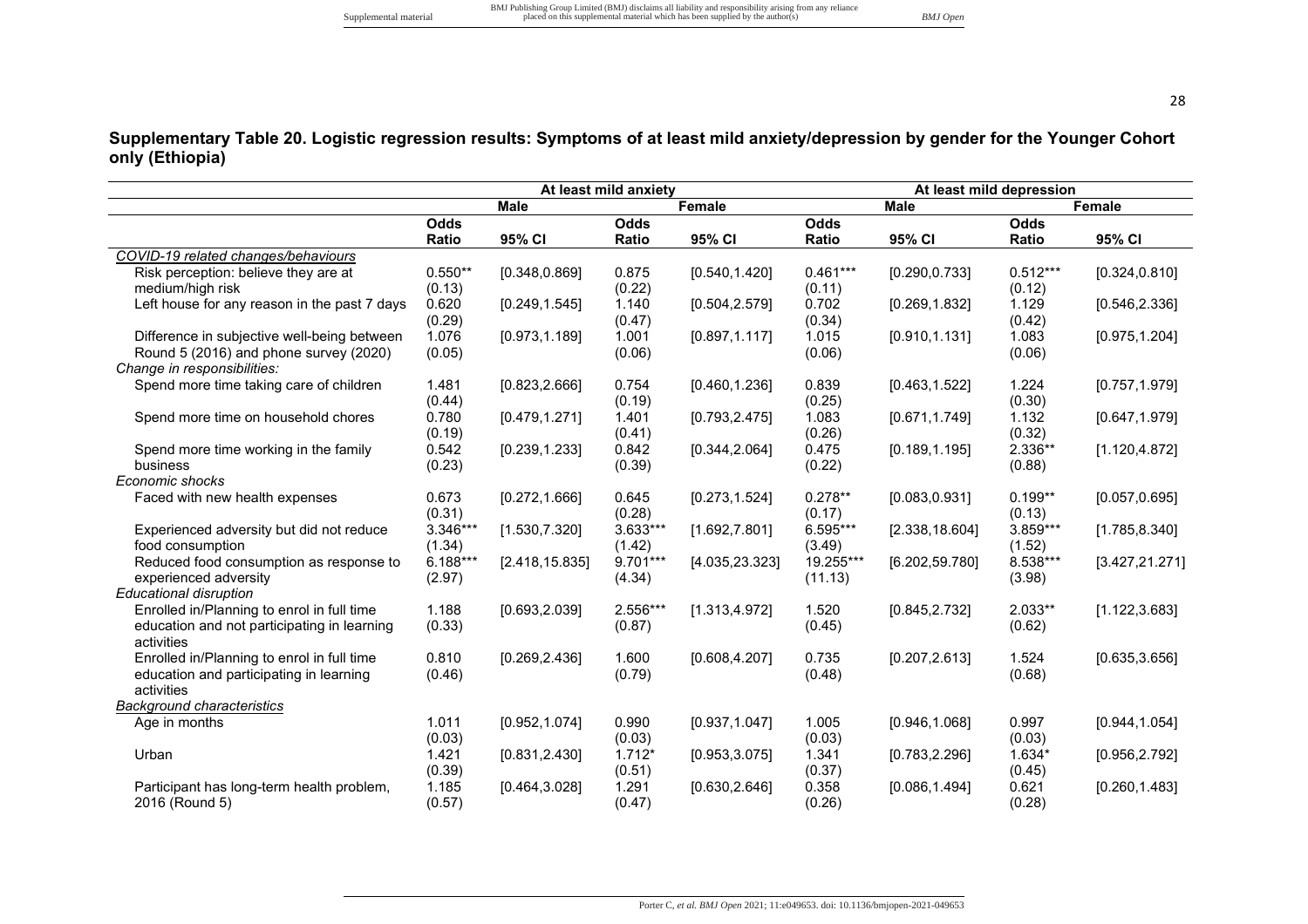|                                           |        |                | At least mild anxiety |                |             | At least mild depression |            |                |  |  |
|-------------------------------------------|--------|----------------|-----------------------|----------------|-------------|--------------------------|------------|----------------|--|--|
|                                           |        | Male           |                       | Female         |             | Male                     |            | Female         |  |  |
|                                           | Odds   |                | <b>Odds</b>           |                | <b>Odds</b> |                          | Odds       |                |  |  |
|                                           | Ratio  | 95% CI         | Ratio                 | 95% CI         | Ratio       | 95% CI                   | Ratio      | 95% CI         |  |  |
| Total parent-child relationship score,    | 0.971  | [0.890, 1.059] | 0.943                 | [0.858, 1.035] | 1.056       | [0.974, 1.145]           | 0.970      | [0.889, 1.059] |  |  |
| 2012/2016 (Round 4/5)                     | (0.04) |                | (0.04)                |                | (0.04)      |                          | (0.04)     |                |  |  |
| Total peer-child relationship score, 2016 | 0.934  | [0.848, 1.028] | 0.970                 | [0.893, 1.054] | $0.892**$   | [0.808, 0.985]           | $0.915***$ | [0.842, 0.994] |  |  |
| (Round 5)                                 | (0.05) |                | (0.04)                |                | (0.05)      |                          | (0.04)     |                |  |  |
| Middle/Top wealth tercile R5, 2016 (Round | 0.922  | [0.528, 1.611] | 0.923                 | [0.507, 1.682] | 0.792       | [0.453, 1.383]           | 0.756      | [0.434, 1.315] |  |  |
| 5)                                        | (0.26) |                | (0.28)                |                | (0.23)      |                          | (0.21)     |                |  |  |
| N                                         | 825    |                | 708                   |                | 825         |                          | 708        |                |  |  |

*Note: Odds ratios are unadjusted odds ratios. Robust standard errors in parenthesis, \*\*\* significant at 1%, \*\* significant at 5%, \* significant at 10%. Base categories are as*  follows: Believe they are at no/low risk, Did not leave the house at all during the past 7 days, Did not spend more time taking care of children, Did not spend more time on *household chores, Did not spend more time working in the family business, Did not face new health expenses, Did not suffer a shock, Never attended school or not enrolled in full-time education/not planning to enrol, Rural, Does not have long-term health condition, Lowest wealth tercile. All time-variant variables are measured in 2020 unless otherwise specified.* 

#### **Supplementary Table 21. Logistic regression results: Symptoms of at least mild anxiety/depression by gender for the Younger Cohort only (India)**

|                                                          |                    |                | At least mild anxiety |                | At least mild depression |                |                      |                |
|----------------------------------------------------------|--------------------|----------------|-----------------------|----------------|--------------------------|----------------|----------------------|----------------|
|                                                          |                    | Male           |                       | Female         |                          | Male           | Female               |                |
|                                                          | Odds               |                |                       |                | Odds                     |                |                      |                |
|                                                          | Ratio              | 95% CI         | <b>Odds Ratio</b>     | 95% CI         | Ratio                    | 95% CI         | <b>Odds Ratio</b>    | 95% CI         |
| COVID-19 related changes/behaviours                      |                    |                |                       |                |                          |                |                      |                |
| Risk perception: believe they are at medium/high<br>risk | 1.455<br>(0.34)    | [0.914, 2.315] | 0.995(0.25)           | [0.605, 1.639] | 0.969<br>(0.22)          | [0.622, 1.509] | 0.989(0.26)          | [0.586, 1.669] |
| Left house for any reason in the past 7 days             | $0.517*$<br>(0.21) | [0.238, 1.125] | $2.471***$<br>(0.77)  | [1.337, 4.565] | 0.913<br>(0.39)          | [0.392, 2.124] | 3.923***<br>(1.55)   | [1.811, 8.496] |
| Difference in subjective well-being between              | 1.012              | [0.898, 1.141] | $.243***$             | [1.083, 1.427] | .027                     | [0.919, 1.148] | $1.215***$           | [1.058, 1.395] |
| Round 5 (2016) and phone survey (2020)                   | (0.06)             |                | (0.09)                |                | (0.06)                   |                | (0.09)               |                |
| Change in responsibilities:                              |                    |                |                       |                |                          |                |                      |                |
| Spend more time taking care of children                  | $2.137*$<br>(0.90) | [0.935, 4.884] | $2.311**$<br>(0.76)   | [1.213, 4.403] | 1.118<br>(0.58)          | [0.407, 3.074] | $3.427***$<br>(1.13) | [1.798, 6.534] |
| Spend more time on household chores                      | 1.370<br>(0.35)    | [0.826, 2.274] | $0.517***$<br>(0.13)  | [0.317, 0.843] | .207<br>(0.30)           | [0.738, 1.973] | 0.673(0.19)          | [0.390, 1.162] |
| Spend more time working in the family business           | $2.020*$<br>(0.86) | [0.879, 4.640] | $2.424**$<br>(1.09)   | [1.005, 5.849] | 0.750<br>(0.38)          | [0.278, 2.021] | 0.832(0.58)          | [0.212, 3.262] |
| Economic shocks                                          |                    |                |                       |                |                          |                |                      |                |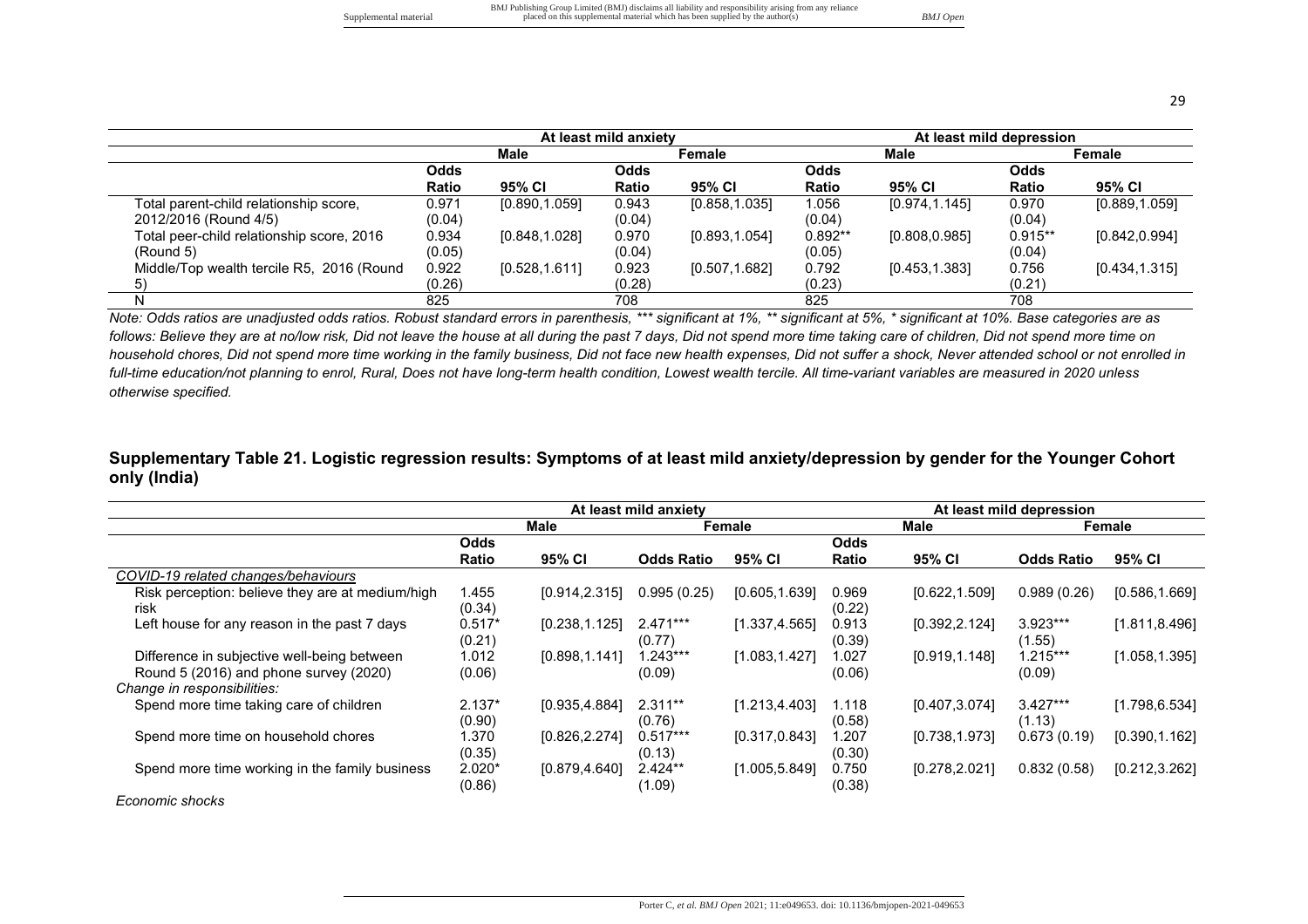| v       |                   |
|---------|-------------------|
|         |                   |
|         |                   |
| ۰.<br>× | I<br>٦<br>×<br>۰. |

|                                                                                                      |                    |                | At least mild anxiety |                | At least mild depression |                 |                      |                |
|------------------------------------------------------------------------------------------------------|--------------------|----------------|-----------------------|----------------|--------------------------|-----------------|----------------------|----------------|
|                                                                                                      |                    | <b>Male</b>    |                       | <b>Female</b>  |                          | <b>Male</b>     |                      | Female         |
|                                                                                                      | <b>Odds</b>        |                |                       |                | <b>Odds</b>              |                 |                      |                |
|                                                                                                      | <b>Ratio</b>       | 95% CI         | <b>Odds Ratio</b>     | 95% CI         | <b>Ratio</b>             | 95% CI          | <b>Odds Ratio</b>    | 95% CI         |
| Faced with new health expenses                                                                       | 0.670<br>(0.17)    | [0.413, 1.088] | 1.165(0.30)           | [0.699, 1.944] | 1.037<br>(0.25)          | [0.645, 1.667]  | 1.171(0.36)          | [0.646, 2.121] |
| Experienced adversity but did not reduce food<br>consumption                                         | 0.627<br>(0.52)    | [0.125, 3.157] | 0.691(0.53)           | [0.152, 3.137] | 1.449<br>(1.56)          | [0.177, 11.888] | $0.313*(0.21)$       | [0.085, 1.153] |
| Reduced food consumption as response to<br>experienced adversity                                     | 1.181<br>(1.09)    | [0.193, 7.208] | 0.882(0.78)           | [0.155, 5.013] | 1.943<br>(2.25)          | [0.201, 18.787] | 0.481(0.42)          | [0.087, 2.668] |
| <b>Educational disruption</b>                                                                        |                    |                |                       |                |                          |                 |                      |                |
| Enrolled in/Planning to enrol in full time education<br>and not participating in learning activities | 0.934<br>(0.27)    | [0.530, 1.644] | 1.134(0.34)           | [0.628, 2.049] | 0.914<br>(0.26)          | [0.520, 1.607]  | 1.456(0.47)          | [0.770, 2.753] |
| Enrolled in/Planning to enrol in full time education<br>and participating in learning activities     | 0.684<br>(0.24)    | [0.342, 1.369] | 0.659(0.23)           | [0.328, 1.324] | $0.540*$<br>(0.19)       | [0.276, 1.057]  | 1.122(0.42)          | [0.540, 2.332] |
| <b>Background characteristics</b>                                                                    |                    |                |                       |                |                          |                 |                      |                |
| Age in months                                                                                        | 1.007<br>(0.03)    | [0.947, 1.069] | 0.971(0.03)           | [0.911, 1.034] | 1.013<br>(0.03)          | [0.955, 1.075]  | 0.968(0.03)          | [0.908, 1.031] |
| Urban                                                                                                | $0.570*$<br>(0.18) | [0.303, 1.070] | $2.637***$<br>(0.74)  | [1.517, 4.585] | 0.769<br>(0.22)          | [0.439, 1.349]  | 1.367(0.45)          | [0.720, 2.594] |
| Participant has long-term health problem, 2016<br>(Round 5)                                          | 1.336<br>(0.46)    | [0.676, 2.640] | 1.199(0.46)           | [0.568, 2.530] | 1.447<br>(0.49)          | [0.748, 2.802]  | 1.429(0.53)          | [0.692, 2.951] |
| Total parent-child relationship score, 2012/2016<br>(Round 4/5)                                      | $0.918*$<br>(0.04) | [0.838, 1.007] | $0.922*(0.04)$        | [0.846, 1.005] | $0.921*$<br>(0.04)       | [0.847, 1.001]  | $0.864***$<br>(0.04) | [0.787, 0.948] |
| Total peer-child relationship score, 2016 (Round<br>5)                                               | 0.998<br>(0.05)    | [0.908, 1.096] | 1.011(0.05)           | [0.910, 1.123] | 0.973<br>(0.05)          | [0.877, 1.080]  | 1.040(0.06)          | [0.934, 1.157] |
| Middle/Top wealth tercile R5, 2016 (Round 5)                                                         | 0.877<br>(0.23)    | [0.524, 1.468] | $0.586* (0.17)$       | [0.333, 1.033] | 1.494<br>(0.41)          | [0.877, 2.546]  | 1.129(0.34)          | [0.627, 2.033] |
| N                                                                                                    | 958                |                | 828                   |                | 958                      |                 | 828                  |                |

*Note: Odds ratios are unadjusted odds ratios. Robust standard errors in parenthesis, \*\*\* significant at 1%, \*\* significant at 5%, \* significant at 10%. Base categories are as*  follows: Believe they are at no/low risk, Did not leave the house at all during the past 7 days, Did not spend more time taking care of children, Did not spend more time on *household chores, Did not spend more time working in the family business, Did not face new health expenses, Did not suffer a shock, Never attended school or not enrolled in full-time education/not planning to enrol, Rural, Does not have long-term health condition, Lowest wealth tercile. All time-variant variables are measured in 2020 unless otherwise specified.*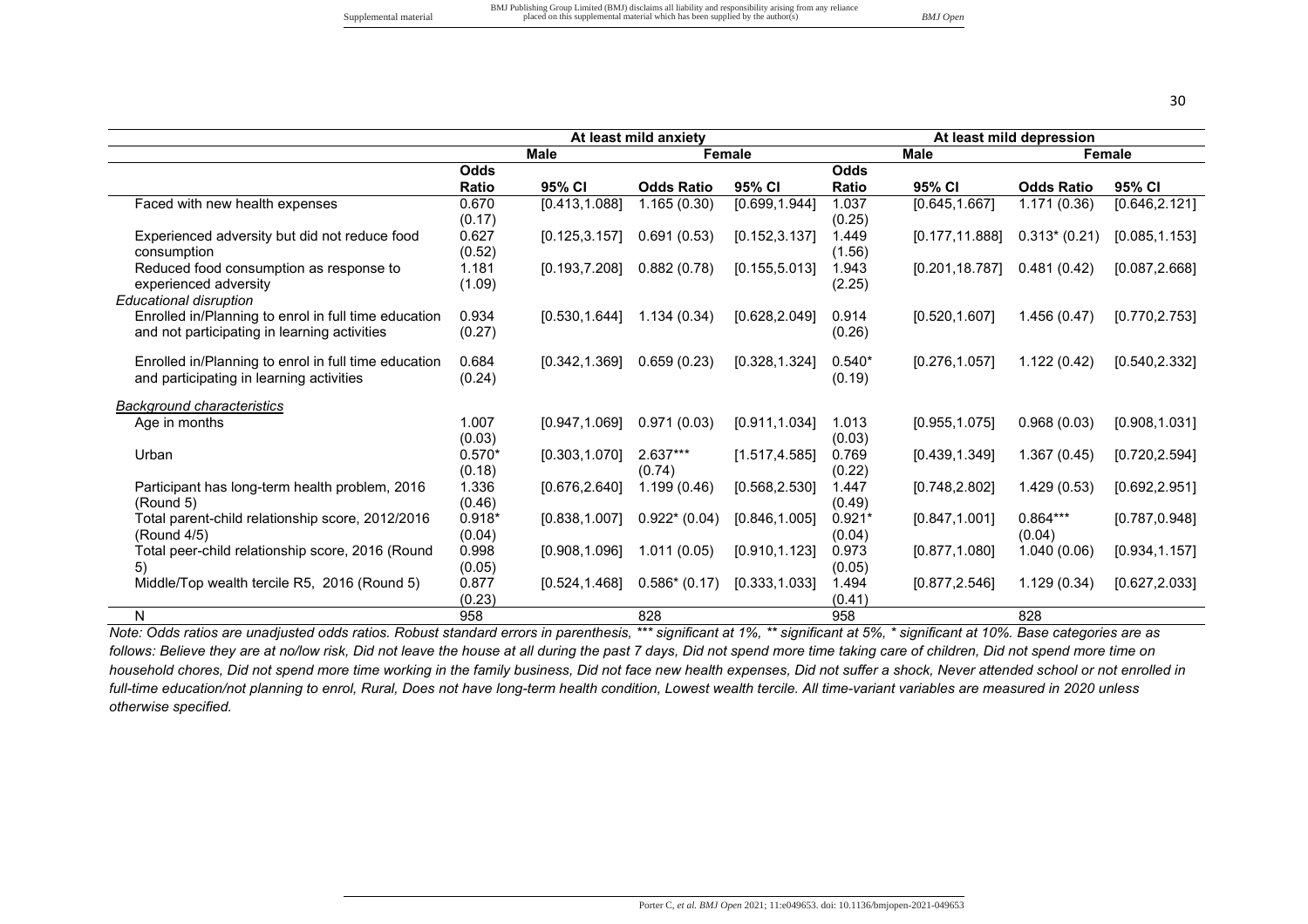## **Supplementary Table 22. Logistic regression results: Symptoms of at least mild anxiety/depression by gender for the Younger Cohort only (Peru)**

|                                                                                                                      |                            | At least mild anxiety            |                            |                                  |                            | At least mild depression         |                             |                                  |
|----------------------------------------------------------------------------------------------------------------------|----------------------------|----------------------------------|----------------------------|----------------------------------|----------------------------|----------------------------------|-----------------------------|----------------------------------|
|                                                                                                                      |                            | <b>Male</b>                      |                            | Female                           |                            | Male                             |                             | <b>Female</b>                    |
|                                                                                                                      | <b>Odds Ratio</b>          | 95% CI                           | <b>Odds Ratio</b>          | 95% CI                           | <b>Odds Ratio</b>          | 95% CI                           | <b>Odds Ratio</b>           | 95% CI                           |
| COVID-19 related changes/behaviours<br>Risk perception: believe they are at<br>medium/high risk                      | 1.375*<br>(0.23)           | [0.988, 1.913]                   | $1.488***$<br>(0.23)       | [1.100, 2.014]                   | $1.500**$<br>(0.26)        | [1.064, 2.114]                   | $1.621***$<br>(0.26)        | [1.180, 2.226]                   |
| Left house for any reason in the past 7 days                                                                         | 1.228(0.27)                | [0.804, 1.876]                   | 0.931(0.17)                | [0.650, 1.332]                   | 0.998(0.22)                | [0.645, 1.546]                   | 0.888(0.17)                 | [0.614, 1.284]                   |
| Difference in subjective well-being between<br>Round 5 (2016) and phone survey (2020)<br>Change in responsibilities: | $1.190***$<br>(0.05)       | [1.097, 1.291]                   | $1.060*$<br>(0.04)         | [0.989, 1.135]                   | $1.137***$<br>(0.05)       | [1.036, 1.247]                   | 1.045(0.04)                 | [0.970, 1.126]                   |
| Spend more time taking care of children                                                                              | $1.784***$<br>(0.33)       | [1.238, 2.571]                   | $1.384**$<br>(0.22)        | [1.013, 1.890]                   | $1.823***$<br>(0.35)       | [1.247, 2.665]                   | 0.965(0.16)                 | [0.699, 1.331]                   |
| Spend more time on household chores<br>Spend more time working in the family business                                | 1.233(0.25)<br>1.094(0.24) | [0.832, 1.826]<br>[0.712, 1.681] | 1.176(0.25)<br>1.426(0.33) | [0.771, 1.792]<br>[0.911, 2.230] | 1.118(0.23)<br>1.038(0.24) | [0.748, 1.671]<br>[0.664, 1.622] | 1.121(0.24)<br>1.238 (0.29) | [0.731, 1.720]<br>[0.787, 1.950] |
| Economic shocks                                                                                                      |                            |                                  |                            |                                  |                            |                                  |                             |                                  |
| Faced with new health expenses                                                                                       | 2.093***<br>(0.38)         | [1.460, 3.000]                   | $1.530***$<br>(0.25)       | [1.109, 2.110]                   | 2.089***<br>(0.40)         | [1.435, 3.041]                   | $1.701***$<br>(0.28)        | [1.226, 2.360]                   |
| Experienced adversity but did not reduce food<br>consumption                                                         | 4.608**<br>(3.59)          | [1.003, 21.173]                  | 1.475 (0.93)               | [0.427, 5.092]                   | $3.693*$<br>(2.66)         | [0.899, 15.172]                  | 1.615(1.06)                 | [0.445, 5.863]                   |
| Reduced food consumption as response to<br>experienced adversity                                                     | 3.800 (3.22)               | [0.721, 20.038]                  | 1.249(0.85)                | [0.327, 4.769]                   | 4.074*<br>(3.27)           | [0.845, 19.648]                  | 2.556(1.83)                 | [0.631, 10.360]                  |
| <b>Educational disruption</b>                                                                                        |                            |                                  |                            |                                  |                            |                                  |                             |                                  |
| Enrolled in/Planning to enrol in full time<br>education and not participating in learning<br>activities              | 0.559(0.44)                | [0.120, 2.602]                   | 0.552(0.33)                | [0.173, 1.763]                   | 1.190(0.94)                | [0.253, 5.599]                   | 0.407(0.28)                 | [0.107, 1.546]                   |
| Enrolled in/Planning to enrol in full time<br>education and participating in learning activities                     | 0.894(0.16)                | [0.625, 1.278]                   | 1.127(0.18)                | [0.825, 1.538]                   | 1.215(0.23)                | [0.841, 1.754]                   | 0.898(0.15)                 | [0.646, 1.248]                   |
| <b>Background characteristics</b>                                                                                    |                            |                                  |                            |                                  |                            |                                  |                             |                                  |
| Age in months                                                                                                        | 0.981(0.02)                | [0.939, 1.024]                   | 1.004(0.02)                | [0.965, 1.045]                   | $0.953**$<br>(0.02)        | [0.910, 0.997]                   | 0.991(0.02)                 | [0.952, 1.033]                   |
| Urban                                                                                                                | 1.090(0.26)                | [0.684, 1.736]                   | 1.658**<br>(0.37)          | [1.070, 2.569]                   | 1.043(0.25)                | [0.651, 1.670]                   | 1.268(0.30)                 | [0.793, 2.029]                   |
| Participant has long-term health problem, 2016<br>(Round 5)                                                          | 2.008***<br>(0.54)         | [1.186, 3.398]                   | $1.493*$<br>(0.33)         | [0.964, 2.312]                   | $1.910**$<br>(0.53)        | [1.108, 3.293]                   | 1.269(0.28)                 | [0.827, 1.947]                   |
| Total parent-child relationship score, 2012/2016<br>(Round 4/5)                                                      | 0.973(0.03)                | [0.922, 1.028]                   | 0.977(0.02)                | [0.938, 1.019]                   | $0.907***$<br>(0.03)       | [0.856, 0.961]                   | $0.931***$<br>(0.02)        | [0.891, 0.973]                   |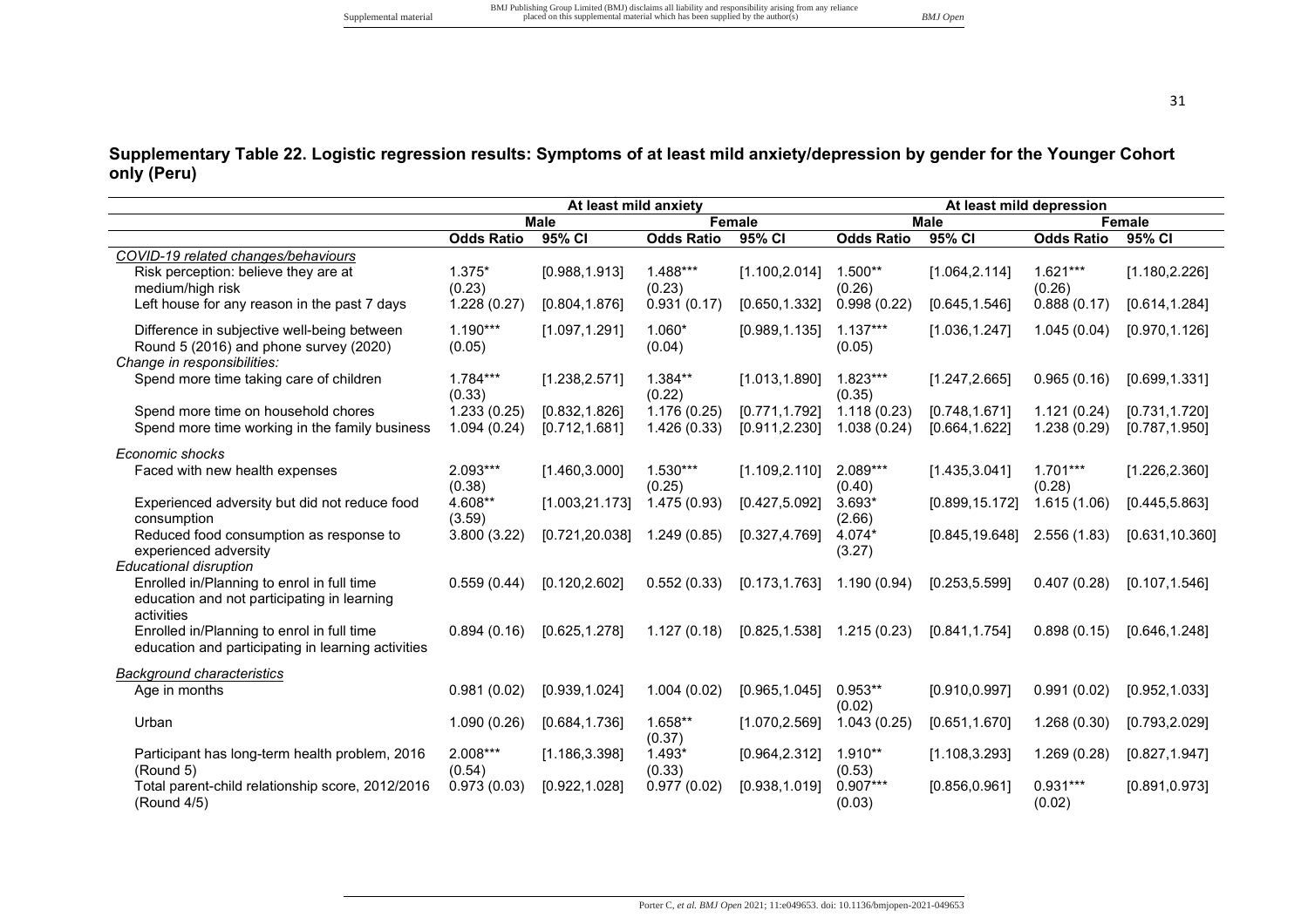| I | v |
|---|---|

|                                                        |                   |               | At least mild anxiety |                                | At least mild depression |               |                   |                |  |
|--------------------------------------------------------|-------------------|---------------|-----------------------|--------------------------------|--------------------------|---------------|-------------------|----------------|--|
|                                                        | Male              |               | Female                |                                | Male                     |               | Female            |                |  |
|                                                        | <b>Odds Ratio</b> | 95% CI        | <b>Odds Ratio</b>     | 95% CI                         | <b>Odds Ratio</b>        | 95% CI        | <b>Odds Ratio</b> | 95% CI         |  |
| Total peer-child relationship score, 2016 (Round<br>5) | 1.014 (0.03)      | [0.954,1.078] |                       | $0.989(0.02)$ $[0.947, 1.034]$ | 1.034 (0.03)             | [0.968,1.104] | 1.023 (0.02)      | [0.975,1.072]  |  |
| Middle/Top wealth tercile R5, 2016 (Round 5)           | 0.892(0.18)       | [0.600,1.325] |                       | 1.247 (0.24) [0.857,1.816]     | 1.034 (0.21)             | [0.695,1.537] | 1.239(0.26)       | [0.821, 1.871] |  |
|                                                        | 745               |               | 751                   |                                | 745                      |               | 751               |                |  |

*Note: Odds ratios are unadjusted odds ratios. Robust standard errors in parenthesis, \*\*\* significant at 1%, \*\* significant at 5%, \* significant at 10%. Base categories are as follows: Believe they are at no/low risk, Did not leave the house at all during the past 7 days, Did not spend more time taking care of children, Did not spend more time on household chores, Did not spend more time working in the family business, Did not face new health expenses, Did not suffer a shock, Never attended school or not enrolled in full-time education/not planning to enrol, Rural, Does not have long-term health condition, Lowest wealth tercile. All time-variant variables are measured in 2020 unless otherwise specified.* 

#### **Supplementary Table 23. Logistic regression results: Symptoms of at least mild anxiety/depression by gender for the Younger Cohort only (Vietnam)**

|                                     |                   | At least mild anxiety |                   |                |                   | At least mild depression |                   |                |
|-------------------------------------|-------------------|-----------------------|-------------------|----------------|-------------------|--------------------------|-------------------|----------------|
|                                     | Male              |                       | Female            |                | Male              |                          | Female            |                |
|                                     | <b>Odds Ratio</b> | 95% CI                | <b>Odds Ratio</b> | 95% CI         | <b>Odds Ratio</b> | 95% CI                   | <b>Odds Ratio</b> | 95% CI         |
| COVID-19 related changes/behaviours |                   |                       |                   |                |                   |                          |                   |                |
| Risk perception: believe            | 1.553 (0.49)      | [0.834, 2.890]        | 0.830(0.25)       | [0.464, 1.482] | 1.711(0.61)       | [0.851, 3.439]           | 0.775(0.22)       | [0.446, 1.347] |
| they are at medium/high             |                   |                       |                   |                |                   |                          |                   |                |
| risk                                |                   |                       |                   |                |                   |                          |                   |                |
| Left house for any reason           | 0.862(0.33)       | [0.409, 1.814]        | 1.783(0.64)       | [0.879, 3.617] | 0.944(0.37)       | [0.441, 2.022]           | 1.480 (0.47)      | [0.793, 2.759] |
| in the past 7 days                  |                   |                       |                   |                |                   |                          |                   |                |
| Difference in subjective            | $1.247***$ (0.10) | [1.063, 1.462]        | $1.154**$ (0.07)  | [1.021, 1.305] | $1.444***$ (0.12) | [1.221, 1.708]           | 1.008(0.06)       | [0.896, 1.133] |
| well-being between                  |                   |                       |                   |                |                   |                          |                   |                |
| Round 5 (2016) and                  |                   |                       |                   |                |                   |                          |                   |                |
| phone survey (2020)                 |                   |                       |                   |                |                   |                          |                   |                |
| Change in responsibilities:         |                   |                       |                   |                |                   |                          |                   |                |
| Spend more time taking              | 1.005(0.41)       | [0.452, 2.238]        | 1.720** (0.46)    | [1.019, 2.903] | 1.425(0.55)       | [0.667, 3.045]           | $1.796**$ (0.44)  | [1.111, 2.902] |
| care of children                    |                   |                       |                   |                |                   |                          |                   |                |
| Spend more time on                  | 0.948(0.25)       | [0.570, 1.575]        | 1.057(0.26)       | [0.654, 1.706] | 1.079(0.31)       | [0.619, 1.880]           | $2.902***$ (0.80) | [1.694, 4.972] |
| household chores                    |                   |                       |                   |                |                   |                          |                   |                |
| Spend more time working             | $2.053**$ (0.73)  | [1.018, 4.140]        | 1.509 (0.46)      | [0.830, 2.745] | $2.214**$ (0.79)  | [1.099, 4.459]           | $1.750*(0.50)$    | [0.998, 3.068] |
| in the family business              |                   |                       |                   |                |                   |                          |                   |                |
| Economic shocks                     |                   |                       |                   |                |                   |                          |                   |                |
| Faced with new health               | 0.930(0.50)       | [0.323, 2.684]        | 1.523 (0.62)      | [0.688, 3.368] | 1.294 (0.63)      | [0.498, 3.365]           | 0.476(0.24)       | [0.181, 1.255] |
| expenses                            |                   |                       |                   |                |                   |                          |                   |                |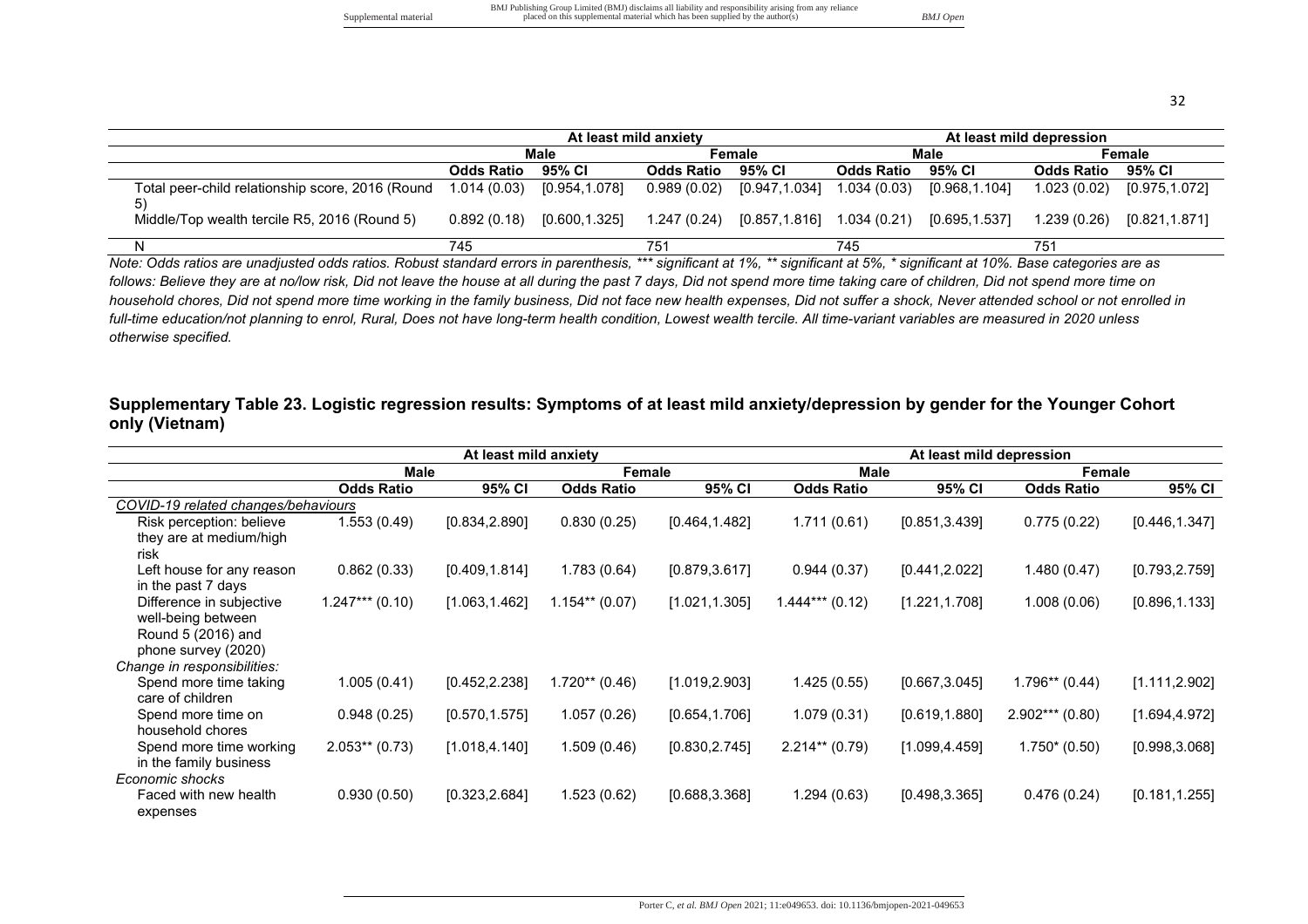|                                                                                                                                                |                               | At least mild anxiety |                   |                |                              | At least mild depression |                   |                |
|------------------------------------------------------------------------------------------------------------------------------------------------|-------------------------------|-----------------------|-------------------|----------------|------------------------------|--------------------------|-------------------|----------------|
|                                                                                                                                                | <b>Male</b>                   |                       | Female            |                | <b>Male</b>                  |                          | Female            |                |
|                                                                                                                                                | <b>Odds Ratio</b>             | 95% CI                | <b>Odds Ratio</b> | 95% CI         | <b>Odds Ratio</b>            | 95% CI                   | <b>Odds Ratio</b> | 95% CI         |
| <b>Experienced adversity</b><br>but did not reduce food<br>consumption                                                                         | $\overline{2.415}$ *** (0.77) | [1.295, 4.502]        | 1.091(0.29)       | [0.652, 1.826] | $\overline{2.411***}$ (0.81) | [1.245, 4.668]           | 1.502(0.40)       | [0.888, 2.542] |
| Reduced food<br>consumption as<br>response to experienced<br>adversity                                                                         | $2.963***$ (1.22)             | [1.320, 6.652]        | 1.166(0.37)       | [0.628, 2.165] | $2.427**$ (1.04)             | [1.050, 5.613]           | $2.449***$ (0.74) | [1.350, 4.441] |
| <b>Educational disruption</b><br>Enrolled in/Planning to<br>enrol in full time<br>education and not<br>participating in learning<br>activities | 0.954(0.44)                   | [0.390, 2.333]        | 0.817(0.34)       | [0.358, 1.862] | 1.153(0.58)                  | [0.431, 3.085]           | 0.967(0.35)       | [0.476, 1.966] |
| Enrolled in/Planning to<br>enrol in full time<br>education and<br>participating in learning<br>activities                                      | 0.678(0.23)                   | [0.350, 1.315]        | 0.714(0.19)       | [0.420, 1.216] | 1.250(0.43)                  | [0.639, 2.445]           | 1.058(0.29)       | [0.622, 1.799] |
| <b>Background characteristics</b><br>Age in months                                                                                             | 1.009(0.04)                   | [0.933, 1.091]        | 1.027(0.04)       | [0.954, 1.106] | 1.051(0.04)                  | [0.976, 1.131]           | 1.014(0.04)       | [0.938, 1.095] |
| Urban                                                                                                                                          | 1.026(0.30)                   | [0.576, 1.826]        | $1.550*(0.41)$    | [0.921, 2.609] | 0.735(0.24)                  | [0.386, 1.399]           | $1.562*(0.40)$    | [0.942, 2.590] |
| Participant has long-term<br>health problem, 2016<br>(Round 5)                                                                                 | 1.190(0.58)                   | [0.458, 3.088]        | 1.036(0.37)       | [0.517, 2.074] | $2.696**$ (1.17)             | [1.151, 6.317]           | 1.204(0.40)       | [0.630, 2.300] |
| Total parent-child<br>relationship score,<br>2012/2016 (Round 4/5)                                                                             | 1.004(0.05)                   | [0.918, 1.098]        | 1.055(0.04)       | [0.981, 1.135] | 0.925(0.05)                  | [0.833, 1.026]           | 0.999(0.04)       | [0.931, 1.072] |
| Total peer-child<br>relationship score, 2016<br>(Round 5)                                                                                      | 1.058(0.06)                   | [0.950, 1.178]        | 0.916(0.05)       | [0.821, 1.022] | 1.063(0.07)                  | [0.926, 1.220]           | 0.948(0.05)       | [0.852, 1.054] |
| Middle/Top wealth tercile<br>R5, 2016 (Round 5)                                                                                                | $0.583*$ (0.18)               | [0.323, 1.055]        | 0.741(0.18)       | [0.454, 1.208] | 1.314(0.45)                  | [0.672, 2.566]           | 1.164(0.31)       | [0.693, 1.955] |
| N                                                                                                                                              | 790                           |                       | 806               |                | 790                          |                          | 806               |                |

*Note: Odds ratios are unadjusted odds ratios. Robust standard errors in parenthesis, \*\*\* significant at 1%, \*\* significant at 5%, \* significant at 10%. Base categories are as follows: Believe they are at no/low risk, Did not leave the house at all during the past 7 days, Did not spend more time taking care of children, Did not spend more time on household chores, Did not spend more time working in the family business, Did not face new health expenses, Did not suffer a shock, Never attended school or not enrolled in full-time education/not planning to enrol, Rural, Does not have long-term health condition, Lowest wealth tercile. All time-variant variables are measured in 2020 unless otherwise specified.*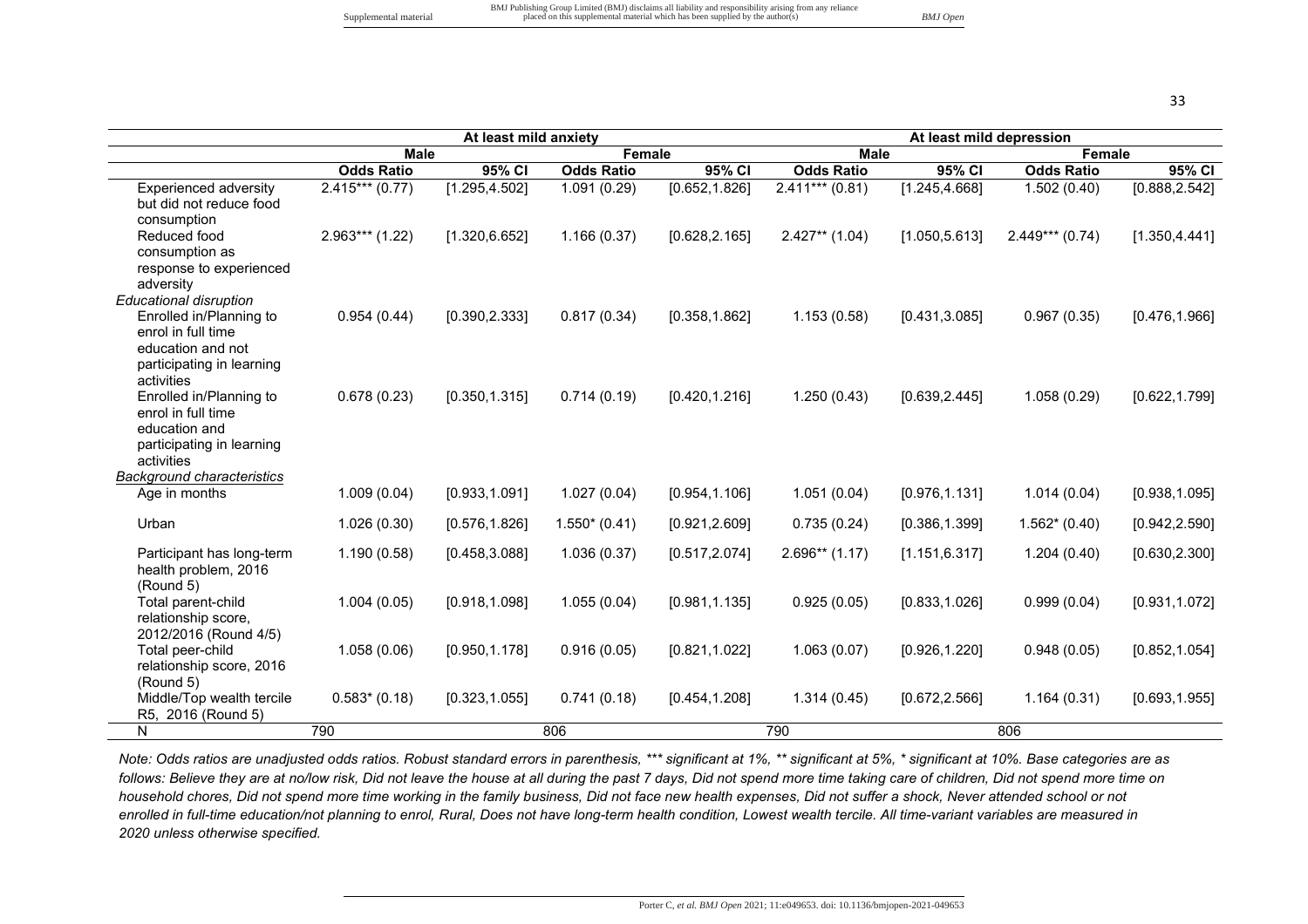## **Supplementary Table 24. Ethiopia: Mean score and rates of general anxiety disorder**

|                 | Mean<br>GAD-<br>7<br>score | CI95% | p-<br>value | <b>Minima</b><br>l (0-4) | C195%  | p-<br>value | Mild<br>anxiet<br>$y(5-9)$ | CI95%     | p-<br>value | <b>Moderat</b><br>e anxiety<br>$(10-14)$ | C195% | p-<br>value | <b>Severe</b><br>anxiet<br>$(>=15)$ | CI95%                  | p-<br>value |
|-----------------|----------------------------|-------|-------------|--------------------------|--------|-------------|----------------------------|-----------|-------------|------------------------------------------|-------|-------------|-------------------------------------|------------------------|-------------|
|                 |                            | 1.94; |             |                          | 80.46; |             |                            | 13.73;    |             |                                          | 1.74; |             |                                     |                        |             |
| Total           | 2.06                       | 2.19  |             | 82.13                    | 83.72  |             | 15.21                      | 16.78     |             | 2.34                                     | 3.06  |             |                                     | $0.32$ $0.13; 0.66$    |             |
|                 |                            | 1.86; |             |                          | 80.35; |             |                            | 12.64;    |             |                                          | 1.58; |             |                                     |                        |             |
| Male            | 2.03                       | 2.20  | 0.603       | 82.52                    | 84.70  | 0.610       | 14.66                      | 16.69     | 0.445       | 2.47                                     | 3.36  | 0.650       | 0.34                                | 0.01;0.67              | 0.856       |
|                 |                            | 1.92; |             |                          | 79.30; |             |                            | 13.59;    |             |                                          | 1.28; |             |                                     |                        |             |
| Female          | 2.10                       | 2.28  |             | 81.68                    | 84.07  |             | 15.84                      | 18.10     |             | 2.18                                     | 3.08  |             |                                     | $0.30 - 0.04; 0.63$    |             |
|                 |                            | 1.62; |             |                          | 83.30; |             |                            | 10.66     |             |                                          | 1.30; |             |                                     |                        |             |
| Rural           | 1.78                       | 1.93  | 0.000       | 85.33                    | 87.35  | 0.000       | 12.55                      | 14.45     | 0.000       | 2.12                                     | 2.94  | 0.470       | 0.00                                | 0.00; 0.00             | 0.004       |
|                 |                            | 2.20; |             |                          | 75.84; |             |                            | 15.93;    |             |                                          | 1.61; |             |                                     |                        |             |
| Urban           | 2.40                       | 2.60  |             | 78.39                    | 80.94  |             | 18.33                      | 20.72     |             | 2.59                                     | 3.57  |             |                                     | $0.70$ $0.18$ ; 1.21   |             |
|                 |                            | 1.68: |             |                          | 82.49: |             |                            | 9.60:     |             |                                          | 1.47: |             |                                     |                        |             |
| Poorest tercile | 1.89                       | 2.10  | 0.056       | 85.10                    | 87.71  | 0.011       | 11.98                      | 14.36     | 0.003       | 2.65                                     | 3.82  | 0.502       | 0.28                                | $-0.11;0.66$           | 0.808       |
| Middle/Richest  |                            | 1.99; |             |                          | 78.66; |             |                            | 14.88;    |             |                                          | 1.44; |             |                                     |                        |             |
| terciles        | 2.15                       | 2.30  |             | 80.68                    | 82.71  |             | 16.79                      | 18.71     |             | 2.18                                     | 2.93  |             |                                     | $0.34$ $0.04$ ; $0.64$ |             |
|                 |                            | 1.74; |             |                          | 81.89; |             |                            | 11.22;    |             |                                          | 1.58; |             |                                     |                        |             |
| No internet     | 1.90                       | 2.07  | 0.010       | 84.03                    | 86.18  | 0.017       | 13.20                      | 15.19     | 0.007       | 2.50                                     | 3.41  | 0.608       | 0.27                                | $-0.04; 0.57$          | 0.653       |
|                 |                            | 2.05; |             |                          | 77.73: |             |                            | $15.05$ ; |             |                                          | 1.29; |             |                                     |                        |             |
| With internet   | 2.23                       | 2.41  |             | 80.13                    | 82.53  |             | 17.33                      | 19.60     |             | 2.17                                     | 3.04  |             | 0.38                                | 0.01; 0.75             |             |
| N               | 2183                       |       |             |                          |        |             |                            |           |             |                                          |       |             |                                     |                        |             |

*Notes: If any missing answers to questions then the whole score is set to missing. p-values represent significance of t-test of equality between groups (Male-Female; Rural-Urban; Bottom-Top/Middle wealth tercile; Internet access through home computer/working smartphone (No-Yes)). Poorest and middle/richest terciles refer to the household's position in the 2016 (round 5) wealth distribution.*

*Results are for the combined Younger Cohort/Older Cohort sample.*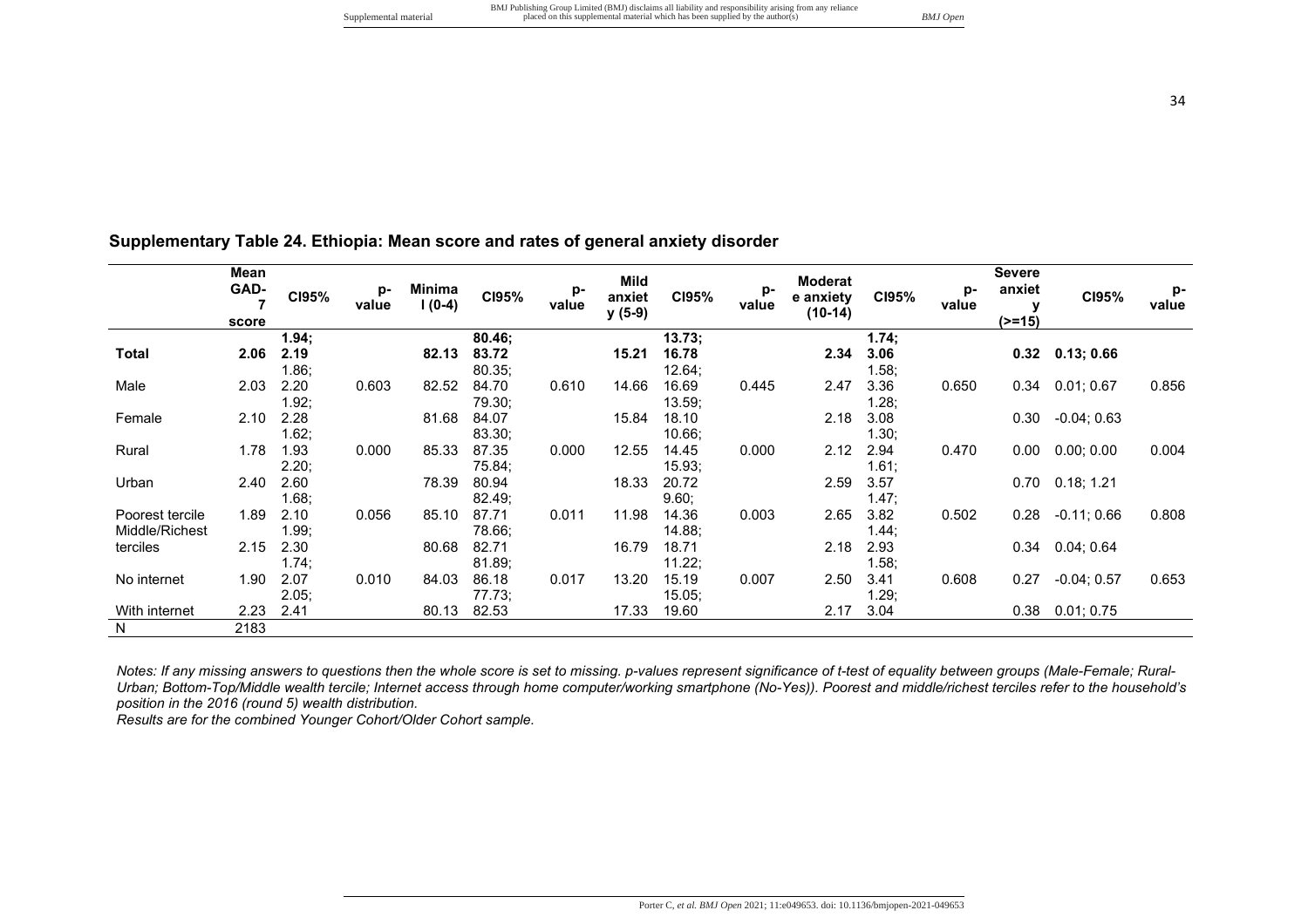|                 | Mea<br>$\mathbf n$<br><b>PHQ-</b><br>8<br>scor<br>е | <b>CI95</b><br>% | p-val | <b>PHQ</b><br>$(0-4)$ | <b>CI95</b><br>$\%$ | p-val | <b>PHQ</b><br>$(5-9)$ | CI95%  | p-val | <b>PHQ</b><br>$(10 -$<br>14) | <b>CI95</b><br>$\frac{9}{6}$ | p-val | <b>PHQ</b><br>$(15 -$<br>19) | C195%             | p-val | <b>PHQ</b><br>(>=2<br>$\mathbf{0}$ | CI95%     | p-val |
|-----------------|-----------------------------------------------------|------------------|-------|-----------------------|---------------------|-------|-----------------------|--------|-------|------------------------------|------------------------------|-------|------------------------------|-------------------|-------|------------------------------------|-----------|-------|
|                 |                                                     | 1.78:            |       |                       | 82.98;              |       |                       | 11.93; |       |                              | 1.43;                        |       |                              | 0.01;             |       |                                    | 0.00:     |       |
| Total           | 1.89                                                | 2.01             |       | 84.56                 | 86.05               |       | 13.33                 | 14.83  |       | 1.97                         | 2.64                         |       | 0.09                         | 0.33              |       | 0.05                               | 0.25      |       |
|                 |                                                     | 1.70:            |       |                       | 83.04;              |       |                       | 10.87; |       |                              | 1.10;                        |       |                              | $-0.07$ ;         |       |                                    | $-0.08$   |       |
| Male            | 1.86                                                | 2.02             | 0.569 | 85.08                 | 87.12               | 0.470 | 12.79                 | 14.70  | 0.422 | 1.88                         | 2.65                         | 0.733 | 0.17                         | 0.41              | 0.189 | 0.09                               | 0.25      | 0.354 |
|                 |                                                     | $1.76$ ;         |       |                       | 81.69;              |       |                       | 11.82; |       |                              | 1.20;                        |       |                              | 0.00;             |       |                                    | 0.00:     |       |
| Female          |                                                     | 1.93 2.10        |       | 83.96                 | 86.23               |       | 13.96                 | 16.10  |       | 2.08                         | 2.96                         |       | 0.00                         | 0.00              |       | $0.00\,$                           | 0.00      |       |
|                 |                                                     | 1.52;            |       |                       | 85.19;              |       |                       | 9.71;  |       |                              | 0.63;                        |       |                              | $-0.08;$          |       |                                    | 0.00      |       |
| Rural           |                                                     | 1.66 1.81        | 0.000 | 87.11                 | 89.02               | 0.000 | 11.54                 | 13.36  | 0.007 | 1.27                         | 1.91                         | 0.011 | 0.08                         | 0.25              | 0.909 | 0.00                               | 0.00      | 0.279 |
|                 |                                                     | 1.97:            |       |                       | 79.17:              |       |                       | 13.20; |       |                              | 1.77;                        |       |                              | $-0.10;$          |       |                                    | $-0.10$ ; |       |
| Urban           | 2.16                                                | 2.34             |       | 81.57                 | 83.97               |       | 15.44                 | 17.68  |       | 2.79                         | 3.81                         |       |                              | $0.10 \quad 0.29$ |       | 0.10                               | 0.29      |       |
|                 |                                                     | 1.55;            |       |                       | 83.09;              |       |                       | 10.11; |       |                              | 0.63;                        |       |                              | $-0.11;$          |       |                                    | 0.00;     |       |
| Poorest tercile | 1.75                                                | 1.95             | 0.086 | 85.65                 | 88.22               | 0.323 | 12.53                 | 14.96  | 0.444 | 1.53                         | 2.43                         | 0.303 | 0.28                         | 0.66              | 0.043 | $0.00\,$                           | 0.00      | 0.484 |
| Middle/Richest  |                                                     | 1.82;            |       |                       | 82.15;              |       |                       | 11.96; |       |                              | 1.44:                        |       |                              | 0.00;             |       |                                    | $-0.07$ ; |       |
| terciles        | 1.96                                                | 2.10             |       | 84.03                 | 85.90               |       | 13.72                 | 15.48  |       | 2.18                         | 2.93                         |       | 0.00                         | 0.00              |       | 0.07                               | 0.20      |       |
|                 |                                                     | 1.54;            |       |                       | 83.87;              |       |                       | 10.55; |       |                              | 0.80;                        |       |                              | $-0.09;$          |       |                                    | 0.00;     |       |
| No internet     | 1.69                                                | 1.85             | 0.001 | 85.91                 | 87.94               | 0.074 | 12.49                 | 14.43  | 0.235 | 1.52                         | 2.23                         | 0.118 | 0.09                         | 0.26              | 0.970 | $0.00\,$                           | 0.00      | 0.304 |
|                 |                                                     | 1.93;            |       |                       | 80.89;              |       |                       | 12.12; |       |                              | 1.52;                        |       |                              | $-0.09;$          |       |                                    | $-0.09;$  |       |
| With internet   | 2.10                                                | 2.28             |       | 83.15                 | 85.40               |       | 14.22                 | 16.32  |       | 2.45                         | 3.38                         |       | 0.09                         | 0.28              |       | 0.09                               | 0.28      |       |
| N               |                                                     | 2183             |       |                       |                     |       |                       |        |       |                              |                              |       |                              |                   |       |                                    |           |       |

### **Supplementary Table 25. Ethiopia: Mean score and rates of depression**

*Notes: If any missing answers to questions then the whole score is set to missing. p-values represent significance of t-test of equality between groups (Male-Female; Rural-Urban; Bottom-Top/Middle wealth tercile; Internet access through home computer/working smartphone (No-Yes)). Poorest and middle/richest terciles refer to the household's position in the 2016 (round 5) wealth distribution.* 

*Results are for the combined Younger Cohort/ Older Cohort sample.*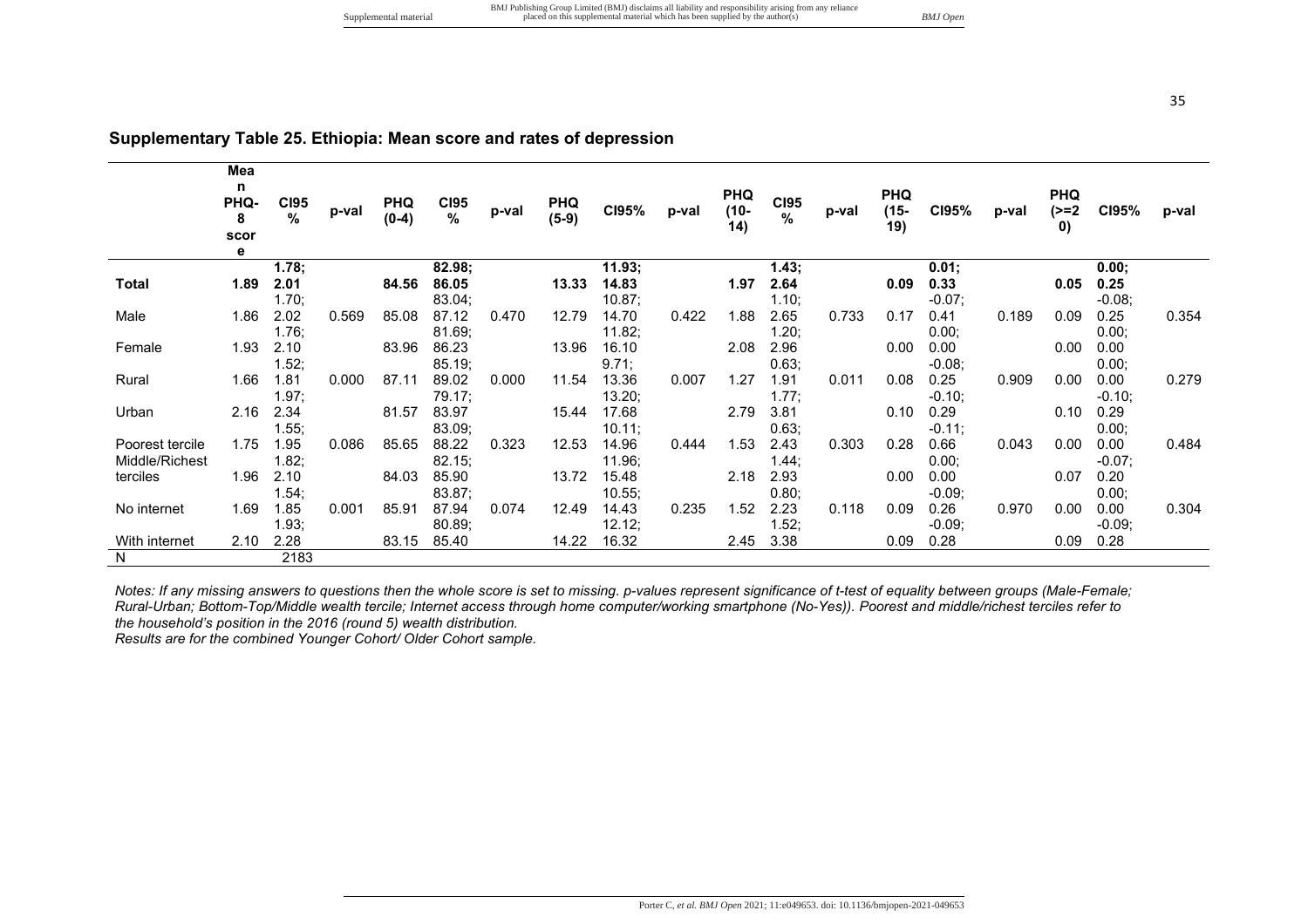|  |  | Supplemental material |
|--|--|-----------------------|
|--|--|-----------------------|

**CI95% p-**

**Minima**<br>۱/**۵**ـ۹ **l (0-4) CI95% pvalue Mild anxiety (5-9) CI95% pvalue** 

|                 | ו-טאט<br>score | <b>UIJJ</b> 70 | value | $1(0-4)$ | <b>PISS 10</b> | value | <b>ALITICIA</b><br>$(5-9)$ | <b>UIJJ</b> /0 | value | e anxiety<br>$(10-14)$ | <b>PISS 10</b> | value | αιιλισιγ<br>$(>=15)$ | <b>UIJJ</b> 70 | value |
|-----------------|----------------|----------------|-------|----------|----------------|-------|----------------------------|----------------|-------|------------------------|----------------|-------|----------------------|----------------|-------|
|                 |                | 1.59;          |       |          | 87.68;         |       |                            | 8.08:          |       |                        | 1.19:          |       |                      | $0.11$ ;       |       |
| Total           | 1.69           | 1.78           |       | 88.94    | 90.12          |       | 9.15                       | 10.32          |       | 1.64                   | 2.20           |       | 0.27                 | 0.55           |       |
|                 |                | 1.43;          |       |          | 89.19;         |       |                            | 6.59;          |       |                        | 0.54:          |       |                      | $-0.06;$       |       |
| Male            | 1.55           | 1.67           | 0.003 | 90.72    | 92.26          | 0.002 | 8.04                       | 9.48           | 0.038 | 1.10                   | 1.65           | 0.022 | 0.15                 | 0.35           | 0.210 |
|                 |                | 1.69;          |       |          | 85.13;         |       |                            | 8.69:          |       |                        | 1.42;          |       |                      | $0.05$ ;       |       |
| Female          | 1.84           | 1.99           |       | 86.99    | 88.86          |       | 10.38                      | 12.06          |       | 2.23                   | 3.05           |       | 0.40                 | 0.75           |       |
|                 |                | 1.65;          |       |          | 86.73;         |       |                            | 8.23;          |       |                        | 1.30;          |       |                      | 0.06           |       |
| Rural           | 1.76           | 1.88           | 0.014 | 88.19    | 89.66          | 0.055 | 9.56                       | 10.90          | 0.252 | 1.92                   | 2.55           | 0.071 | 0.32                 | 0.58           | 0.401 |
|                 |                | 1.34;          |       |          | 88.73;         |       |                            | 6.17;          |       |                        | 0.24;          |       |                      | $-0.13$ ;      |       |
| Urban           | 1.50           | 1.66           |       | 90.80    | 92.87          |       | 8.13                       | 10.09          |       | 0.93                   | 1.62           |       | 0.13                 | 0.39           |       |
|                 |                | 1.66;          |       |          | 84.22;         |       |                            | 8.95;          |       |                        | 1.20;          |       |                      | $-0.04$ ;      |       |
| Poorest tercile | 1.83           | 2.00           | 0.042 | 86.48    | 88.74          | 0.004 | 11.02                      | 13.09          | 0.018 | 2.16                   | 3.12           | 0.137 | 0.34                 | 0.73           | 0.602 |
| Middle/Riches   |                | 1.50;          |       |          | 88.79;         |       |                            | 6.92;          |       |                        | 0.83;          |       |                      | $0.00$ ;       |       |
| t terciles      | 1.62           | 1.73           |       | 90.18    | 91.58          |       | 8.21                       | 9.50           |       | 1.38                   | 1.93           |       | 0.23                 | 0.45           |       |
|                 |                | 1.52;          |       |          | 84.11;         |       |                            | 6.98;          |       |                        | 0.22;          |       |                      | 0.00;          |       |
| No internet     | 1.80           | 2.08           | 0.410 | 87.84    | 91.57          | 0.521 | 10.47                      | 13.97          | 0.403 | 1.69                   | 3.16           | 0.944 | 0.00                 | 0.00           | 0.345 |
|                 |                | 1.57;          |       |          | 87.81;         |       |                            | 7.82;          |       |                        | 1.12;          |       |                      | 0.08           |       |
| With internet   | 1.67           | 1.78           |       | 89.08    | 90.35          |       | 8.99                       | 10.15          |       | 1.63                   | 2.15           |       | 0.30                 | 0.52           |       |
| N               | 2622           |                |       |          |                |       |                            |                |       |                        |                |       |                      |                |       |
|                 |                |                |       |          |                |       |                            |                |       |                        |                |       |                      |                |       |

**Supplementary Table 26.India: Mean score and rates of general anxiety disorder** 

*Notes: If any missing answers to questions then the whole score is set to missing. p-values represent significance of t-test of equality between groups (Male-Female; Rural-Urban; Bottom-Top/Middle wealth tercile; Internet access through home computer/working smartphone (No-Yes)). Poorest and middle/richest terciles refer to the household's position in the 2016 (round 5) wealth distribution.* 

*Results are for the combined Younger Cohort/ Older Cohort sample.*

**Mean GAD-7** 

**CI95% p-**

**Moderat e anxiety** 

**CI95% p-**

**Severe anxiety**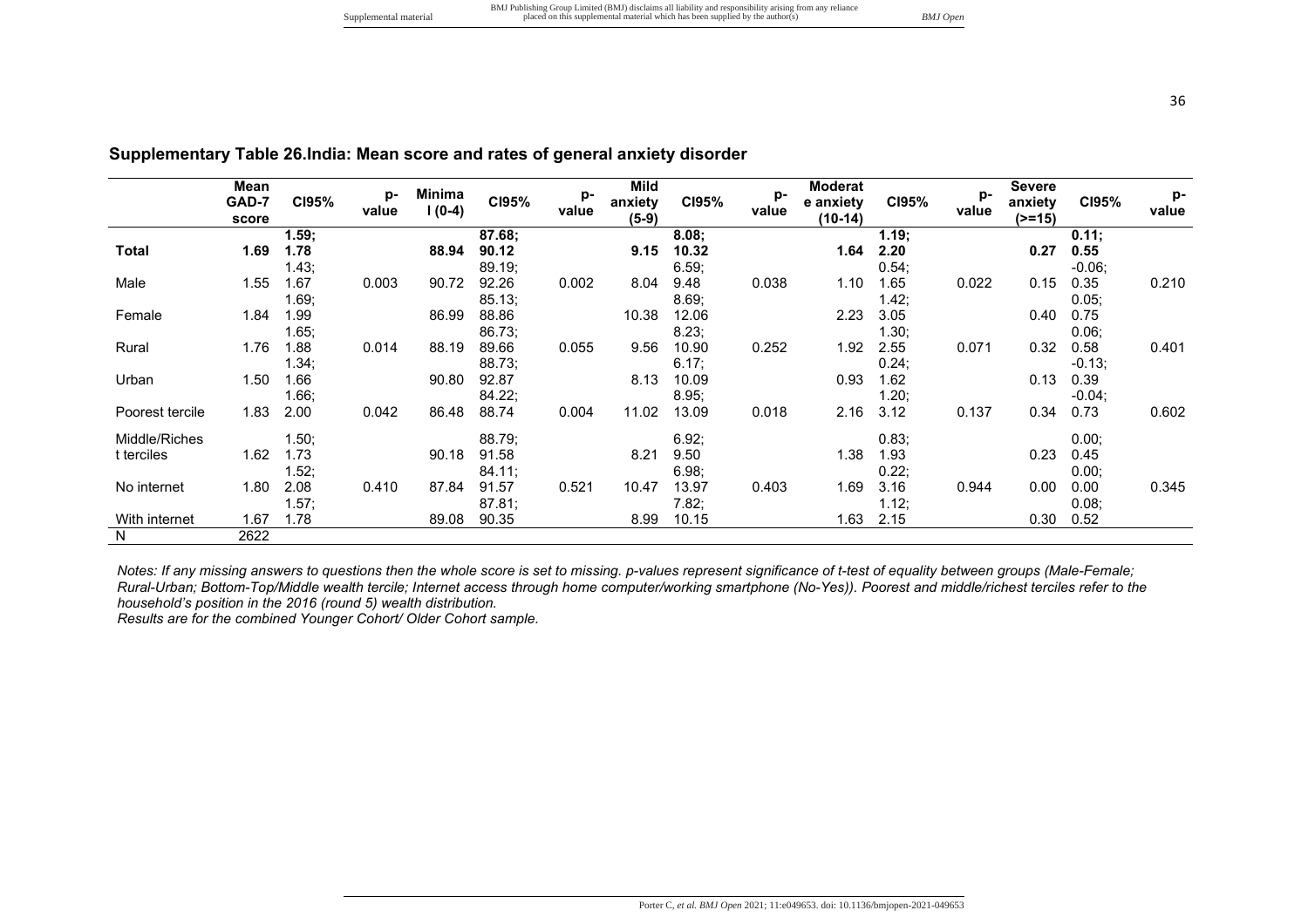# **Supplementary Table 27. India: Mean score and rates of depression**

|               | Mean<br>PHQ-<br>8<br>score | CI95%         | p-<br>value | <b>No</b><br>significant<br>depressive<br>symptoms(<br>$0-4)$ | C195%           | p-<br>value | Mild<br>depressi<br>on (5-9) | CI95%          | p-<br>value | <b>Moderate</b><br>depressive<br>symptoms(<br>$10-14)$ | CI95%            | p-<br>value | Moderately<br>severe<br>depressive<br>symptoms(<br>$15-19$ | CI95%            | p-<br>value |
|---------------|----------------------------|---------------|-------------|---------------------------------------------------------------|-----------------|-------------|------------------------------|----------------|-------------|--------------------------------------------------------|------------------|-------------|------------------------------------------------------------|------------------|-------------|
|               |                            | 1.33;         |             |                                                               | 88.88;          |             |                              | 7.68;          |             |                                                        | 0.68;            |             |                                                            | 0.04;            |             |
| <b>Total</b>  | 1.41                       | 1.5           |             | 90.08                                                         | 91.2            |             | 8.73                         | 9.88           |             | 1.03                                                   | 1.49             |             | 0.15                                                       | 0.39             |             |
|               |                            | 1.22;         |             |                                                               | 88.79;          |             |                              | 7.33;          |             |                                                        | 0.28;            |             |                                                            | $-0.07;$         |             |
| Male          | 1.34                       | 1.45<br>1.37; | 0.067       | 90.36                                                         | 91.92<br>88.11; | 0.624       | 8.84                         | 10.34<br>7.06; | 0.843       | 0.73                                                   | 1.18<br>0.72;    | 0.113       | 0.07                                                       | 0.22<br>$-0.03;$ | 0.276       |
| Female        | 1.50                       | 1.63          |             | 89.78                                                         | 91.46           |             | 8.62                         | 10.17          |             | 1.36                                                   | 2.00             |             | 0.24                                                       | 0.51             |             |
|               |                            | 1.36;         |             |                                                               | 87.75;          |             |                              | 8.08;          |             |                                                        | 0.77;            |             |                                                            | $-0.02;$         |             |
| Rural         | 1.47                       | 1.58<br>1.12; | 0.039       | 89.16                                                         | 90.57<br>90.50; | 0.012       | 9.40                         | 10.72<br>5.23; | 0.056       | 1.28                                                   | 1.79<br>$-0.05;$ | 0.043       | 0.16                                                       | 0.34<br>$-0.13;$ | 0.873       |
| Urban         | 1.27                       | 1.42          |             | 92.40                                                         | 94.30           |             | 7.07                         | 8.90           |             | 0.40                                                   | 0.85             |             | 0.13                                                       | 0.39             |             |
| Poorest       |                            | 1.33;         |             |                                                               | 87.15;          |             |                              | 7.60;          |             |                                                        | 0.36;            |             |                                                            | $-0.09;$         |             |
| tercile       | 1.49                       | 1.65          | 0.220       | 89.20                                                         | 91.26           | 0.284       | 9.55                         | 11.49          | 0.296       | 1.02                                                   | 1.69             | 0.980       | 0.23                                                       | 0.54             | 0.486       |
| Middle/Rich   |                            | 1.27;         |             |                                                               | 89.15;          |             |                              | 7.03;          |             |                                                        | 0.56;            |             |                                                            | $-0.04;$         |             |
| est terciles  | 1.37                       | 1.48          |             | 90.53                                                         | 91.90           |             | 8.32                         | 9.620          |             | 1.03                                                   | 1.51             |             | 0.11                                                       | 0.27             |             |
|               |                            | 1.17;         |             |                                                               | 86.42;          |             |                              | 5.55;          |             |                                                        | 0.03;            |             |                                                            | 0.00;            |             |
| No internet   | 1.42                       | 1.67          | 0.941       | 89.86                                                         | 93.31           | 0.894       | 8.78                         | 12.02          | 0.974       | 1.35                                                   | 2.67             | 0.561       | 0.00                                                       | 0.00             | 0.475       |
|               |                            | 1.32;         |             |                                                               | 88.90;          |             |                              | 7.58;          |             |                                                        | 0.59;            |             |                                                            | 0.00;            |             |
| With internet | 1.41                       | 1.50          |             | 90.11                                                         | 91.33           |             | 8.73                         | 9.88           |             | 0.99                                                   | 1.39             |             | 0.17                                                       | 0.34             |             |
| N             | 2622                       |               |             |                                                               |                 |             |                              |                |             |                                                        |                  |             |                                                            |                  |             |

*Notes: If any missing answers to questions then the whole score is set to missing. p-values represent significance of t-test of equality between groups (Male-Female; Rural-Urban; Bottom-Top/Middle wealth tercile; Internet access through home computer/working smartphone (No-Yes)). Poorest and middle/richest terciles refer to the household's position in the 2016 (round 5) wealth distribution.* 

*Results are for the combined Younger Cohort/ Older Cohort sample. No severe depressive symptoms were reported.*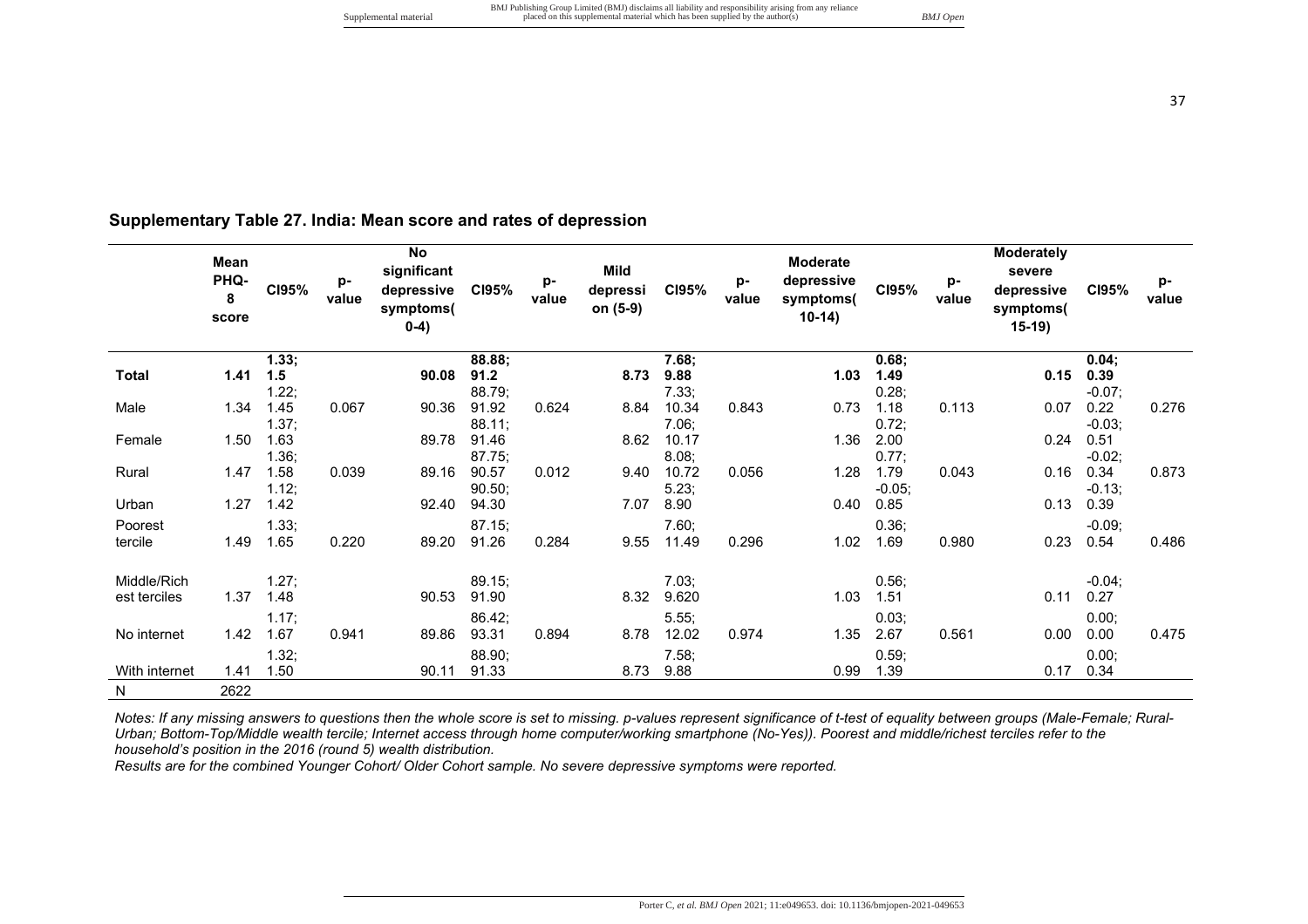**Mild anxiety (5-9)**

**CI95% p-**

**25.34;** 

21.02;

28.10;

21.02;

**value** 

**29.42 10.55**

34.05 13.23

**Moderat e anxiety (10-14)**

0.000 7.94 9.66

0.402 5.62 8.01

59.96 27.76 30.00 11.69 25.51;

54.94 31.08

0.002 25.56 30.10

Poorest tercile 4.05 4.35 0.001 63.08 5.98; 10.43 0.026 1.71 Middle/Riches  $t$  terciles  $4.75$   $4.99$ 4.51; 57.37 60.06 54.68; 60.06 27.50 29.92 11.60 9.86; 11.60 13.34 3.53 4.54 No internet 4.96 4.14; 5.78 0.367 48.68 37.37; 60.00 0.058 36.84 25.92; 0.058 14.47 22.44 6.51;  $0.255$   $0.00$ With internet 4.51 4.32;<br>4.71 59.58 57.32; 61.84 26.95 28.99 10.38 24.90; 8.97; 10.38 11.79 3.09 N 1887

*Notes: If any missing answers to questions then the whole score is set to missing. p-values represent significance of t-test of equality between groups (Male-Female; Rural-Urban; Bottom-Top/Middle wealth tercile; Internet access through home computer/working smartphone (No-Yes)). Poorest and middle/richest terciles refer to the household's position in the 2016 (round 5) wealth distribution.* 

*Results are for the combined Younger Cohort/ Older Cohort sample.*

**CI95% p-**

**4.34;** 

3.55;

5.01;

3.46;

4.47;

3.74;

**value** 

**4.72 59.14**

**Mean GAD-7 score**

**Total 4.53**

Female 5.29

Male 3.80 4.04

Rural 3.87 4.27

Urban 4.69 4.90

**value** 

**12.02 2.97**

15.41 3.98

**Severe anxiety (>=15)**

9.66 0.000 1.99

8.01 0.001 2.53

**CI95% p-**

2.87 0.011

0.00 0.120

**2.25; 3.84**

1.10;

2.72; 5.24

0.89;<br>4.16

2.20; 3.93

 $0.66;$ <br> $2.76$ 

2.53;

0.00;

2.29; 3.89

**value** 

0.588

0.031

**CI95% p-**

**9.20;** 

6.23;

11.05;

3.22;

10.08;

11.69 13.30

| Supplementary Table 28. Peru: Mean score and rates of general anxiety disorder |  |
|--------------------------------------------------------------------------------|--|
|--------------------------------------------------------------------------------|--|

**Minima**<br>**1**(0-4)

0.001 66.29 71.21

57.48

0.000 66.35

5.57 51.72 54.94

**l (0-4) CI95% p-**

**56.88;** 

63.36;

48.51;

61.37;

55.00;

**value** 

**61.37 27.34**

69.35 0.000 23.72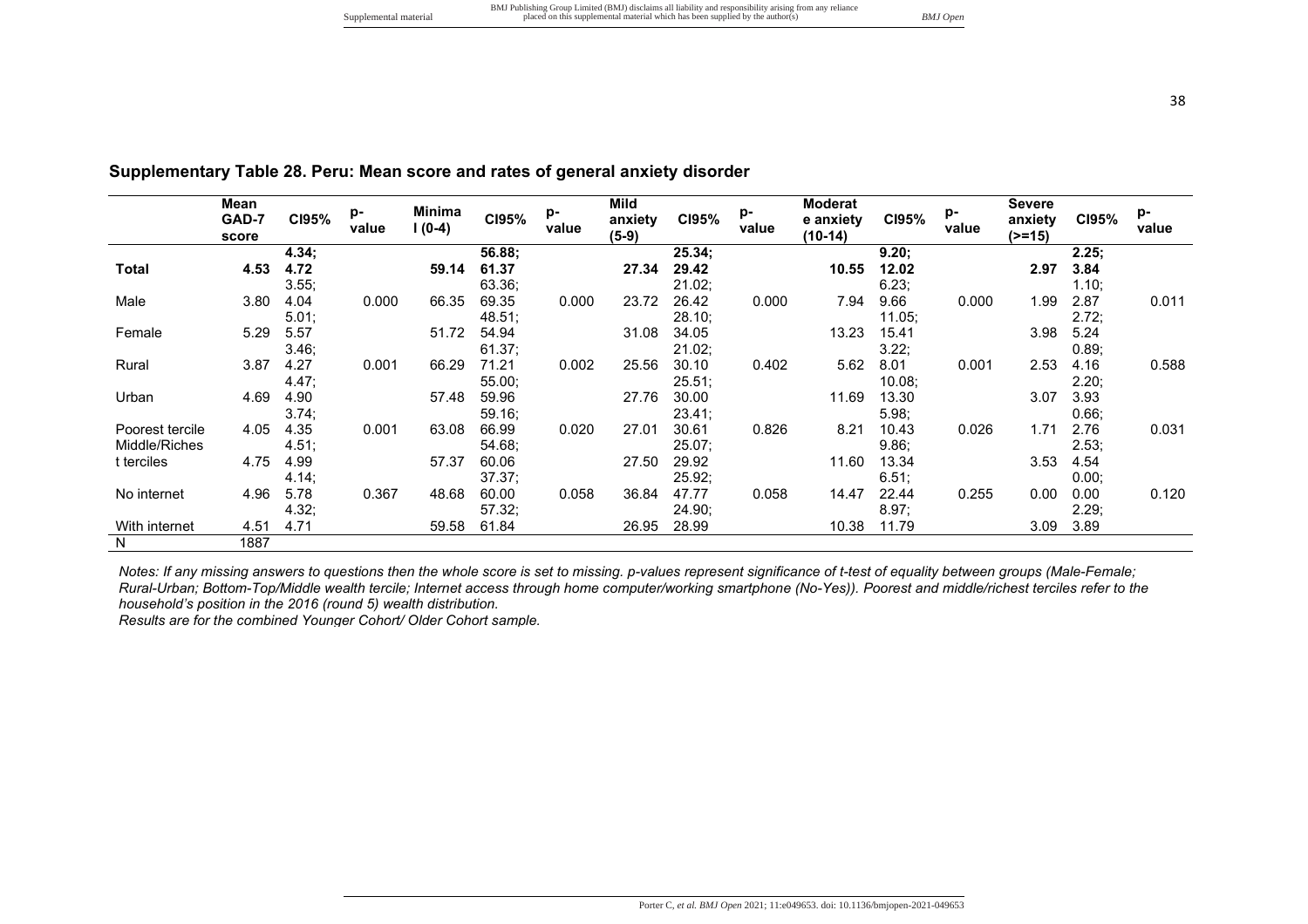|                | Mea<br>n.<br><b>PHQ</b><br>-8<br>scor<br>e | <b>CI</b><br>95% | p-val | <b>PHQ</b><br>$(0-4)$ | <b>CI</b><br>95% | p-val | <b>PHQ</b><br>$(5-9)$ | CI<br>95% | p-val | <b>PHQ</b><br>$(10 -$<br>(14) | <b>CI</b><br>95% | p-val | <b>PHQ</b><br>$(15 -$<br>19) | <b>CI</b><br>95% | p-val | <b>PHQ</b><br>$(>=2)$<br>0) | <b>CI</b><br>95% | p-val |
|----------------|--------------------------------------------|------------------|-------|-----------------------|------------------|-------|-----------------------|-----------|-------|-------------------------------|------------------|-------|------------------------------|------------------|-------|-----------------------------|------------------|-------|
|                |                                            | 3.43;            |       |                       | 66.26;           |       |                       | 20.09;    |       |                               | 6.62;            |       |                              | 0.99;            |       |                             | 0.15;            |       |
| Total          | 3.61                                       | 3.79             |       | 68.42                 | 70.51            |       | 21.94                 | 23.88     |       | 7.79                          | 9.09             |       | 1.48                         | 2.14             |       | 0.37                        | 0.76             |       |
|                |                                            | 2.85;            |       |                       | 69.79;           |       |                       | 17.22;    |       |                               | 5.01;            |       |                              | 0.19;            |       |                             | $-0.04;$         |       |
| Male           | 3.08                                       | 3.32             | 0.000 | 72.62                 | 75.45            | 0.000 | 19.75                 | 22.27     | 0.020 | 6.58                          | 8.16             | 0.047 | 0.73                         | 1.27             | 0.006 | 0.31                        | 0.67             | 0.677 |
|                |                                            | 3.89:            |       |                       | 61.00;           |       |                       | 21.44;    |       |                               | 7.19:            |       |                              | 1.30;            |       |                             | 0.01;            |       |
| Female         | 4.15                                       | 4.41             |       | 64.09                 | 67.17            |       | 24.19                 | 26.95     |       | 9.03                          | 10.88            |       | 2.26                         | 3.21             |       | 0.43                        | 0.85             |       |
|                |                                            | 2.73;            |       |                       | 69.01;           |       |                       | 15.27;    |       |                               | 3.67;            |       |                              | $-0.11;$         |       |                             | 0.00;            |       |
| Rural          | 3.11                                       | 3.49             | 0.008 | 73.60                 | 78.18            | 0.020 | 19.38                 | 23.50     | 0.196 | 6.18                          | 8.69             | 0.208 | 0.84                         | 1.79             | 0.267 | 0.00                        | 0.00             | 0.201 |
|                |                                            | 3.53;            |       |                       | 64.86;           |       |                       | 20.44:    |       |                               | 6.79;            |       |                              | 1.00;            |       |                             | 0.12;            |       |
| Urban          | 3.73                                       | 3.92             |       | 67.21                 | 69.56            |       | 22.53                 | 24.63     |       | 8.16                          | 9.54             |       | 1.63                         | 2.27             |       | 0.46                        | 0.80             |       |
| Poorest        |                                            | 2.79:            |       |                       | 70.28;           |       |                       | 16.43:    |       |                               | 3.62;            |       |                              | 0.01;            |       |                             | $-0.13;$         |       |
| tercile        | 3.07                                       | 3.36             | 0.000 | 73.85                 | 77.41            | 0.001 | 19.66                 | 22.88     | 0.109 | 5.47                          | 7.32             | 0.012 | 0.68                         | 1.35             | 0.054 | 0.34                        | 0.82             | 0.889 |
| Middle/        |                                            |                  |       |                       |                  |       |                       |           |       |                               |                  |       |                              |                  |       |                             |                  |       |
| <b>Richest</b> |                                            | 3.63;            |       |                       | 63.40;           |       |                       | 20.68;    |       |                               | 7.29;            |       |                              | 1.11;            |       |                             | 0.05;            |       |
| terciles       | 3.85                                       | 4.07             |       | 65.98                 | 68.55            |       | 22.96                 | 25.25     |       | 8.83                          | 10.38            |       | 1.84                         | 2.57             |       | 0.38                        | 0.72             |       |
| No             |                                            | 2.62;            |       |                       | 57.89;           |       |                       | 15.19;    |       |                               | 0.96;            |       |                              | 0.00;            |       |                             | 0.00;            |       |
| internet       | 3.34                                       | 4.07             | 0.545 | 68.42                 | 78.95            | 0.999 | 25.00                 | 34.81     | 0.511 | 6.58                          | 12.19            | 0.688 | 0.00                         | 0.00             | 0.275 | 0.00                        | 0.00             | 0.587 |
| With           |                                            | 3.44;            |       |                       | 66.27;           |       |                       | 19.91;    |       |                               | 6.60;            |       |                              | 0.98;            |       |                             | 0.10;            |       |
| internet       | 3.62                                       | 3.80             |       | 68.42                 | 70.56            |       | 21.81                 | 23.71     |       | 7.84                          | 9.08             |       | 1.55                         | 2.11             |       | 0.39                        | 0.67             |       |
| $\overline{N}$ | 1887                                       |                  |       |                       |                  |       |                       |           |       |                               |                  |       |                              |                  |       |                             |                  |       |

### **Supplementary Table 29. Peru: Mean score and rates of depression**

*Notes: If any missing answers to questions then the whole score is set to missing. p-values represent significance of t-test of equality between groups (Male-Female; Rural-Urban; Bottom-Top/Middle wealth tercile; Internet access through home computer/working smartphone (No-Yes)). Poorest and middle/richest terciles refer to the household's position in the 2016 (round 5) wealth distribution.* 

*Results are for the combined Younger Cohort/ Older Cohort sample.*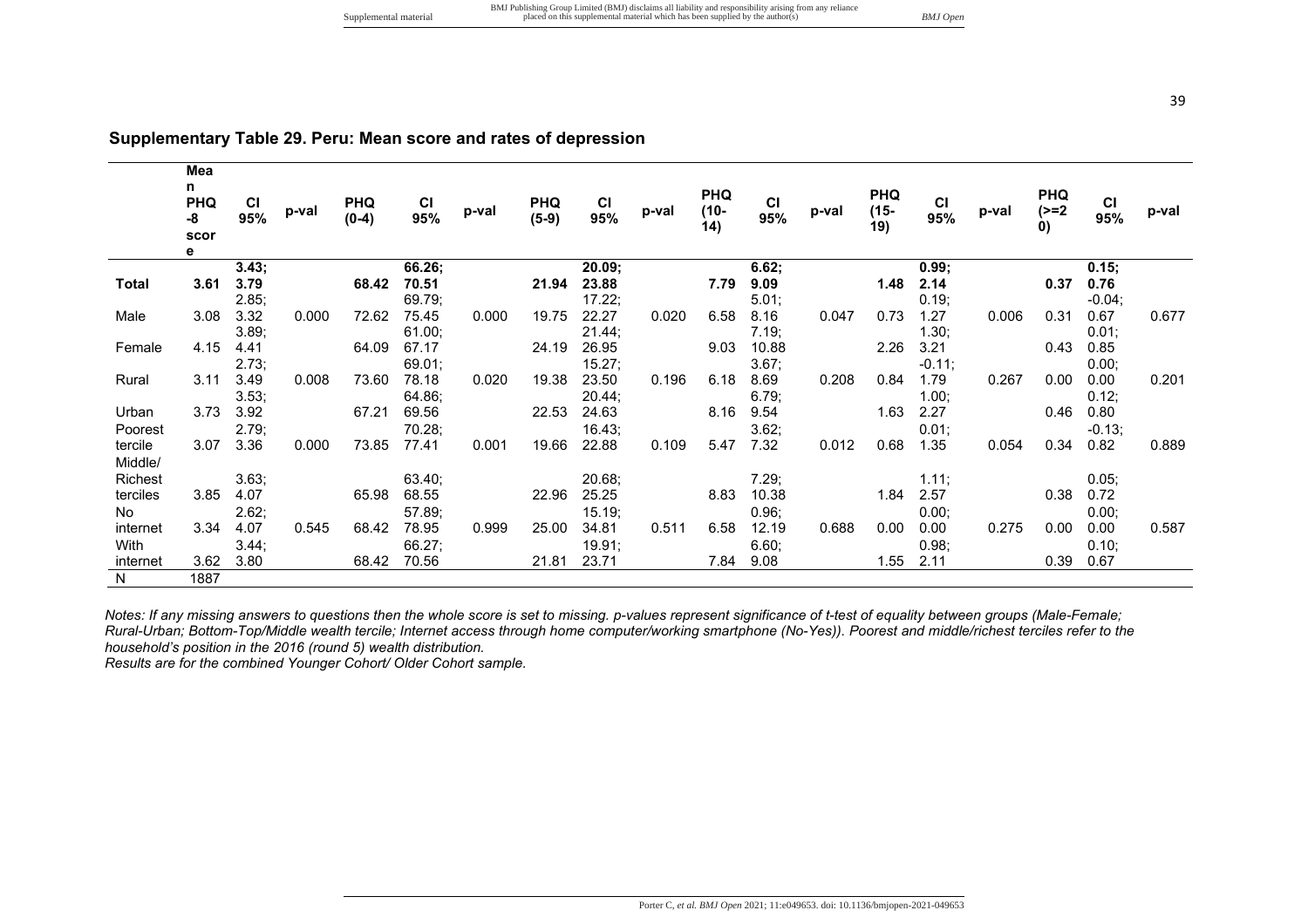|               | Mean<br>GAD-7<br>score | CI95% | p-<br>value | Minima<br>$1(0-4)$ | C195%  | p-<br>value | Mild<br>anxiety<br>$(5-9)$ | C195% | p-<br>value | <b>Moderat</b><br>e anxiety<br>$(10-14)$ | CI95%    | p-<br>value | <b>Severe</b><br>anxiety<br>$(>=15)$ | C195%    | p-<br>value |
|---------------|------------------------|-------|-------------|--------------------|--------|-------------|----------------------------|-------|-------------|------------------------------------------|----------|-------------|--------------------------------------|----------|-------------|
|               |                        | 1.37; |             |                    | 89.42; |             |                            | 6.85; |             |                                          | 0.71;    |             |                                      | 0.12;    |             |
| <b>Total</b>  | 1.47                   | 1.56  |             | 90.68              | 91.84  |             | 7.93                       | 9.11  |             | 1.09                                     | 1.60     |             | 0.30                                 | 0.63     |             |
|               |                        | 1.17; |             |                    | 90.49; |             |                            | 5.03; |             |                                          | 0.54;    |             |                                      | $-0.04;$ |             |
| Male          | 1.31                   | 1.44  | 0.001       | 92.08              | 93.67  | 0.025       | 6.48                       | 7.93  | 0.013       | 1.17                                     | 1.80     | 0.717       | 0.27                                 | 0.58     | 0.769       |
|               |                        | 1.48; |             |                    | 87.61; |             |                            | 7.63; |             |                                          | 0.44;    |             |                                      | 0.01;    |             |
| Female        | 1.62                   | 1.76  |             | 89.37              | 91.12  |             | 9.28                       | 10.94 |             | 1.01                                     | 1.58     |             | 0.34                                 | 0.67     |             |
|               |                        | 1.34; |             |                    | 89.33; |             |                            | 6.15; |             |                                          | 0.48;    |             |                                      | 0.05;    |             |
| Rural         | 1.47                   | 1.60  | 0.925       | 90.93              | 92.53  | 0.652       | 7.62                       | 9.10  | 0.559       | 1.04                                     | 1.61     | 0.819       | 0.40                                 | 0.75     | 0.362       |
|               | 1.46                   | 1.32; |             |                    | 88.60; |             |                            | 6.62; |             | 1.14                                     | 0.50;    |             | 0.19                                 | $-0.07;$ |             |
| Urban         |                        | 1.60  |             | 90.38              | 92.17  |             | 8.29                       | 9.95  |             |                                          | 1.79     |             |                                      | 0.45     |             |
| Poorest       |                        | 1.42; |             |                    | 86.08; |             |                            | 7.89; |             |                                          | 0.40;    |             |                                      | 0.01;    |             |
| tercile       | 1.60                   | 1.78  | 0.045       | 88.33              | 90.59  | 0.006       | 10.00                      | 12.11 | 0.008       | 1.15                                     | 1.90     | 0.830       | 0.51                                 | 1.01     | 0.195       |
|               |                        |       |             |                    |        |             |                            |       |             |                                          |          |             |                                      |          |             |
| Middle/Riches |                        | 1.29; |             |                    | 90.51; |             |                            | 5.59; |             |                                          | 0.54;    |             |                                      | $-0.03;$ |             |
| t terciles    | 1.40                   | 1.51  |             | 91.89              | 93.26  |             | 6.86                       | 8.13  |             | 1.06                                     | 1.57     |             | 0.20                                 | 0.42     |             |
|               |                        | 1.24; |             |                    | 63.02; |             |                            | 4.47; |             |                                          | $-2.75;$ |             |                                      | $-2.75;$ |             |
| No internet   | 2.40                   | 3.56  | 0.017       | 77.14              | 91.26  | 0.005       | 17.14                      | 29.82 | 0.042       | 2.86                                     | 8.46     | 0.310       | 2.86                                 | 8.46     | 0.006       |
|               |                        | 1.36; |             |                    | 89.70; |             |                            | 6.68; |             |                                          | 0.64;    |             |                                      | 0.05;    |             |
| With internet | 1.45                   | 1.55  |             | 90.89              | 92.08  |             | 7.78                       | 8.89  |             | 1.06                                     | 1.48     |             | 0.27                                 | 0.48     |             |
|               |                        |       |             |                    |        |             |                            |       |             |                                          |          |             |                                      |          |             |
| N             | 2296                   |       |             |                    |        |             |                            |       |             |                                          |          |             |                                      |          |             |

# **Supplementary Table 30. Vietnam: Mean score and rates of general anxiety disorder**

*Notes: If any missing answers to questions then the whole score is set to missing. p-values represent significance of t-test of equality between groups (Male-Female; Rural-Urban; Bottom-Top/Middle wealth tercile; Internet access through home computer/working smartphone (No-Yes)). Poorest and middle/richest terciles refer to the household's position in the 2016 (round 5) wealth distribution.* 

*Results are for the combined Younger Cohort/ Older Cohort sample.*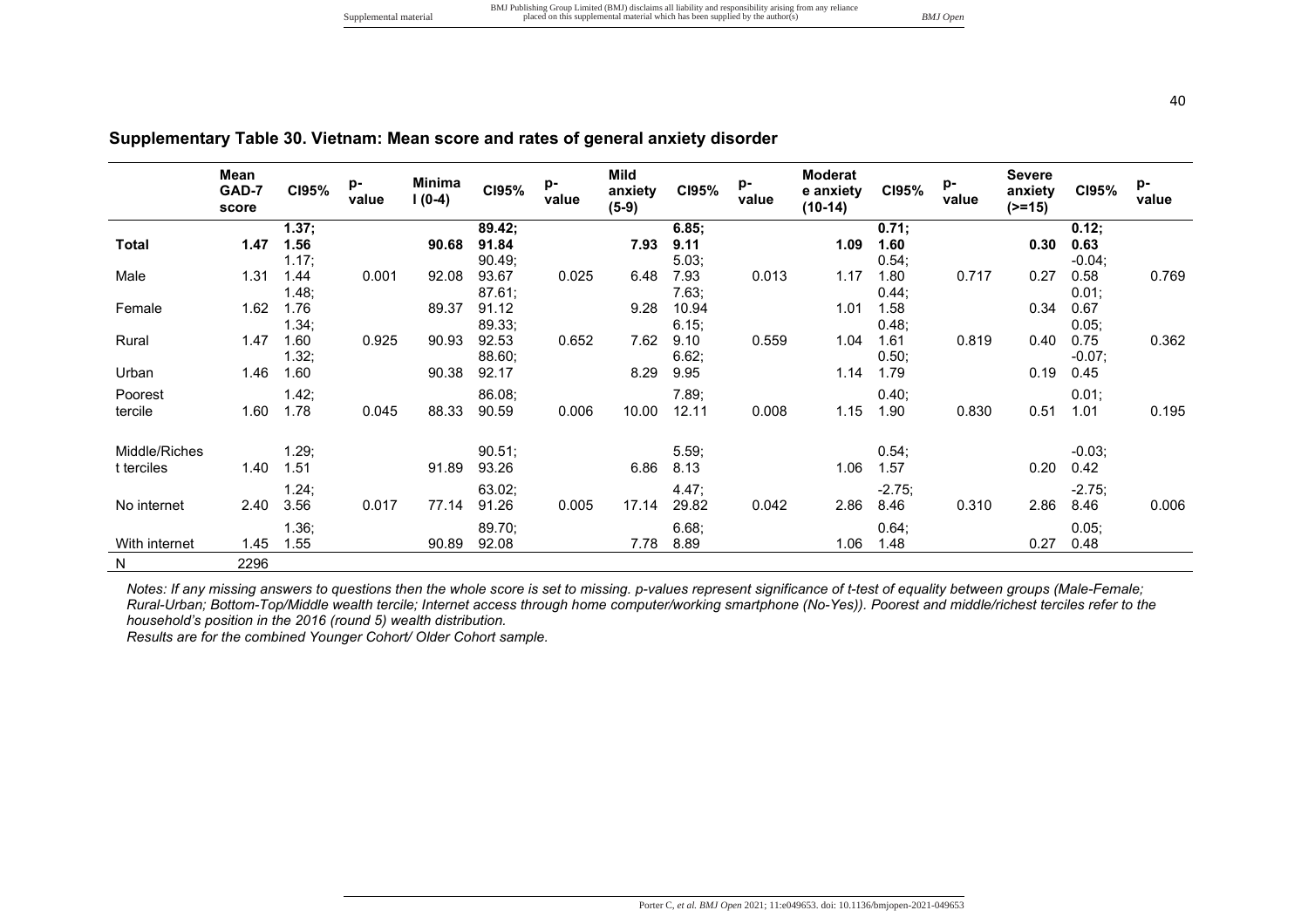|  |  |  |  |  |  |  | Supplementary Table 31. Vietnam: Mean score and rates of depression |
|--|--|--|--|--|--|--|---------------------------------------------------------------------|
|--|--|--|--|--|--|--|---------------------------------------------------------------------|

|               | Mean<br><b>PHQ-</b><br>8<br>score | CI95% | p-<br>value | <b>No</b><br>significant<br>depressive<br>symptoms(<br>$0-4)$ | C195%  | p-<br>value | Mild<br>depressio<br>n (5-9) | CI95%    | p-<br>value | Moderate<br>depr-<br>essive<br>symptom<br>s<br>$(10-14)$ | CI95%    | p-<br>value | <b>Moderately</b><br>severe<br>depressive<br>symptoms(1<br>$5-19$ | CI95%    | p-<br>value |
|---------------|-----------------------------------|-------|-------------|---------------------------------------------------------------|--------|-------------|------------------------------|----------|-------------|----------------------------------------------------------|----------|-------------|-------------------------------------------------------------------|----------|-------------|
|               |                                   | 1.32; |             |                                                               | 89.23; |             |                              | 6.61;    |             |                                                          | 0.96;    |             |                                                                   | 0.21;    |             |
| Total         | 1.42                              | 1.52  |             | 90.51                                                         | 91.67  |             | 7.67                         | 8.83     |             | 1.39                                                     | 1.96     |             | 0.44                                                              | 0.80     |             |
|               |                                   | 1.11; |             |                                                               | 90.78; |             |                              | 4.71;    |             |                                                          | 0.54;    |             |                                                                   | 0.01;    |             |
| Male          | 1.24                              | 1.37  | 0.000       | 92.35                                                         | 93.91  | 0.004       | 6.12                         | 7.53     | 0.007       | 1.17                                                     | 1.80     | 0.376       | 0.36                                                              | 0.71     | 0.595       |
|               |                                   | 1.45; |             |                                                               | 86.98; |             |                              | 7.47;    |             |                                                          | 0.89;    |             |                                                                   | 0.10;    |             |
| Female        | 1.59                              | 1.74  |             | 88.78                                                         | 90.58  |             | 9.11                         | 10.75    |             | 1.60                                                     | 2.32     |             | 0.51                                                              | 0.91     |             |
|               |                                   | 1.30; |             |                                                               | 88.99; |             |                              | 6.22;    |             |                                                          | 0.6;     |             |                                                                   | 0.10;    |             |
| Rural         | 1.43                              | 1.56  | 0.852       | 90.61                                                         | 92.23  | 0.852       | 7.70                         | 9.19     | 0.939       | 1.20                                                     | 1.81     | 0.398       | 0.48                                                              | 0.87     | 0.716       |
|               |                                   | 1.26; |             |                                                               | 88.60; |             |                              | 6.01;    |             |                                                          | 0.85;    |             |                                                                   | 0.01;    |             |
| Urban         | 1.41                              | 1.56  |             | 90.38                                                         | 92.17  |             | 7.62                         | 9.23     |             | 1.62                                                     | 2.38     |             | 0.38                                                              | 0.75     |             |
| Poorest       |                                   | 1.23; |             |                                                               | 89.58; |             |                              | 4.58;    |             |                                                          | 0.67;    |             |                                                                   | 0.08;    |             |
| tercile       | 1.40                              | 1.57  | 0.757       | 91.54                                                         | 93.49  | 0.226       | 6.28                         | 7.99     | 0.074       | 1.54                                                     | 2.40     | 0.671       | 0.64                                                              | 1.20     | 0.284       |
| Middle/Riche  |                                   | 1.31; |             |                                                               | 88.46; |             |                              | 6.98;    |             |                                                          | 0.74;    |             |                                                                   | 0.04;    |             |
| st terciles   | 1.43                              | 1.55  |             | 89.97                                                         | 91.49  |             | 8.38                         | 9.77     |             | 1.32                                                     | 1.89     |             | 0.33                                                              | 0.62     |             |
|               |                                   | 1.05; |             |                                                               | 73.95; |             |                              | $-0.84;$ |             |                                                          | $-2.75;$ |             |                                                                   | $-2.75;$ |             |
| No internet   | 2.20                              | 3.35  | 0.053       | 85.71                                                         | 97.48  | 0.330       | 8.57                         | 17.99    | 0.839       | 2.86                                                     | 8.46     | 0.457       | 2.86                                                              | 8.46     | 0.028       |
|               |                                   | 1.31; |             |                                                               | 89.37; |             |                              | 6.55;    |             |                                                          | 0.89;    |             |                                                                   | 0.14;    |             |
| With internet | 1.41                              | 1.51  |             | 90.58                                                         | 91.78  |             | 7.65                         | 8.75     |             | 1.37                                                     | 1.85     |             | 0.40                                                              | 0.66     |             |
| N             | 2296                              |       |             |                                                               |        |             |                              |          |             |                                                          |          |             |                                                                   |          |             |

*Notes: If any missing answers to questions then the whole score is set to missing. p-values represent significance of t-test of equality between groups (Male-Female; Rural-Urban; Bottom-Top/Middle wealth tercile; Internet access through home computer/working smartphone (No-Yes)). Poorest and middle/richest terciles refer to the household's position in the 2016 (round 5) wealth distribution.* 

*Results are for the combined Younger Cohort/ Older Cohort sample. No severe depressive symptoms were reported.*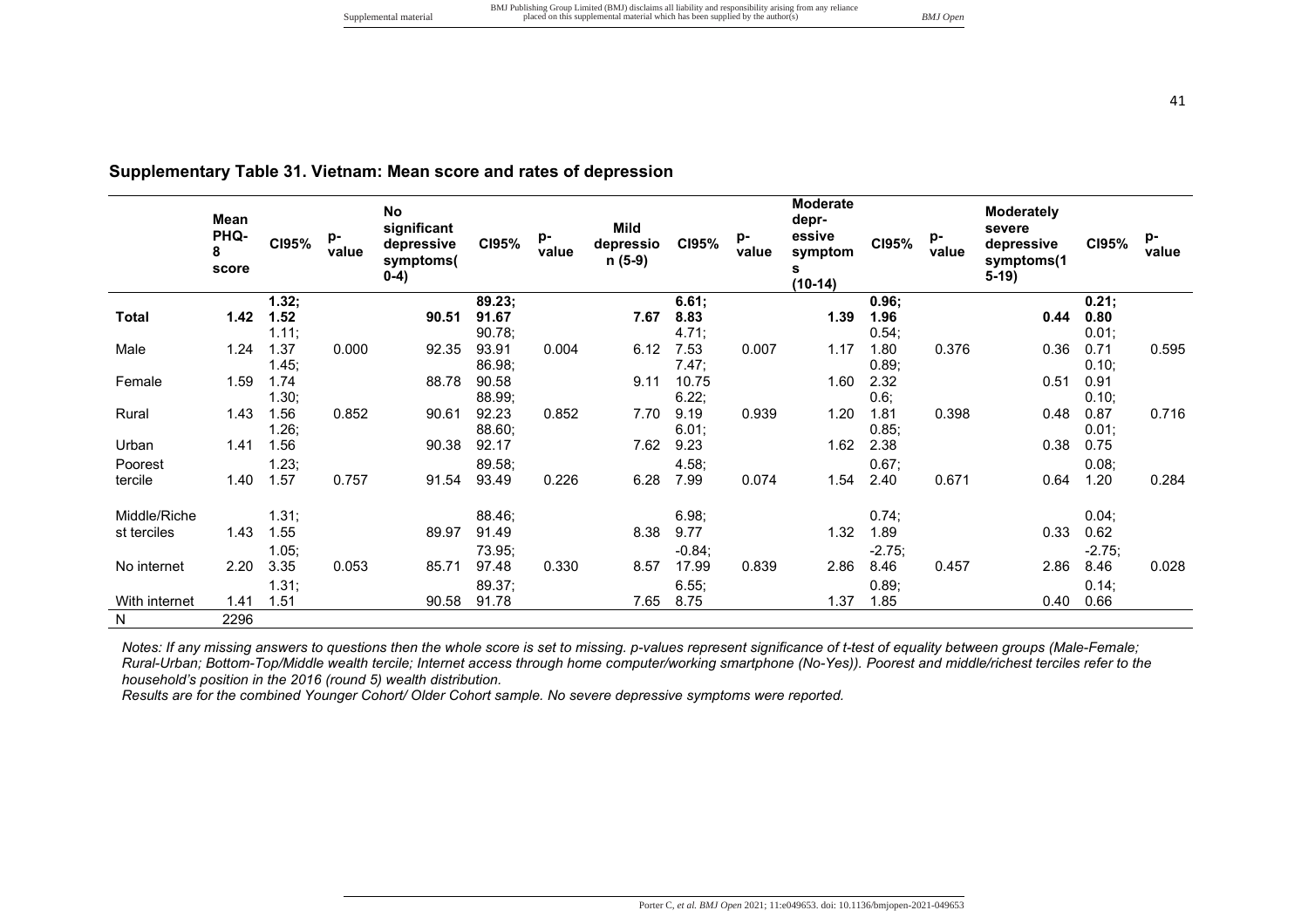#### **Supplementary Table 32. Correlation between GAD-7 and PHQ-8 scores**

|                            | <b>Ethiopia</b> | India      | Peru       | Vietnam    |
|----------------------------|-----------------|------------|------------|------------|
| Correlation<br>coefficient | $0.629***$      | $0.610***$ | $0.700***$ | $0.636***$ |

*Note: Bonferroni corrected p-value \*\*\* significant at 1%, \*\* significant at 5%, \* significant at 10% for the unconditional correlation between GAD-7 and PHQ-8. Results are for the combined Younger Cohort/ Older Cohort sample.*

### **Supplementary Table 33. Joint rates**

|                            | <b>Ethiopia</b> |        | India  |               | Peru   |        | <b>Vietnam</b> |        |
|----------------------------|-----------------|--------|--------|---------------|--------|--------|----------------|--------|
|                            | $%$ of          |        | $%$ of |               | $%$ of |        | $%$ of         |        |
|                            | sample          | 95% CI | sample | 95% CI        | sample | 95% CI | sample         | 95% CI |
| Display neither symptoms   | 75.45           | 73.58; | 83.87  | 82.40:        | 52.36  | 50.08  | 85.50          | 83.99; |
| of anxiety nor depression  |                 | 77.24  |        | 85.26         |        | 54.63  |                | 86.91  |
| Display symptoms of at     | 9.12            | 7.94;  | 6.22   | 5.32:         | 16.06  | 14.43; | 5.01           | 4.15;  |
| least mild anxiety only    |                 | 10.4   |        | 7.21          |        | 17.79  |                | 5.98   |
| Display symptoms of at     | 6.69            | 7.94:  | 5.07   | 5.32:         | 6.78   | 14.43: | 5.18           | 4.15:  |
| least mild depression only |                 | 10.4   |        | 7.21          |        | 17.79  |                | 5.98   |
| Display symptoms of at     |                 | 7.60;  |        |               |        | 22.87; |                | 3.52;  |
| least mild anxiety and at  | 8.75            | 10.01  | 4.84   | 4.05;<br>5.74 | 24.80  | 26.81  | 4.31           | 5.22   |
| least mild depression      |                 |        |        |               |        |        |                |        |

*Note: Results are for the combined Younger Cohort/ Older Cohort sample.*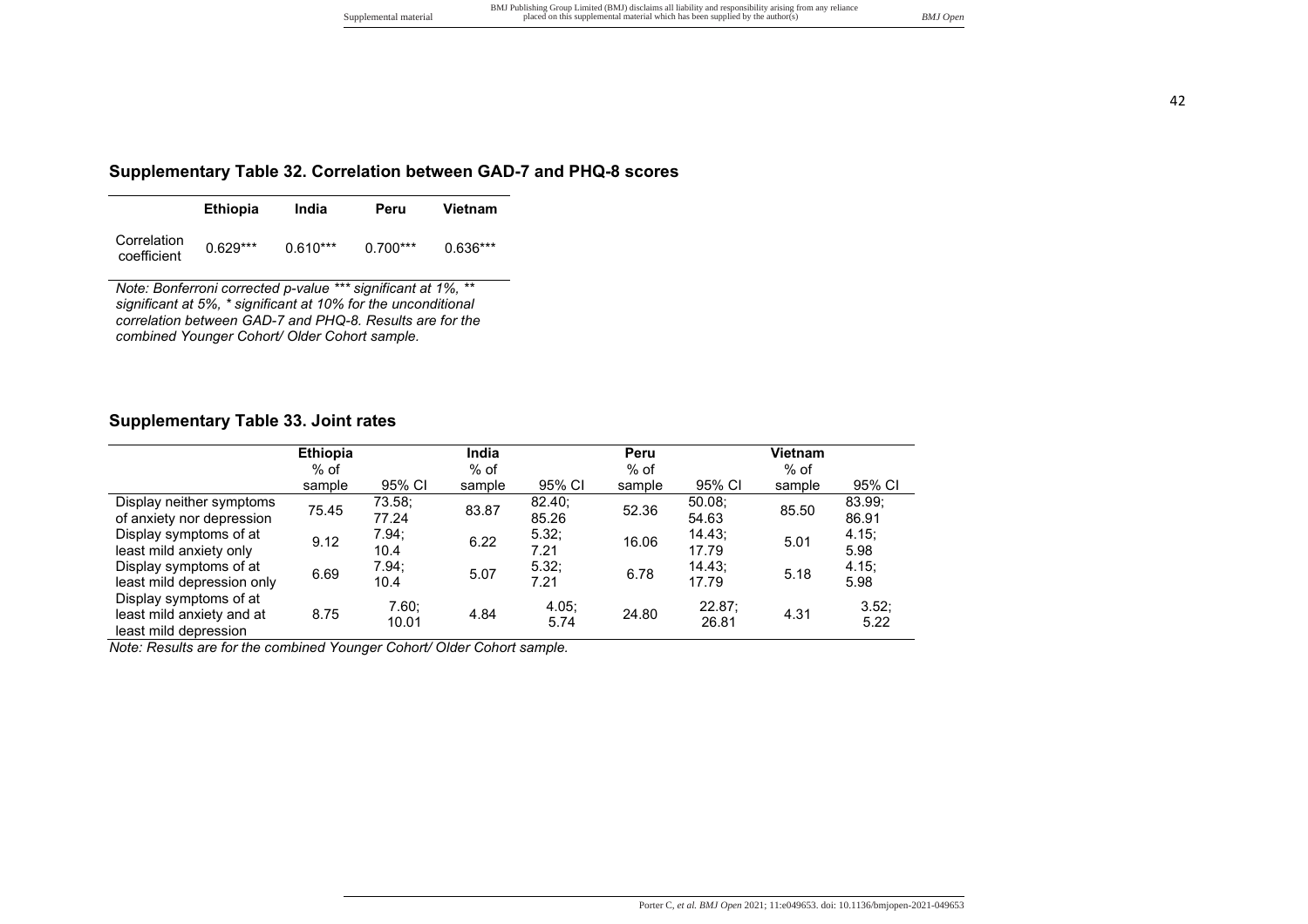# **Supplementary Table 34. Correlation between subjective well-being and GAD-7/PHQ-8 scores**

|               |       | <b>Ethiopia</b>                                                                                                                                                 |       |                                                            | India |                                                                                                   |       |                                                            | Peru  |                                                                                                     |       |                                                            | <b>Vietnam</b> |                                                                                                     |       |         |
|---------------|-------|-----------------------------------------------------------------------------------------------------------------------------------------------------------------|-------|------------------------------------------------------------|-------|---------------------------------------------------------------------------------------------------|-------|------------------------------------------------------------|-------|-----------------------------------------------------------------------------------------------------|-------|------------------------------------------------------------|----------------|-----------------------------------------------------------------------------------------------------|-------|---------|
|               |       | <b>Subjective</b><br>well-being<br><b>Subjective</b><br>(difference<br>well-being<br>Round 5<br>(phone survey,<br>(2016) and<br>2020)<br>phone survey<br>(2020) |       | <b>Subjective</b><br>well-being<br>(phone survey,<br>2020) |       | <b>Subjective</b><br>well-being<br>(difference<br>Round 5<br>(2016) and<br>phone survey<br>(2020) |       | <b>Subjective</b><br>well-being<br>(phone survey,<br>2020) |       | <b>Subjective</b><br>well-being<br>(difference<br>Round 5<br>$(2016)$ and<br>phone survey<br>(2020) |       | <b>Subjective</b><br>well-being<br>(phone survey,<br>2020) |                | <b>Subjective</b><br>well-being<br>(difference<br>Round 5<br>$(2016)$ and<br>phone survey<br>(2020) |       |         |
| Mean          |       | p-value                                                                                                                                                         |       | p-value                                                    |       | p-value                                                                                           |       | p-value                                                    |       | p-value                                                                                             |       | p-value                                                    |                | p-value                                                                                             |       | p-value |
| GAD-7         |       |                                                                                                                                                                 |       |                                                            |       |                                                                                                   |       |                                                            |       |                                                                                                     |       |                                                            |                |                                                                                                     |       |         |
| score         | 0.140 | 0.000                                                                                                                                                           | 0.041 | 0.054                                                      | 0.107 | 0.000                                                                                             | 0.064 | 0.001                                                      | 0.199 | 0.000                                                                                               | 0.096 | 0.000                                                      | 0.253          | 0.000                                                                                               | 0.118 | 0.000   |
| Mean<br>PHQ-8 |       |                                                                                                                                                                 |       |                                                            |       |                                                                                                   |       |                                                            |       |                                                                                                     |       |                                                            |                |                                                                                                     |       |         |
| score         | 0.091 | 0.000                                                                                                                                                           | 0.024 | 0.263                                                      | 0.097 | 0.000                                                                                             | 0.055 | 0.005                                                      | 0.186 | 0.000                                                                                               | 0.067 | 0.004                                                      | 0.207          | 0.000                                                                                               | 0.119 | 0.000   |

*Note: Results are for the combined Younger Cohort/ Older Cohort sample. Bonferroni corrected p-value.*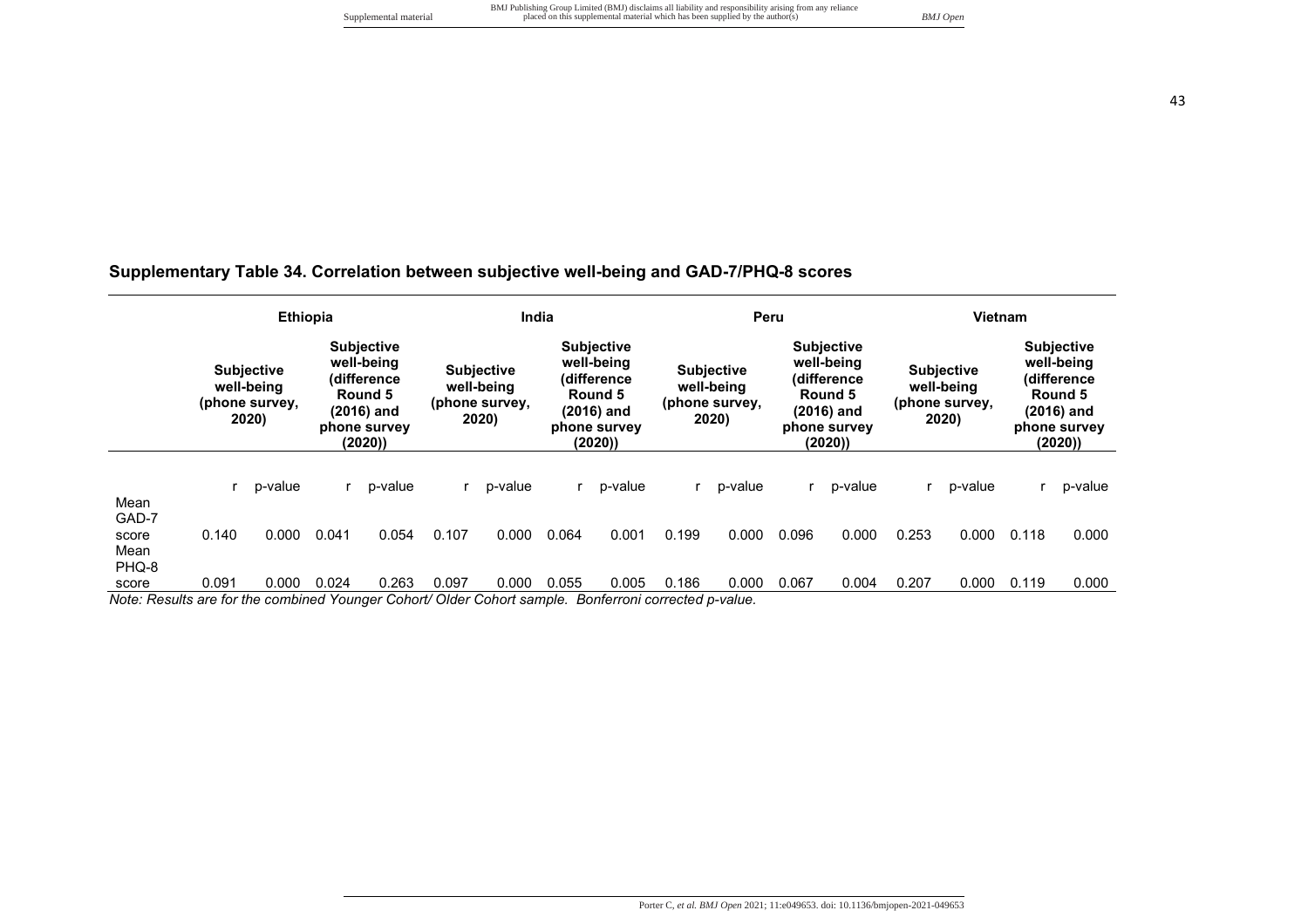|                                                                   |      |                      |         | Ethiopia |            |            |       | India |                      |         |       |            |            |       |  |
|-------------------------------------------------------------------|------|----------------------|---------|----------|------------|------------|-------|-------|----------------------|---------|-------|------------|------------|-------|--|
|                                                                   |      | at least<br>at least |         |          |            |            |       |       | at least<br>at least |         |       |            |            |       |  |
|                                                                   |      | mild                 | no      | p-       | mild       | no         | p-    |       | mild                 | no      | p-    | mild       | no         | p-    |  |
|                                                                   | All  | anxiety              | anxiety | value    | depression | depression | value | All   | anxiety              | anxiety | value | depression | depression | value |  |
| (1)<br>Subjective<br>well-<br>being,<br>2016<br>(Round 5)         | 5.69 | 5.43                 | 5.75    | 0.000    | 5.61       | 5.71       | 0.303 | 5.05  | 4.94                 | 5.06    | 0.178 | 4.98       | 5.06       | 0.381 |  |
| (2)<br>Subjective<br>well-<br>being,<br>2020<br>(Phone<br>survey) | 4.73 | 4.28                 | 4.83    | 0.000    | 4.36       | 4.80       | 0.000 | 4.56  | 4.18                 | 4.61    | 0.000 | 4.12       | 4.61       | 0.000 |  |
| <b>Difference</b><br>in.<br>subjective<br>well-being<br>$(1)-(2)$ | 0.96 | 1.15                 | 0.92    | 0.052    | 1.26       | 0.91       | 0.005 | 0.49  | 0.77                 | 0.45    | 0.009 | 0.86       | 0.45       | 0.001 |  |

**Supplementary Table 35. Subjective well-being score Round 5 (2016) / phone survey (2020) by anxiety/depression (Ethiopia & India)** 

*Note: Results are for the combined Younger Cohort/ Older Cohort sample.*